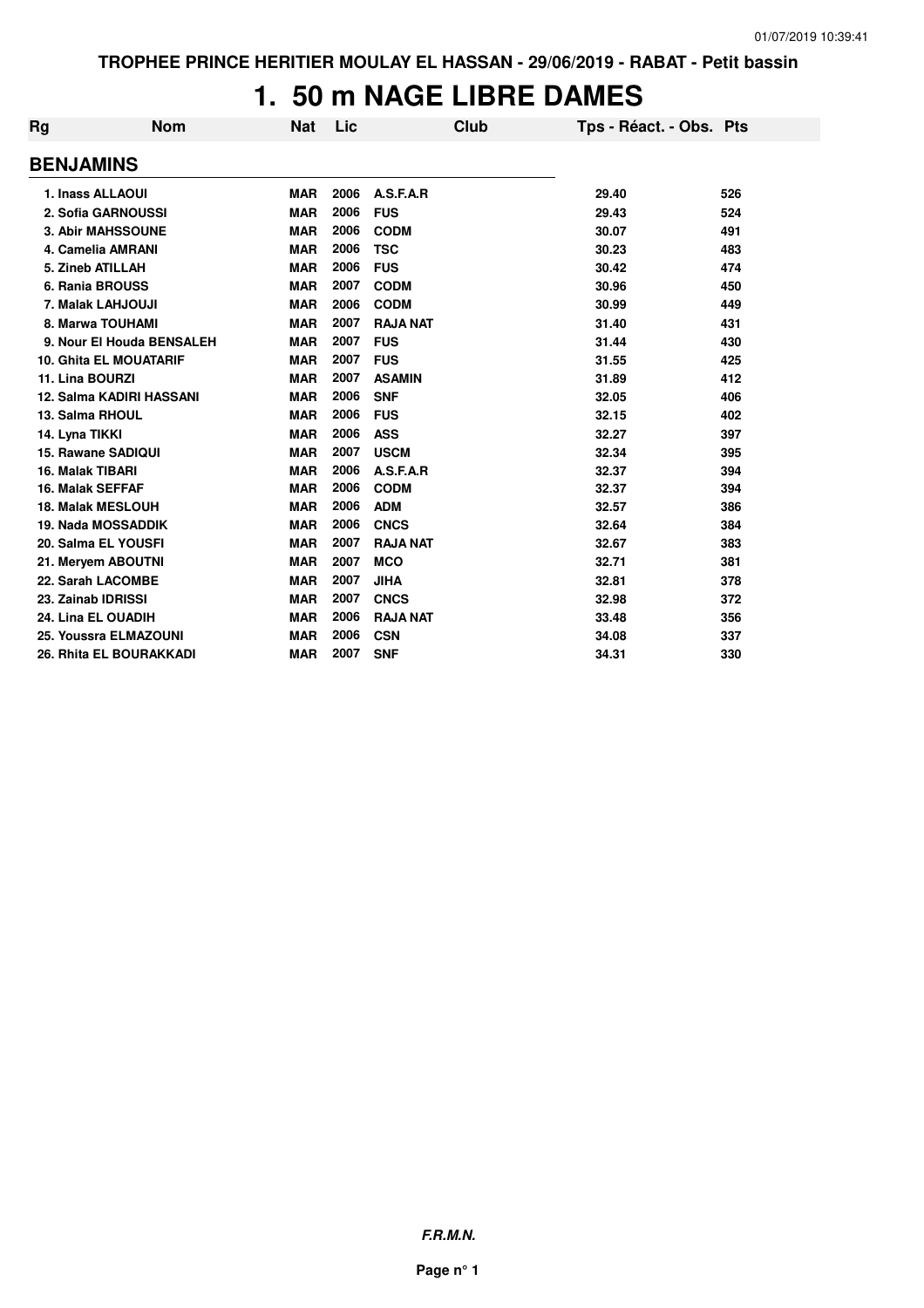# **2. 50 m NAGE LIBRE MESSIEURS**

| Rg                            | <b>Nom</b>                | Nat        | Lic  | Club            | Tps - Réact. - Obs. Pts |     |
|-------------------------------|---------------------------|------------|------|-----------------|-------------------------|-----|
| <b>BENJAMINS</b>              |                           |            |      |                 |                         |     |
| 1. Yassine SEBBATA            |                           | <b>MAR</b> | 2006 | <b>USCM</b>     | 27.76                   | 427 |
| 2. Akram NEJJAR               |                           | <b>MAR</b> | 2006 | <b>USCM</b>     | 28.41                   | 398 |
| 3. Amine RACHEK               |                           | <b>MAR</b> | 2006 | <b>CODM</b>     | 28.46                   | 396 |
|                               | 4. Saif Eddine CHOUAIBI   | <b>MAR</b> | 2006 | <b>ADM</b>      | 28.50                   | 395 |
| <b>5. Jad KHERBOUCHE</b>      |                           | <b>MAR</b> | 2006 | <b>ACK</b>      | 28.61                   | 390 |
| 6. Yassine MIFTAH             |                           | <b>MAR</b> | 2006 | <b>CNN</b>      | 29.38                   | 360 |
| 7. Ahmed BENAZZOUZ            |                           | <b>MAR</b> | 2006 | <b>OCS</b>      | 29.83                   | 344 |
|                               | 8. Abdelhakim CHAFFAA     | <b>MAR</b> | 2006 | <b>CSE</b>      | 30.29                   | 329 |
|                               | 9. Asaad BOULMAKOUL       | <b>MAR</b> | 2006 | <b>ASS</b>      | 30.62                   | 318 |
| 10. Abdarahman SERHIR         |                           | <b>MAR</b> | 2006 | <b>RAJA NAT</b> | 30.83                   | 312 |
| 11. Abdelkabir ENNAJM         |                           | <b>MAR</b> | 2006 | <b>CODM</b>     | 30.99                   | 307 |
| 12. Omar AMRI                 |                           | <b>MAR</b> | 2007 | <b>ASAMIN</b>   | 31.10                   | 304 |
| 13. Hamza TABIT               |                           | <b>MAR</b> | 2006 | <b>ASAMIN</b>   | 31.12                   | 303 |
| 14. Hassan ELALAMI            |                           | <b>MAR</b> | 2006 | <b>FUS</b>      | 31.22                   | 300 |
| 15. Fadi ZOUGGARI             |                           | <b>MAR</b> | 2007 | <b>DHJ</b>      | 31.28                   | 298 |
| 16. Zaid ZNAIDI               |                           | <b>MAR</b> | 2007 | <b>USCM</b>     | 31.44                   | 294 |
| 17. Ilias BEN HAMOU           |                           | <b>MAR</b> | 2007 | <b>CSE</b>      | 31.64                   | 288 |
| <b>18. Omar BOUGOTAYA</b>     |                           | <b>MAR</b> | 2006 | A.S.F.A.R       | 31.71                   | 286 |
| 19. Yacine MINSAF             |                           | <b>MAR</b> | 2006 | <b>CNCS</b>     | 31.72                   | 286 |
| 20. Saad SLIM                 |                           | <b>MAR</b> | 2006 | <b>RAJA NAT</b> | 31.92                   | 281 |
|                               | 21. Abdelouahab BENHIDA   | <b>MAR</b> | 2007 | <b>ASAMIN</b>   | 31.94                   | 280 |
| 22. Abdellah HANINI           |                           | <b>MAR</b> | 2006 | <b>CODM</b>     | 32.07                   | 277 |
| 23. Nasrallah BELHADRI        |                           | <b>MAR</b> | 2006 | <b>UNO</b>      | 32.40                   | 268 |
| 24. Ziad MAHRACH              |                           | <b>MAR</b> | 2006 | <b>USF</b>      | 32.55                   | 265 |
| 25. Yahya ZAGRI               |                           | <b>MAR</b> | 2006 | <b>ADM</b>      | 32.60                   | 264 |
| 26. Ahmed Rayane NAMLY        |                           | <b>MAR</b> | 2007 | <b>WAC</b>      | 32.81                   | 258 |
| 27. Ismail EL BOUZKRI         |                           | <b>MAR</b> | 2007 | <b>CNCS</b>     | 32.98                   | 254 |
| 28. Rayane ADIANNA            |                           | <b>MAR</b> | 2007 | <b>SNF</b>      | 33.03                   | 253 |
| 29. Youssef HABBANE           |                           | <b>MAR</b> | 2006 | <b>WAC</b>      | 33.07                   | 252 |
| <b>30. El Mehdi MOUHACHIM</b> |                           | <b>MAR</b> | 2006 | <b>JIHA</b>     | 33.21                   | 249 |
| <b>31. Mouad BENGUIRA</b>     |                           | <b>MAR</b> | 2006 | <b>KACM</b>     | 33.27                   | 248 |
|                               | 32. Adam Othmane HAMDAOUI | <b>MAR</b> | 2006 | <b>MCO</b>      | 33.43                   | 244 |
| 33. Marwane EL HAOUAT         |                           | <b>MAR</b> | 2006 | <b>SNF</b>      | 33.51                   | 243 |
| 34. Adam ARFAQ                |                           | <b>MAR</b> | 2006 | <b>MAS</b>      | 33.74                   | 238 |
| <b>35. Nabil EL MOUMI</b>     |                           | <b>MAR</b> | 2006 | JIHA            | 33.97                   | 233 |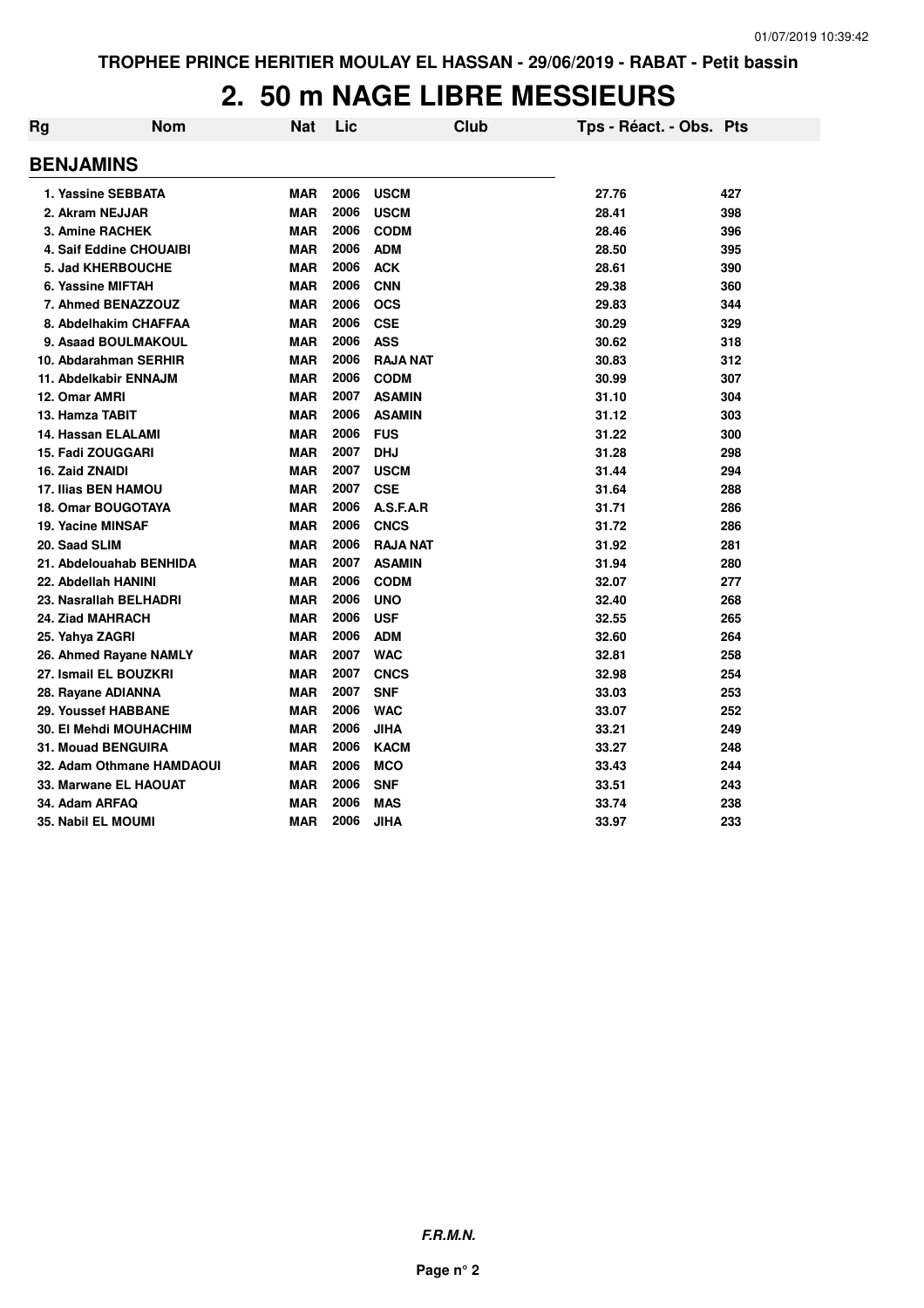**TROPHEE PRINCE HERITIER MOULAY EL HASSAN - 29/06/2019 - RABAT - Petit bassin**

# **3. 200 m DOS DAMES**

| Rg | <b>Nom</b>                    | <b>Nat</b> | Lic  | <b>Club</b>     | Tps - Réact. - Obs. Pts |     |
|----|-------------------------------|------------|------|-----------------|-------------------------|-----|
|    | <b>BENJAMINS</b>              |            |      |                 |                         |     |
|    | 1. Sofia GARNOUSSI            | <b>MAR</b> | 2006 | <b>FUS</b>      | 2:31.79                 | 546 |
|    | 2. Wissal ELMARDI             | <b>MAR</b> | 2006 | <b>CODM</b>     | 2:43.90                 | 433 |
|    | 3. Aya RIFAI                  | <b>MAR</b> | 2007 | <b>ASAMIN</b>   | 2:44.32                 | 430 |
|    | 4. Marwa TOUHAMI              | <b>MAR</b> | 2007 | <b>RAJA NAT</b> | 2:48.99                 | 395 |
|    | 5. Wiam SAOUI                 | <b>MAR</b> | 2006 | <b>ASAMIN</b>   | 2:49.60                 | 391 |
|    | 6. Rim KARIMI                 | <b>MAR</b> | 2007 | <b>WAC</b>      | 2:49.85                 | 389 |
|    | 7. Abla BELMATI               | <b>MAR</b> | 2006 | <b>FUS</b>      | 2:49.97                 | 388 |
|    | 8. Nada IDRISSI FAKHREDDINE   | <b>MAR</b> | 2006 | <b>FUS</b>      | 2:50.87                 | 382 |
|    | 9. Aya TABET                  | <b>MAR</b> | 2007 | <b>MCO</b>      | 2:51.28                 | 380 |
|    | <b>10. Abir MAHSSOUNE</b>     | <b>MAR</b> | 2006 | <b>CODM</b>     | 2:51.36                 | 379 |
|    | <b>11. Ghita EL MOUATARIF</b> | <b>MAR</b> | 2007 | <b>FUS</b>      | 2:53.63                 | 364 |
|    | 12. Malak TIBARI              | <b>MAR</b> | 2006 | A.S.F.A.R       | 3:01.20                 | 320 |
|    | 13. Youmna LAISSAOUI          | <b>MAR</b> | 2007 | <b>CODM</b>     | 3:02.31                 | 315 |
|    | <b>14. Rim ELAMRAOUI</b>      | <b>MAR</b> | 2006 | <b>FUS</b>      | 3:02.56                 | 313 |
|    | 15. Israa LAHLAISSI           | <b>MAR</b> | 2006 | <b>TSC</b>      | 3:03.24                 | 310 |
|    | <b>NC. Kawtar MIRHLAMI</b>    | <b>MAR</b> | 2007 | <b>DHJ</b>      | Dsq VI                  | 0   |
|    | <b>NC. Meryem ABOUTNI</b>     | <b>MAR</b> | 2007 | <b>MCO</b>      | Dsq VI                  | 0   |
|    | <b>NC. Asmae KRIBII</b>       | <b>MAR</b> | 2006 | <b>MCO</b>      | Dsq VI                  | 0   |
|    | <b>NC. Hajar LAHLAISSI</b>    | <b>MAR</b> | 2007 | <b>TSC</b>      | Dsq VI                  | 0   |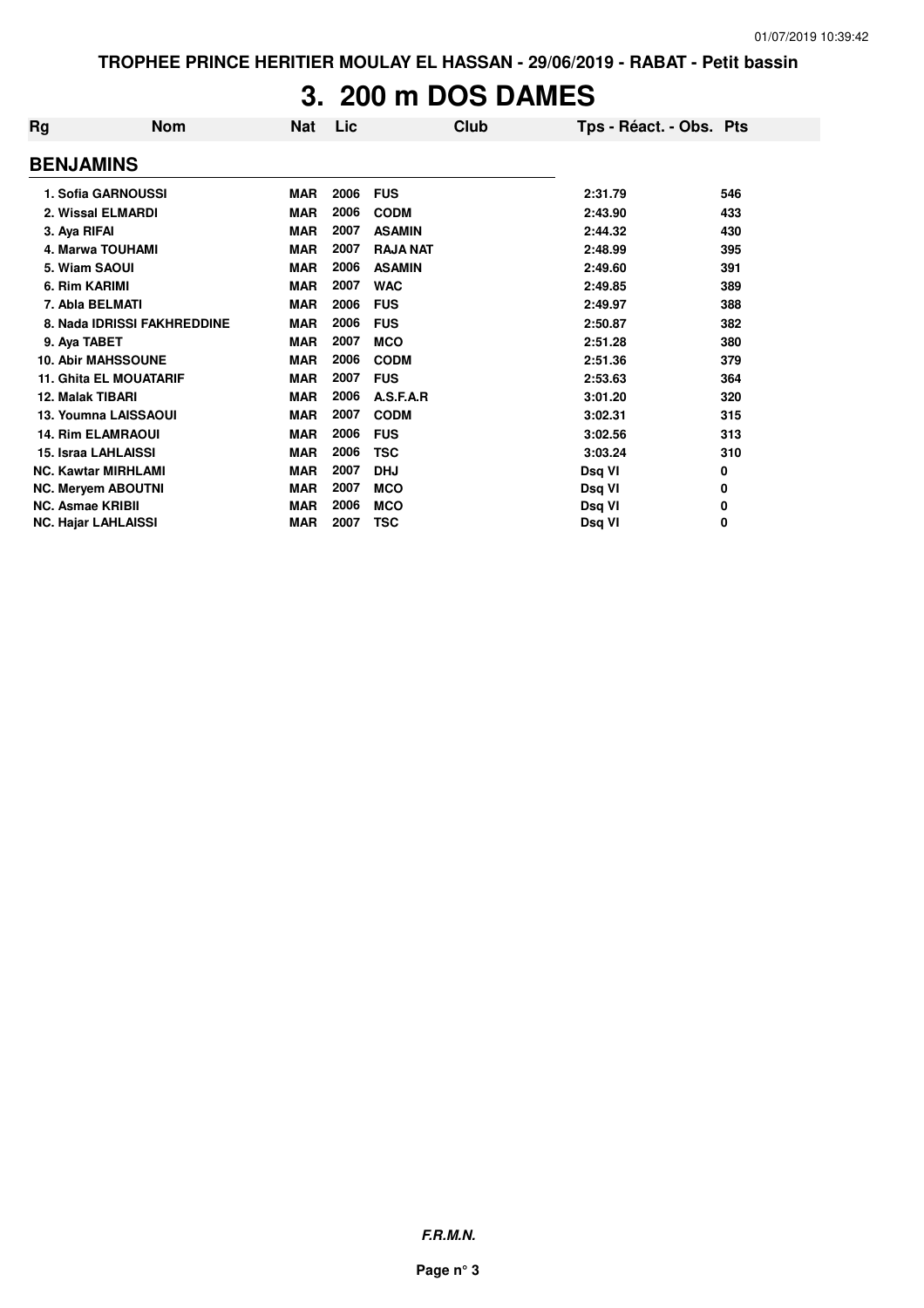## **4. 200 m DOS MESSIEURS**

| Rg                      | <b>Nom</b>                  | Nat        | Lic  | Club            | Tps - Réact. - Obs. Pts |     |
|-------------------------|-----------------------------|------------|------|-----------------|-------------------------|-----|
| <b>BENJAMINS</b>        |                             |            |      |                 |                         |     |
|                         | 1. Marwane SEBBATA          | <b>MAR</b> | 2006 | <b>USCM</b>     | 2:19.96                 | 511 |
|                         | 2. Souhaib EL MOUSSAMI      | <b>MAR</b> | 2006 | <b>CODM</b>     | 2:20.97                 | 500 |
|                         | 3. Yassine SEBBATA          | <b>MAR</b> | 2006 | <b>USCM</b>     | 2:29.15                 | 422 |
| <b>4. Nizar SALMI</b>   |                             | <b>MAR</b> | 2006 | <b>CODM</b>     | 2:32.15                 | 398 |
|                         | 5. Mohammed Tayeb GHALLAB   | <b>MAR</b> | 2006 | <b>SNF</b>      | 2:38.46                 | 352 |
| 6. Omar HIDAF           |                             | <b>MAR</b> | 2006 | <b>CODM</b>     | 2:40.12                 | 341 |
| 7. Jade KISSAMI         |                             | <b>MAR</b> | 2006 | <b>FUS</b>      | 2:44.29                 | 316 |
|                         | 8. Omar EL AMRAOUI          | <b>MAR</b> | 2007 | <b>USCM</b>     | 2:46.62                 | 303 |
| 9. Saad SLIM            |                             | <b>MAR</b> | 2006 | <b>RAJA NAT</b> | 2:47.16                 | 300 |
| 10. Hamza TABIT         |                             | <b>MAR</b> | 2006 | <b>ASAMIN</b>   | 2:48.63                 | 292 |
|                         | <b>11. Sami EL ANOUAR</b>   | <b>MAR</b> | 2007 | <b>USCM</b>     | 2:50.17                 | 284 |
|                         | 12. Houssam BENRBIB         | <b>MAR</b> | 2006 | <b>OCS</b>      | 2:50.26                 | 284 |
|                         | 13. Issam BOUHMALA          | <b>MAR</b> | 2007 | <b>JIHA</b>     | 2:51.87                 | 276 |
| 14. Zaid ZNAIDI         |                             | <b>MAR</b> | 2007 | <b>USCM</b>     | 2:53.05                 | 270 |
|                         | <b>15. Youssef BEKKAOUI</b> | <b>MAR</b> | 2006 | <b>ASS</b>      | 2:53.93                 | 266 |
|                         | 16. Abdelkabir ENNAJM       | <b>MAR</b> | 2006 | <b>CODM</b>     | 2:55.24                 | 260 |
| <b>17. Tarik ZEHAUF</b> |                             | <b>MAR</b> | 2007 | <b>ACK</b>      | 3:06.86                 | 214 |
|                         | 18. Ahmed Yassine SEYAR     | <b>MAR</b> | 2006 | <b>ASS</b>      | 3:11.47                 | 199 |
| <b>NC. Ali ELKHALIL</b> |                             | <b>MAR</b> | 2006 | <b>FUS</b>      | Dsg VI                  | 0   |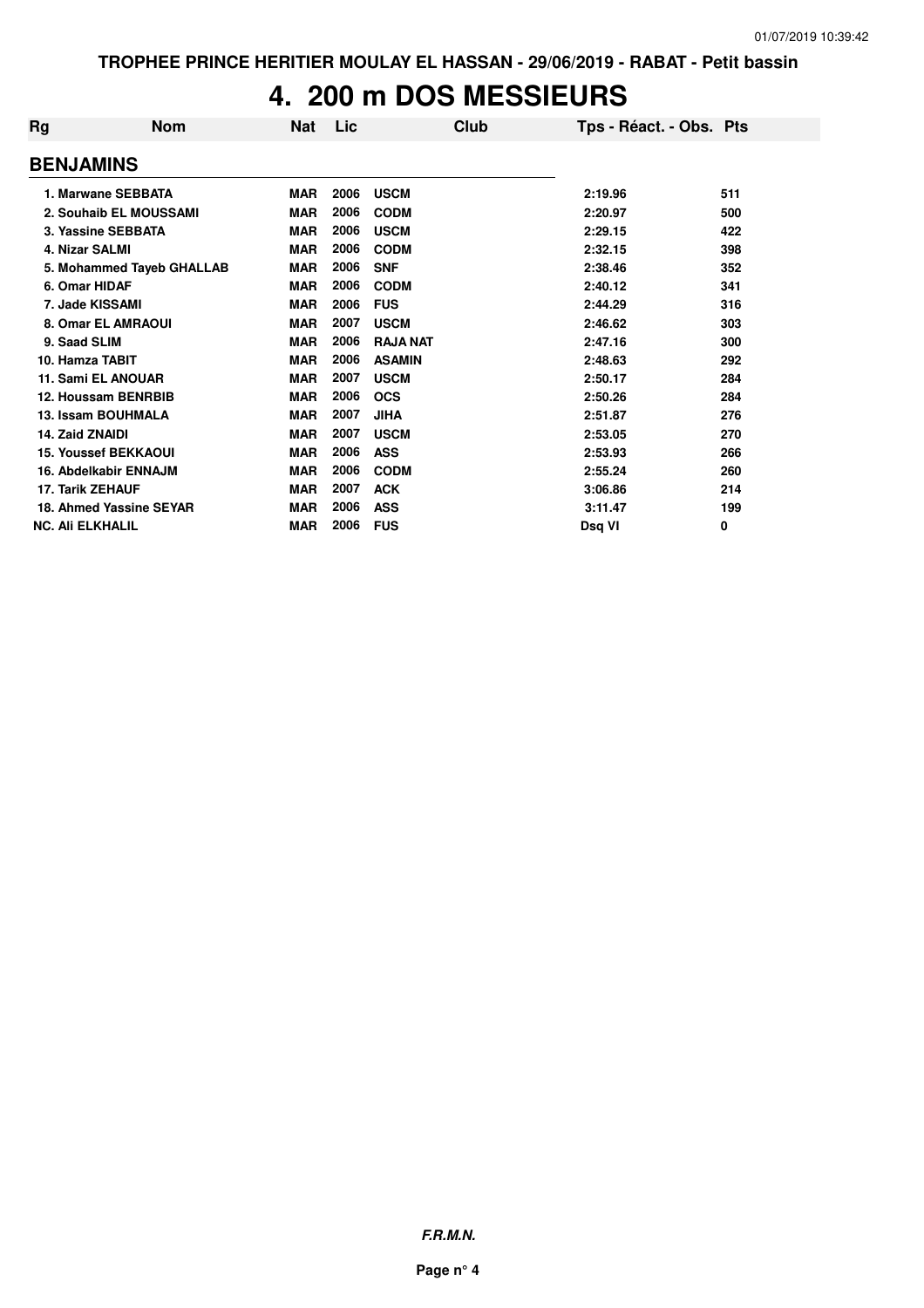#### **5. 100 m PAPILLON DAMES**

| Rg                | <b>Nom</b>                   | <b>Nat</b> | Lic  | Club            | Tps - Réact. - Obs. Pts |     |
|-------------------|------------------------------|------------|------|-----------------|-------------------------|-----|
| <b>BENJAMINS</b>  |                              |            |      |                 |                         |     |
| 1. Zineb ATILLAH  |                              | <b>MAR</b> | 2006 | <b>FUS</b>      | 1:13.84                 | 435 |
|                   | 2. Mervem BAHAJOUB           | <b>MAR</b> | 2006 | <b>FUS</b>      | 1:14.28                 | 428 |
|                   | 3. Camelia AMRANI            | <b>MAR</b> | 2006 | <b>TSC</b>      | 1:14.42                 | 425 |
|                   | 4. Yassmine DRAYEF           | <b>MAR</b> | 2006 | <b>ADM</b>      | 1:15.02                 | 415 |
|                   | 5. Nour El Houda BENSALEH    | <b>MAR</b> | 2007 | <b>FUS</b>      | 1:16.56                 | 391 |
|                   | 6. Yasmine YOUSRI            | <b>MAR</b> | 2006 | <b>RAJA NAT</b> | 1:16.87                 | 386 |
| 7. Salma RHOUL    |                              | <b>MAR</b> | 2006 | <b>FUS</b>      | 1:19.64                 | 347 |
| 8. Zainab IDRISSI |                              | <b>MAR</b> | 2007 | <b>CNCS</b>     | 1:20.56                 | 335 |
| 9. Marwa SMOUNI   |                              | <b>MAR</b> | 2007 | <b>CODM</b>     | 1:20.91                 | 331 |
|                   | <b>10. Youssra ELMAZOUNI</b> | <b>MAR</b> | 2006 | <b>CSN</b>      | 1:31.45                 | 229 |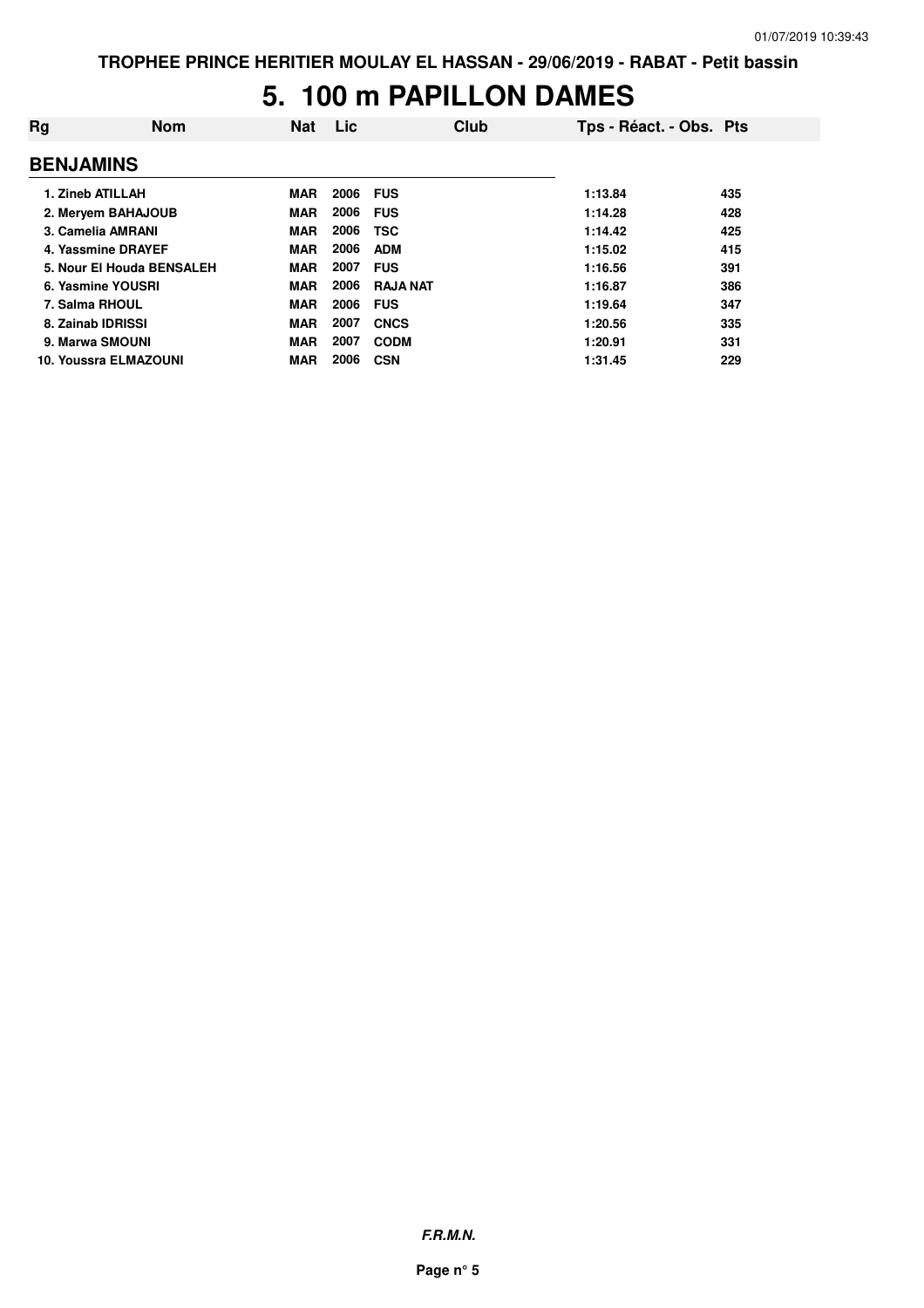## **6. 100 m PAPILLON MESSIEURS**

| Rg                     | <b>Nom</b>                | <b>Nat</b> | Lic  | Club            | Tps - Réact. - Obs. Pts |     |
|------------------------|---------------------------|------------|------|-----------------|-------------------------|-----|
| <b>BENJAMINS</b>       |                           |            |      |                 |                         |     |
|                        | 1. Omar BENMOUSSA         | <b>MAR</b> | 2006 | <b>USCM</b>     | 1:06.58                 | 419 |
|                        | 2. Hamza KAMAL            | <b>MAR</b> | 2006 | <b>USCM</b>     | 1:06.99                 | 411 |
|                        | 3. Hamza AINOUSS          | <b>MAR</b> | 2006 | <b>CODM</b>     | 1:08.93                 | 377 |
|                        | <b>4. Ali BENCHEKROUN</b> | <b>MAR</b> | 2006 | <b>USF</b>      | 1:09.59                 | 366 |
|                        | 5. Asaad BOULMAKOUL       | <b>MAR</b> | 2006 | <b>ASS</b>      | 1:13.14                 | 316 |
|                        | 6. Zivad TIJARI           | <b>MAR</b> | 2006 | <b>CODM</b>     | 1:14.16                 | 303 |
|                        | 7. Samy BENCHEBBA         | <b>MAR</b> | 2006 | <b>FUS</b>      | 1:14.75                 | 296 |
|                        | 8. Nizar HAOUATI          | <b>MAR</b> | 2007 | <b>USF</b>      | 1:17.94                 | 261 |
|                        | 8. Mohamed MALKI          | <b>MAR</b> | 2007 | <b>WAC</b>      | 1:17.94                 | 261 |
|                        | 10. Yasser MAHLI          | <b>MAR</b> | 2006 | <b>RAJA NAT</b> | 1:24.43                 | 205 |
| <b>NC. Nizar SALMI</b> |                           | <b>MAR</b> | 2006 | <b>CODM</b>     | Dsg VI                  | 0   |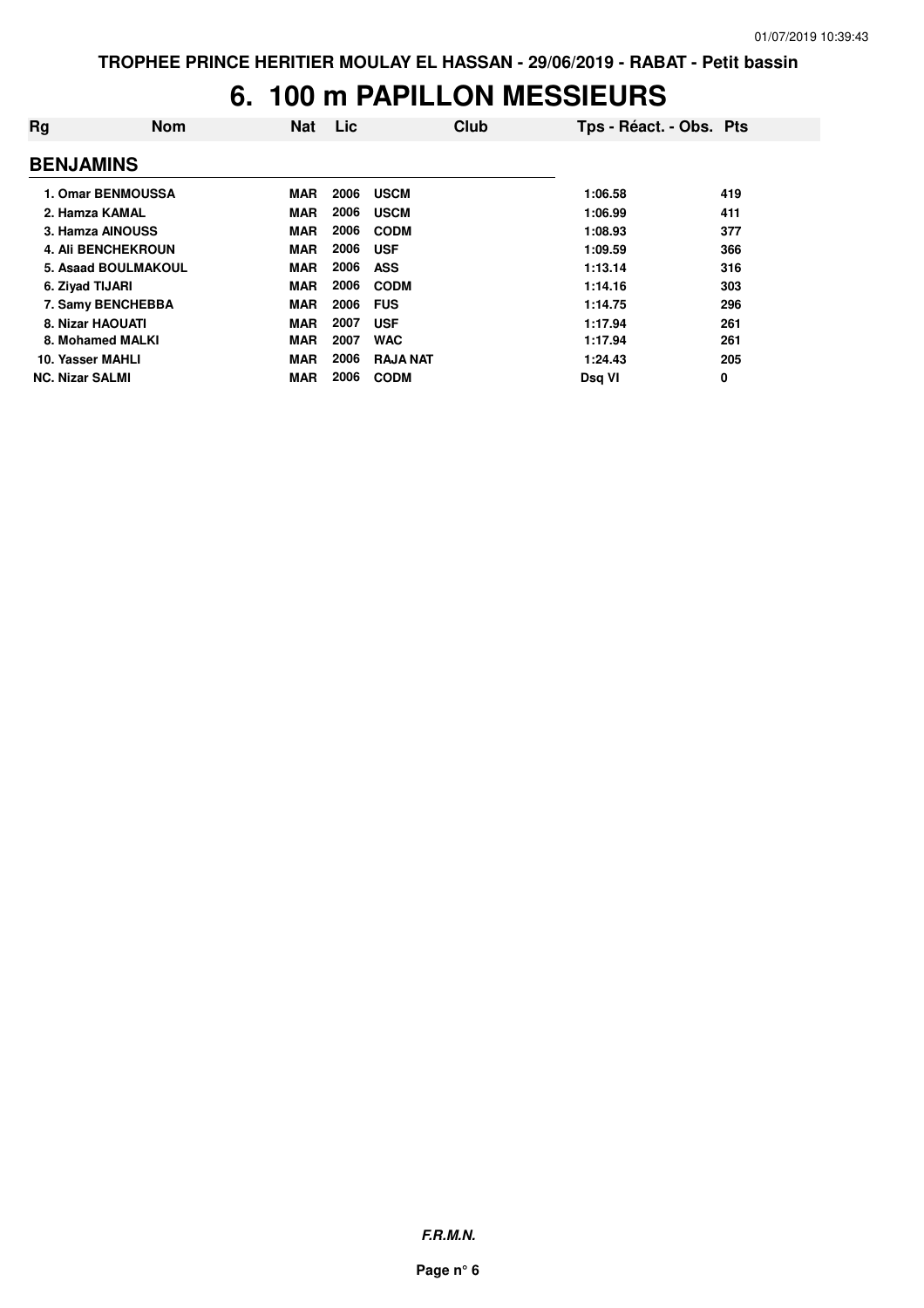# **7. 200 m 4 NAGES DAMES**

| Rg               | <b>Nom</b>                  | <b>Nat</b> | Lic  | Club            | Tps - Réact. - Obs. Pts |     |
|------------------|-----------------------------|------------|------|-----------------|-------------------------|-----|
| <b>BENJAMINS</b> |                             |            |      |                 |                         |     |
|                  | 1. Malak MEQDAR             | <b>MAR</b> | 2007 | <b>FUS</b>      | 2:33.87                 | 551 |
|                  | 2. Nada RAGTAOUI            | <b>MAR</b> | 2007 | <b>FUS</b>      | 2:38.94                 | 500 |
|                  | 3. Yasmine YOUSRI           | <b>MAR</b> | 2006 | <b>RAJA NAT</b> | 2:43.67                 | 457 |
|                  | 4. Rania BROUSS             | <b>MAR</b> | 2007 | <b>CODM</b>     | 2:48.41                 | 420 |
|                  | 5. Nada IDRISSI FAKHREDDINE | <b>MAR</b> | 2006 | <b>FUS</b>      | 2:48.92                 | 416 |
|                  | 6. Salma EL YOUSFI          | <b>MAR</b> | 2007 | <b>RAJA NAT</b> | 2:51.43                 | 398 |
|                  | 7. Malak LAHJOUJI           | <b>MAR</b> | 2006 | <b>CODM</b>     | 2:51.61                 | 397 |
|                  | 8. Hajar LAHLAISSI          | <b>MAR</b> | 2007 | TSC             | 2:52.77                 | 389 |
|                  | 9. Israa LAHLAISSI          | <b>MAR</b> | 2006 | <b>TSC</b>      | 2:56.39                 | 365 |
|                  | 10. Joulane MAHJOUBI        | <b>MAR</b> | 2007 | <b>ASAMIN</b>   | 2:57.45                 | 359 |
| 11. Jannat ADLI  |                             | <b>MAR</b> | 2007 | <b>MCO</b>      | 3:01.96                 | 333 |
| 12. Aya JABRI    |                             | <b>MAR</b> | 2006 | <b>CODM</b>     | 3:02.84                 | 328 |
|                  | <b>13. Malak MESLOUH</b>    | <b>MAR</b> | 2006 | <b>ADM</b>      | 3:03.70                 | 323 |
|                  | 14. Yassmine LAFDILI        | <b>MAR</b> | 2006 | <b>USF</b>      | 3:04.35                 | 320 |
|                  | <b>15. Lina YAQOUBI</b>     | <b>MAR</b> | 2006 | <b>CSN</b>      | 3:06.64                 | 308 |
|                  | <b>16. Sara BENSLETEN</b>   | <b>MAR</b> | 2007 | <b>USCM</b>     | 3:08.42                 | 300 |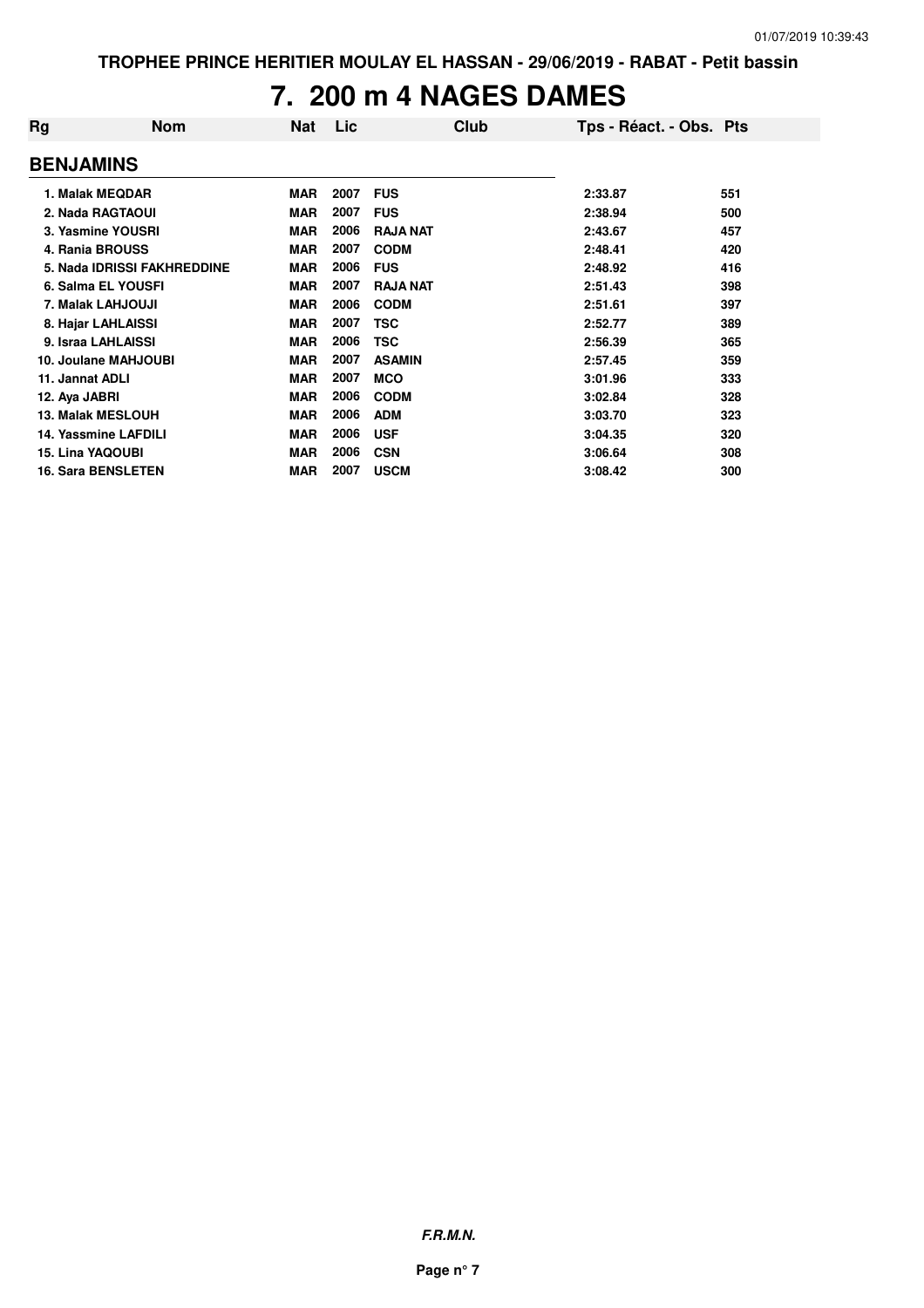## **8. 200 m 4 NAGES MESSIEURS**

| Rg                      | <b>Nom</b>               | Nat        | <b>Lic</b> | Club        | Tps - Réact. - Obs. Pts |     |
|-------------------------|--------------------------|------------|------------|-------------|-------------------------|-----|
| <b>BENJAMINS</b>        |                          |            |            |             |                         |     |
| 1. Hamza KAMAL          |                          | <b>MAR</b> | 2006       | <b>USCM</b> | 2:26.15                 | 479 |
|                         | 2. Souhaib EL MOUSSAMI   | <b>MAR</b> | 2006       | <b>CODM</b> | 2:27.79                 | 463 |
|                         | 3. Jad KHERBOUCHE        | <b>MAR</b> | 2006       | <b>ACK</b>  | 2:35.48                 | 397 |
|                         | 4. Hamza AINOUSS         | <b>MAR</b> | 2006       | <b>CODM</b> | 2:39.81                 | 366 |
| 5. Adam LAMHITI         |                          | <b>MAR</b> | 2006       | <b>SNF</b>  | 2:40.64                 | 360 |
| 6. Ziyad TIJARI         |                          | <b>MAR</b> | 2006       | <b>CODM</b> | 2:41.42                 | 355 |
|                         | 7. Mohamed MALKI         | <b>MAR</b> | 2007       | <b>WAC</b>  | 2:42.73                 | 347 |
| 8. Omar HIDAF           |                          | <b>MAR</b> | 2006       | <b>CODM</b> | 2:44.86                 | 333 |
|                         | 9. Abdellah HANINI       | <b>MAR</b> | 2006       | <b>CODM</b> | 2:54.16                 | 283 |
| 10. Ziad MAHRACH        |                          | <b>MAR</b> | 2006       | <b>USF</b>  | 2:55.29                 | 277 |
|                         | 11. Saif Eddine CHOUAIBI | <b>MAR</b> | 2006       | <b>ADM</b>  | 2:56.84                 | 270 |
| 12. Fadi ZOUGGARI       |                          | <b>MAR</b> | 2007       | <b>DHJ</b>  | 2:58.23                 | 264 |
|                         | 13. Ahmed Rayane NAMLY   | <b>MAR</b> | 2007       | <b>WAC</b>  | 3:03.05                 | 243 |
| <b>NC. Akram NEJJAR</b> |                          | <b>MAR</b> | 2006       | <b>USCM</b> | Dsq VI                  | 0   |
|                         |                          |            |            |             |                         |     |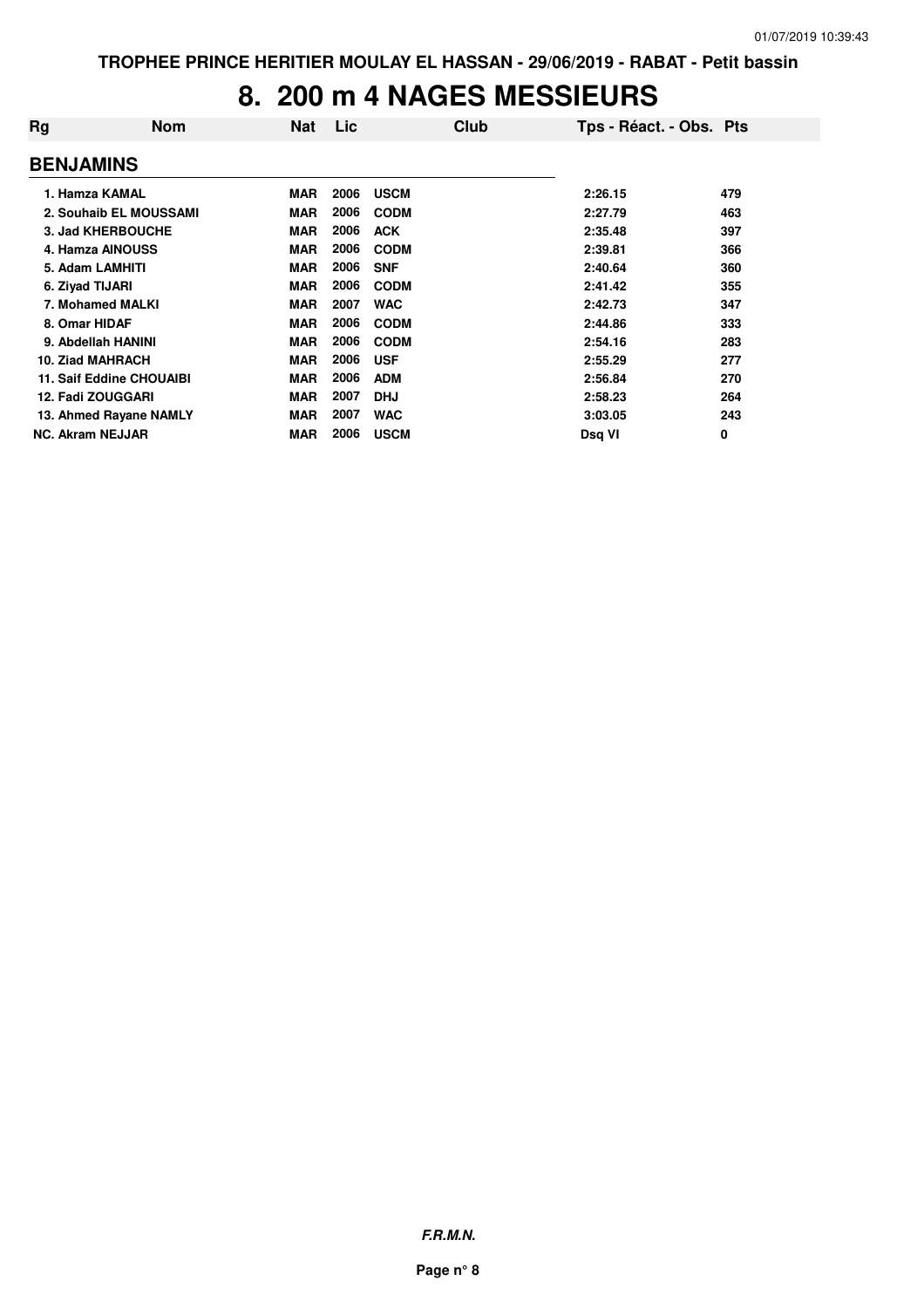## **9. 400 m NAGE LIBRE DAMES**

| Rg                       | <b>Nom</b><br><b>Nat</b> | Lic  |                 | Club | Tps - Réact. - Obs. Pts |     |
|--------------------------|--------------------------|------|-----------------|------|-------------------------|-----|
| <b>BENJAMINS</b>         |                          |      |                 |      |                         |     |
| 1. Nada RAGTAOUI         | <b>MAR</b>               | 2007 | <b>FUS</b>      |      | 4:43.51                 | 594 |
| 2. Malak MEQDAR          | <b>MAR</b>               | 2007 | <b>FUS</b>      |      | 4:44.89                 | 585 |
| 3. Meryem BAHAJOUB       | <b>MAR</b>               | 2006 | <b>FUS</b>      |      | 4:48.75                 | 562 |
| 4. Zineb ATILLAH         | <b>MAR</b>               | 2006 | <b>FUS</b>      |      | 4:50.98                 | 549 |
| 5. Lina BOURZI           | <b>MAR</b>               | 2007 | <b>ASAMIN</b>   |      | 4:57.67                 | 513 |
| 6. Aya RIFAI             | <b>MAR</b>               | 2007 | <b>ASAMIN</b>   |      | 5:01.71                 | 493 |
| 7. Abla BELMATI          | <b>MAR</b>               | 2006 | <b>FUS</b>      |      | 5:04.88                 | 477 |
| 8. Yassmine DRAYEF       | <b>MAR</b>               | 2006 | <b>ADM</b>      |      | 5:05.05                 | 477 |
| 9. Marwa TOUHAMI         | <b>MAR</b>               | 2007 | <b>RAJA NAT</b> |      | 5:05.48                 | 475 |
| 10. Joulane MAHJOUBI     | <b>MAR</b>               | 2007 | <b>ASAMIN</b>   |      | 5:06.15                 | 472 |
| 11. Rim KARIMI           | <b>MAR</b>               | 2007 | <b>WAC</b>      |      | 5:08.32                 | 462 |
| 12. Wiam SAOUI           | <b>MAR</b>               | 2006 | <b>ASAMIN</b>   |      | 5:12.83                 | 442 |
| 13. Salma EL YOUSFI      | <b>MAR</b>               | 2007 | <b>RAJA NAT</b> |      | 5:19.76                 | 414 |
| 14. Aya JABRI            | <b>MAR</b>               | 2006 | <b>CODM</b>     |      | 5:20.48                 | 411 |
| <b>15. Sarah LACOMBE</b> | <b>MAR</b>               | 2007 | <b>JIHA</b>     |      | 5:23.06                 | 401 |
| <b>16. Rim ELAMRAOUI</b> | <b>MAR</b>               | 2006 | <b>FUS</b>      |      | 5:34.25                 | 362 |
| 17. Israa LAHLAISSI      | <b>MAR</b>               | 2006 | <b>TSC</b>      |      | 5:36.71                 | 354 |
| 18. Sara CHBALY          | <b>MAR</b>               | 2006 | <b>JIHA</b>     |      | 5:37.90                 | 351 |
| 19. Rawane SADIQUI       | <b>MAR</b>               | 2007 | <b>USCM</b>     |      | 5:38.27                 | 349 |
| 20. Salma ZAID           | <b>MAR</b>               | 2007 | <b>CSE</b>      |      | 5:42.99                 | 335 |
| 21. Hibat Allah SEMLALI  | <b>MAR</b>               | 2007 | <b>KAC</b>      |      | 5:58.34                 | 294 |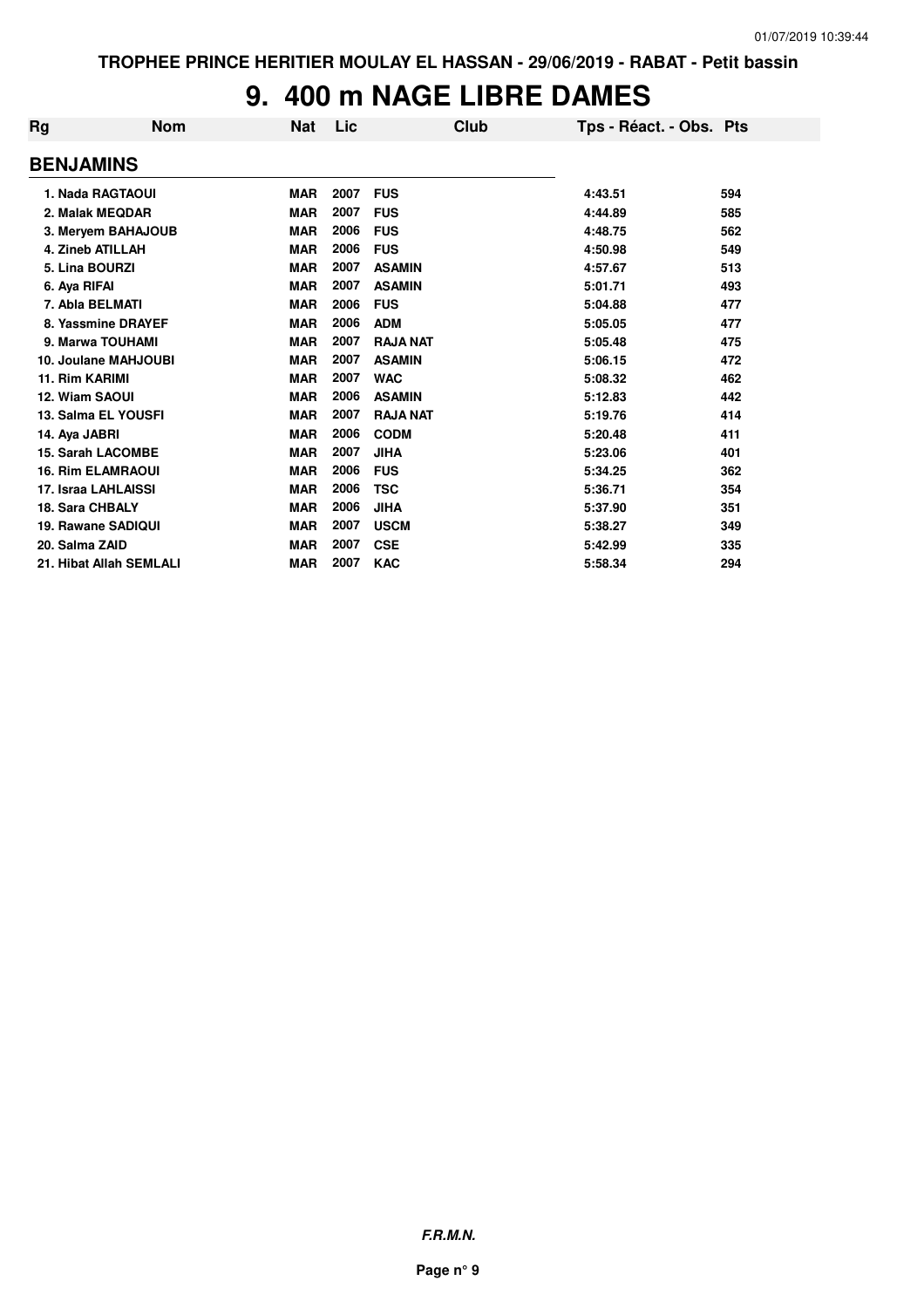## **10. 400 m NAGE LIBRE MESSIEURS**

| Rg                               | <b>Nom</b> | <b>Nat</b> | Lic  | Club            | Tps - Réact. - Obs. Pts |     |
|----------------------------------|------------|------------|------|-----------------|-------------------------|-----|
| <b>BENJAMINS</b>                 |            |            |      |                 |                         |     |
| 1. Marwane SEBBATA               |            | <b>MAR</b> | 2006 | <b>USCM</b>     | 4:28.16                 | 552 |
| 2. Omar BENMOUSSA                |            | <b>MAR</b> | 2006 | <b>USCM</b>     | 4:41.10                 | 479 |
| 3. Jad KHERBOUCHE                |            | <b>MAR</b> | 2006 | <b>ACK</b>      | 4:42.32                 | 473 |
| 4. Hamza TABIT                   |            | <b>MAR</b> | 2006 | <b>ASAMIN</b>   | 4:52.94                 | 424 |
| 5. Samy BENCHEBBA                |            | <b>MAR</b> | 2006 | <b>FUS</b>      | 4:53.49                 | 421 |
| 6. Hassan ELALAMI                |            | <b>MAR</b> | 2006 | <b>FUS</b>      | 4:54.05                 | 419 |
| 7. Jade KISSAMI                  |            | <b>MAR</b> | 2006 | <b>FUS</b>      | 5:01.50                 | 388 |
| 8. Omar AMRI                     |            | <b>MAR</b> | 2007 | <b>ASAMIN</b>   | 5:02.63                 | 384 |
| 9. Youssef GABOUNE               |            | <b>MAR</b> | 2007 | <b>FUS</b>      | 5:04.29                 | 378 |
| 10. Abdelkabir ENNAJM            |            | <b>MAR</b> | 2006 | <b>CODM</b>     | 5:05.19                 | 374 |
| 11. Abdelouahab BENHIDA          |            | <b>MAR</b> | 2007 | <b>ASAMIN</b>   | 5:06.85                 | 368 |
| 12. Abdarahman SERHIR            |            | <b>MAR</b> | 2006 | <b>RAJA NAT</b> | 5:07.28                 | 367 |
| <b>13. Ali ELKHALIL</b>          |            | <b>MAR</b> | 2006 | <b>FUS</b>      | 5:07.60                 | 366 |
| 14. Issam BOUHMALA               |            | <b>MAR</b> | 2007 | <b>JIHA</b>     | 5:12.26                 | 350 |
| 15. Saad SLIM                    |            | <b>MAR</b> | 2006 | <b>RAJA NAT</b> | 5:19.83                 | 325 |
| <b>16. Ghali Brahim SENTISSI</b> |            | <b>MAR</b> | 2007 | <b>WAC</b>      | 5:22.81                 | 316 |
| 17. Ismail EL BOUZKRI            |            | <b>MAR</b> | 2007 | <b>CNCS</b>     | 5:23.68                 | 314 |
| <b>18. Youssef BEKKAOUI</b>      |            | <b>MAR</b> | 2006 | <b>ASS</b>      | 5:23.89                 | 313 |
| <b>19. Ziad BOURAOUD</b>         |            | <b>MAR</b> | 2007 | <b>RAJA NAT</b> | 5:27.16                 | 304 |
| 20. Hamza FOUKAHY                |            | <b>MAR</b> | 2006 | <b>FUS</b>      | 5:40.81                 | 269 |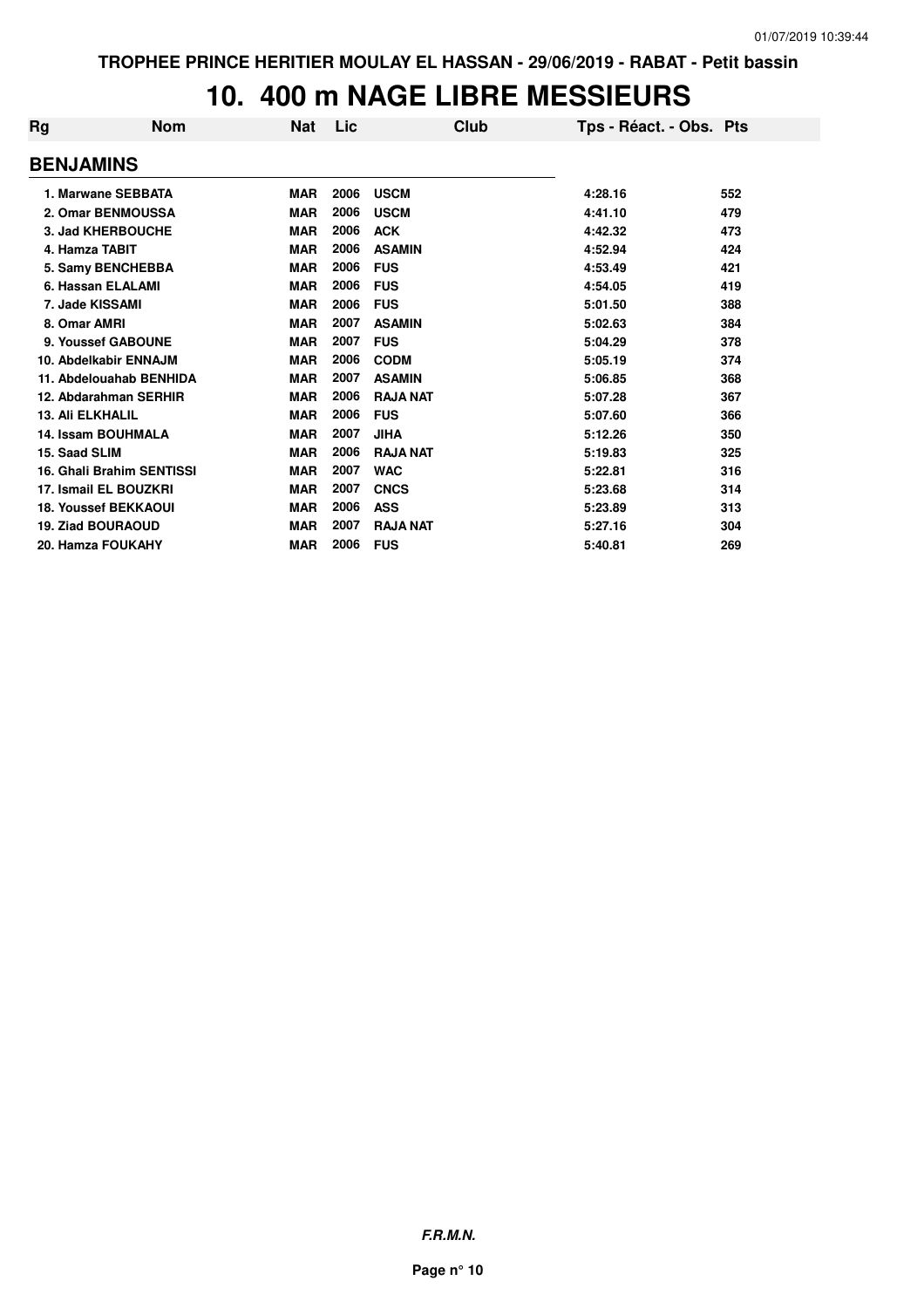**TROPHEE PRINCE HERITIER MOULAY EL HASSAN - 29/06/2019 - RABAT - Petit bassin**

# **11. 50 m DOS DAMES**

| Rg                             | <b>Nom</b> | <b>Nat</b> | Lic  | Club          | Tps - Réact. - Obs. Pts |     |
|--------------------------------|------------|------------|------|---------------|-------------------------|-----|
| <b>BENJAMINS</b>               |            |            |      |               |                         |     |
| 1. Sofia GARNOUSSI             |            | <b>MAR</b> | 2006 | <b>FUS</b>    | 32.77                   | 563 |
| 2. Inass ALLAOUI               |            | <b>MAR</b> | 2006 | A.S.F.A.R     | 33.27                   | 538 |
| 3. Abir MAHSSOUNE              |            | <b>MAR</b> | 2006 | <b>CODM</b>   | 34.38                   | 487 |
| <b>4. Wissal ELMARDI</b>       |            | <b>MAR</b> | 2006 | <b>CODM</b>   | 34.87                   | 467 |
| 5. Marwa SMOUNI                |            | <b>MAR</b> | 2007 | <b>CODM</b>   | 35.11                   | 458 |
| 6. Aya TABET                   |            | <b>MAR</b> | 2007 | <b>MCO</b>    | 36.53                   | 406 |
| 7. Rania BROUSS                |            | <b>MAR</b> | 2007 | <b>CODM</b>   | 36.64                   | 402 |
| 8. Abla BELMATI                |            | <b>MAR</b> | 2006 | <b>FUS</b>    | 36.84                   | 396 |
| 9. Zineb ATILLAH               |            | <b>MAR</b> | 2006 | <b>FUS</b>    | 36.90                   | 394 |
| <b>10. Ghita EL MOUATARIF</b>  |            | <b>MAR</b> | 2007 | <b>FUS</b>    | 37.39                   | 379 |
| 10. Rim KARIMI                 |            | <b>MAR</b> | 2007 | <b>WAC</b>    | 37.39                   | 379 |
| 12. Hajar LAHLAISSI            |            | <b>MAR</b> | 2007 | <b>TSC</b>    | 37.53                   | 374 |
| 13. Aya RIFAI                  |            | <b>MAR</b> | 2007 | <b>ASAMIN</b> | 37.54                   | 374 |
| 14. Malak TIBARI               |            | <b>MAR</b> | 2006 | A.S.F.A.R     | 38.52                   | 346 |
| 15. Wiam SAOUI                 |            | <b>MAR</b> | 2006 | <b>ASAMIN</b> | 38.84                   | 338 |
| 16. Meryem ABOUTNI             |            | <b>MAR</b> | 2007 | <b>MCO</b>    | 39.22                   | 328 |
| <b>17. Rhita EL BOURAKKADI</b> |            | <b>MAR</b> | 2007 | <b>SNF</b>    | 39.33                   | 325 |
| 18. Rawane SADIQUI             |            | <b>MAR</b> | 2007 | <b>USCM</b>   | 40.32                   | 302 |
| 19. Yassmine LAFDILI           |            | <b>MAR</b> | 2006 | <b>USF</b>    | 40.72                   | 293 |
| 20. Kaoutar HOSNI              |            | <b>MAR</b> | 2006 | <b>ACK</b>    | 42.00                   | 267 |
| <b>NC. Kawtar MIRHLAMI</b>     |            | <b>MAR</b> | 2007 | <b>DHJ</b>    | Frf n.d.                |     |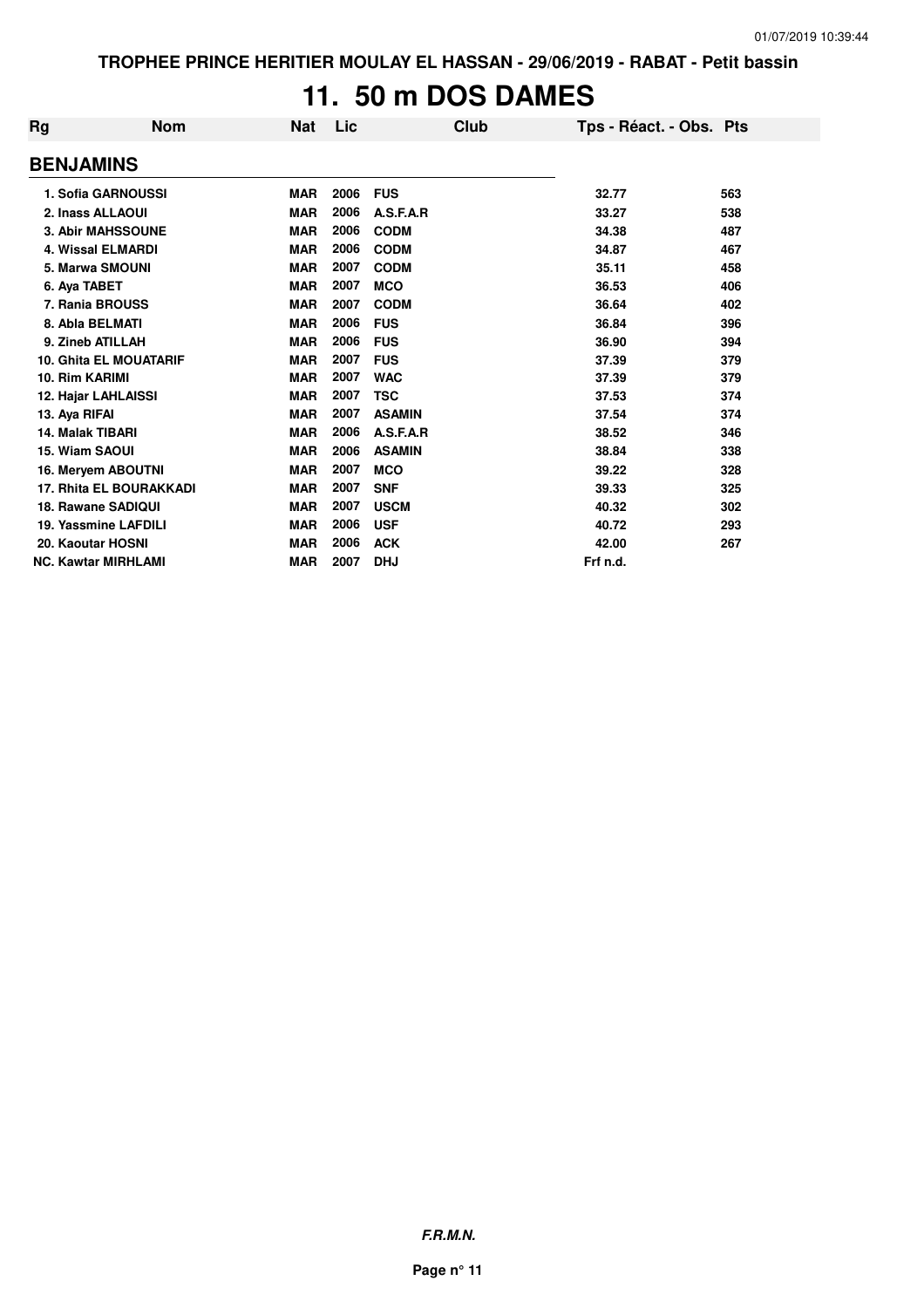## **12. 50 m DOS MESSIEURS**

| Rg                     | <b>Nom</b>                  | <b>Nat</b> | Lic  | Club            | Tps - Réact. - Obs. Pts |     |
|------------------------|-----------------------------|------------|------|-----------------|-------------------------|-----|
| <b>BENJAMINS</b>       |                             |            |      |                 |                         |     |
|                        | 1. Marwane SEBBATA          | <b>MAR</b> | 2006 | <b>USCM</b>     | 30.32                   | 498 |
|                        | 2. Souhaib EL MOUSSAMI      | <b>MAR</b> | 2006 | <b>CODM</b>     | 30.72                   | 479 |
|                        | 3. Yassine SEBBATA          | <b>MAR</b> | 2006 | <b>USCM</b>     | 31.08                   | 462 |
|                        | 4. Mohammed Tayeb GHALLAB   | <b>MAR</b> | 2006 | <b>SNF</b>      | 33.51                   | 369 |
| 5. Nizar SALMI         |                             | <b>MAR</b> | 2006 | <b>CODM</b>     | 34.19                   | 347 |
| 6. Omar HIDAF          |                             | <b>MAR</b> | 2006 | <b>CODM</b>     | 34.59                   | 335 |
|                        | 7. Amine RACHEK             | <b>MAR</b> | 2006 | <b>CODM</b>     | 35.20                   | 318 |
|                        | 8. Saif Eddine CHOUAIBI     | <b>MAR</b> | 2006 | <b>ADM</b>      | 35.74                   | 304 |
|                        | 9. El Mehdi MOUHACHIM       | <b>MAR</b> | 2006 | <b>JIHA</b>     | 35.99                   | 298 |
|                        | 10. Ahmed BENAZZOUZ         | <b>MAR</b> | 2006 | <b>OCS</b>      | 36.01                   | 297 |
|                        | <b>11. Asaad BOULMAKOUL</b> | <b>MAR</b> | 2006 | <b>ASS</b>      | 36.08                   | 295 |
|                        | 12. Houssam BENRBIB         | <b>MAR</b> | 2006 | <b>OCS</b>      | 36.14                   | 294 |
| 13. Ilyasse ZAID       |                             | <b>MAR</b> | 2006 | <b>MCO EN</b>   | 36.16                   | 293 |
| 14. Saad SLIM          |                             | <b>MAR</b> | 2006 | <b>RAJA NAT</b> | 36.36                   | 289 |
|                        | 15. Jade KISSAMI            | <b>MAR</b> | 2006 | <b>FUS</b>      | 36.52                   | 285 |
| <b>NC. Zaid ZNAIDI</b> |                             | <b>MAR</b> | 2007 | <b>USCM</b>     | Dsq VI                  | 0   |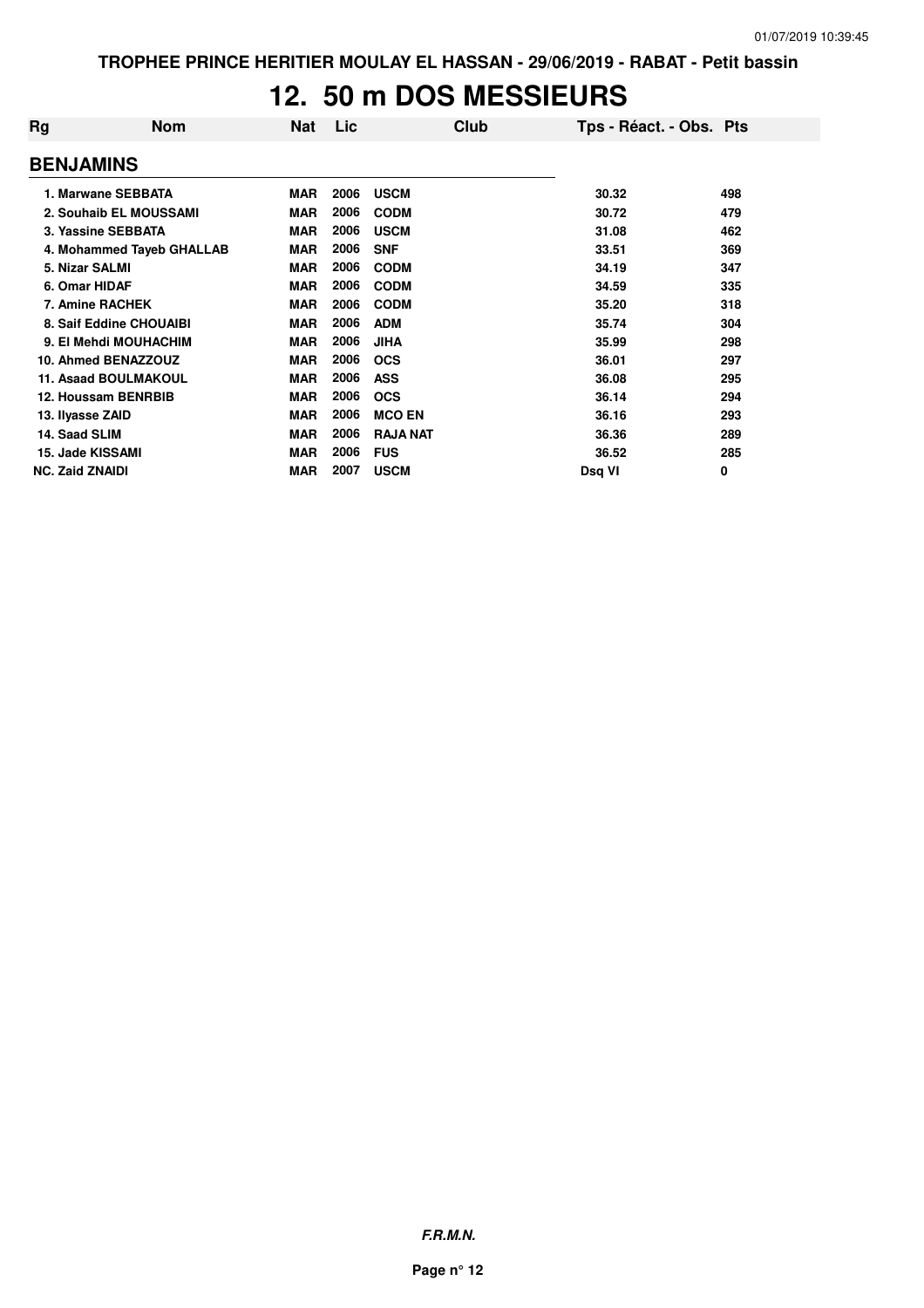## **13. 200 m PAPILLON DAMES**

| Rg                      | <b>Nom</b> | <b>Nat</b> | Lic  | Club        | Tps - Réact. - Obs. Pts |     |
|-------------------------|------------|------------|------|-------------|-------------------------|-----|
| <b>BENJAMINS</b>        |            |            |      |             |                         |     |
| 1. Yassmine DRAYEF      |            | <b>MAR</b> | 2006 | <b>ADM</b>  | 2:39.71                 | 443 |
| 2. Nada RAGTAOUI        |            | <b>MAR</b> | 2007 | <b>FUS</b>  | 2:39.99                 | 441 |
| 3. Meryem BAHAJOUB      |            | <b>MAR</b> | 2006 | <b>FUS</b>  | 2:40.55                 | 436 |
| 4. Salma RHOUL          |            | <b>MAR</b> | 2006 | <b>FUS</b>  | 2:57.08                 | 325 |
| 5. Zainab IDRISSI       |            | <b>MAR</b> | 2007 | <b>CNCS</b> | 3:02.28                 | 298 |
| 6. Camelia AMRANI       |            | <b>MAR</b> | 2006 | <b>TSC</b>  | 3:04.61                 | 287 |
| 7. Hajar LAHLAISSI      |            | <b>MAR</b> | 2007 | <b>TSC</b>  | 3:13.88                 | 248 |
| 8. Israa LAHLAISSI      |            | <b>MAR</b> | 2006 | <b>TSC</b>  | 3:17.05                 | 236 |
| 9. Rim ELAMRAOUI        |            | <b>MAR</b> | 2006 | <b>FUS</b>  | 3:21.17                 | 222 |
| 10. Aya JABRI           |            | <b>MAR</b> | 2006 | <b>CODM</b> | 3:21.22                 | 221 |
| <b>NC. Kamilia ATIF</b> |            | <b>MAR</b> | 2007 | <b>TSC</b>  | Dsg VI                  | 0   |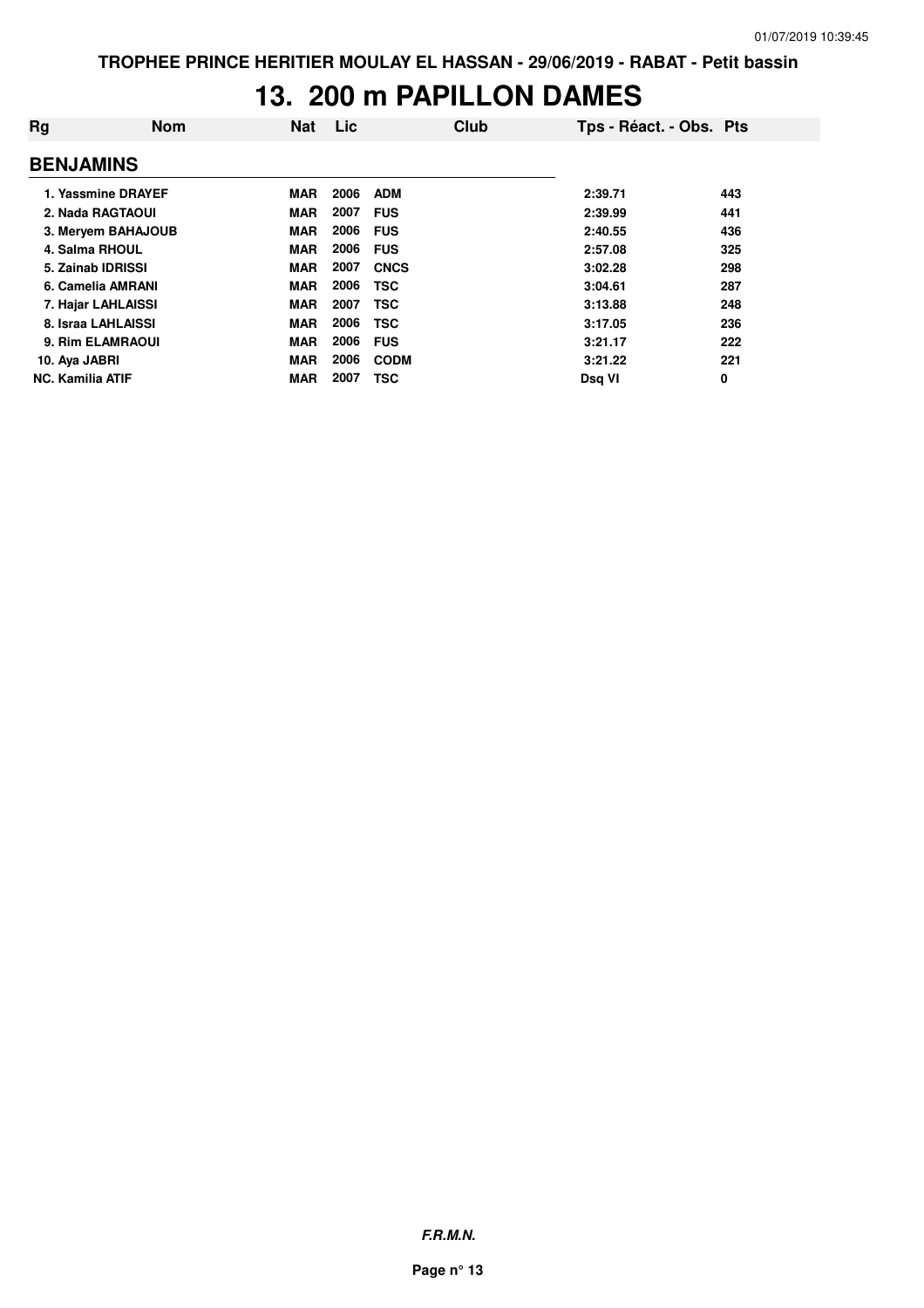#### **14. 200 m PAPILLON MESSIEURS**

| Rg                      | <b>Nom</b>         | <b>Nat</b> | Lic  | Club            | Tps - Réact. - Obs. Pts |     |
|-------------------------|--------------------|------------|------|-----------------|-------------------------|-----|
| <b>BENJAMINS</b>        |                    |            |      |                 |                         |     |
| 1. Hamza KAMAL          |                    | <b>MAR</b> | 2006 | <b>USCM</b>     | 2:23.26                 | 471 |
|                         | 2. Omar BENMOUSSA  | <b>MAR</b> | 2006 | <b>USCM</b>     | 2:27.53                 | 431 |
|                         | 3. Hamza AINOUSS   | <b>MAR</b> | 2006 | <b>CODM</b>     | 2:32.64                 | 389 |
| 4. Nizar SALMI          |                    | <b>MAR</b> | 2006 | <b>CODM</b>     | 2:43.46                 | 317 |
| 5. Ali ELKHALIL         |                    | <b>MAR</b> | 2006 | <b>FUS</b>      | 2:44.19                 | 313 |
| 6. Zivad TIJARI         |                    | <b>MAR</b> | 2006 | <b>CODM</b>     | 2:50.90                 | 277 |
| <b>7. Nizar HAOUATI</b> |                    | <b>MAR</b> | 2007 | <b>USF</b>      | 2:52.36                 | 270 |
|                         | 8. Mohamed MALKI   | <b>MAR</b> | 2007 | <b>WAC</b>      | 2:52.53                 | 270 |
|                         | 9. Sami EL ANOUAR  | <b>MAR</b> | 2007 | <b>USCM</b>     | 2:54.07                 | 262 |
|                         | 10. Samy BENCHEBBA | <b>MAR</b> | 2006 | <b>FUS</b>      | 2:56.54                 | 252 |
| 11. Yasser MAHLI        |                    | <b>MAR</b> | 2006 | <b>RAJA NAT</b> | 3:13.11                 | 192 |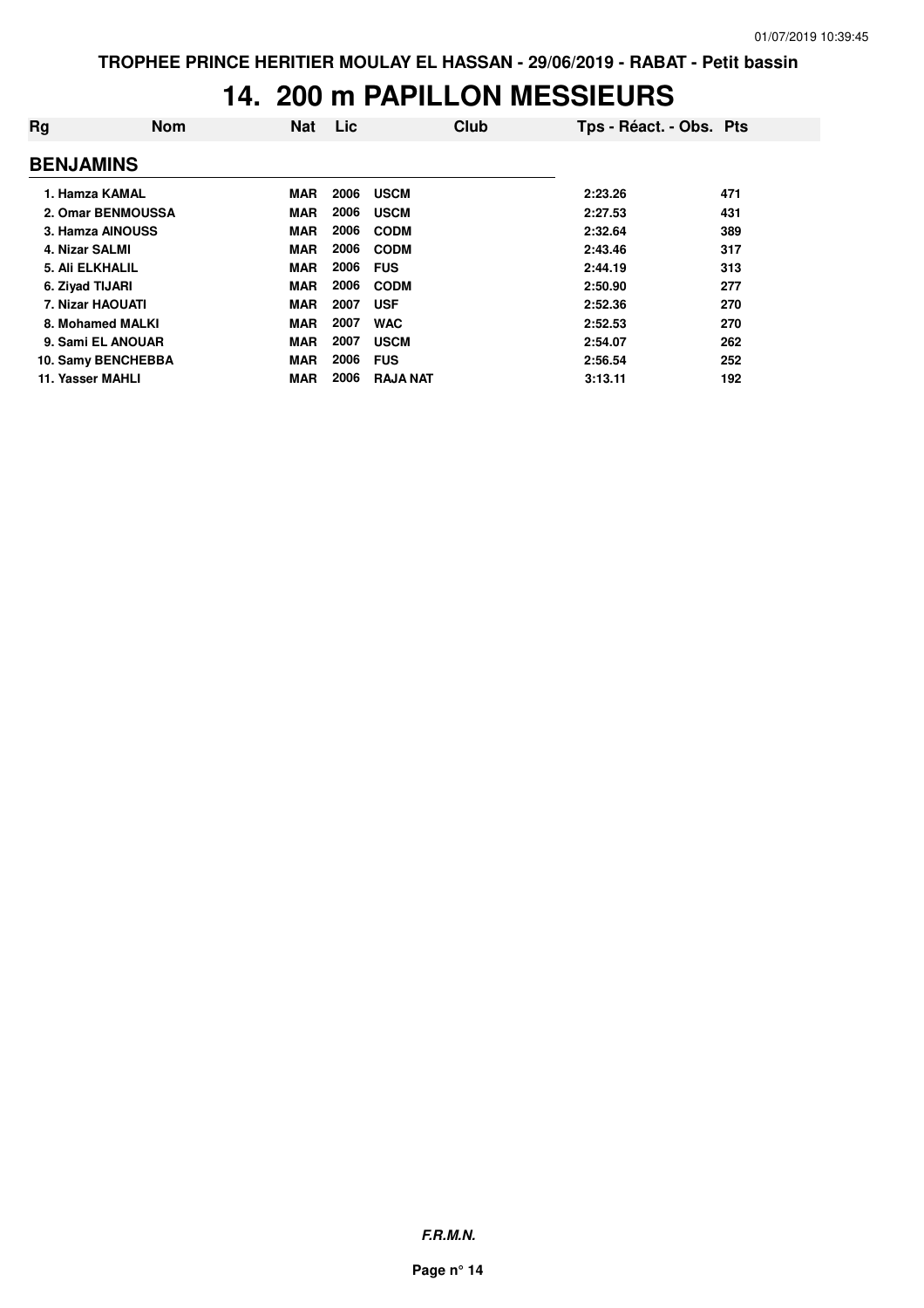# **15. 100 m BRASSE DAMES**

| Rg | <b>Nom</b>                  | <b>Nat</b> | Lic      | <b>Club</b>     | Tps - Réact. - Obs. Pts |     |
|----|-----------------------------|------------|----------|-----------------|-------------------------|-----|
|    | <b>BENJAMINS</b>            |            |          |                 |                         |     |
|    | 1. Malak MEQDAR             | <b>MAR</b> | 2007 FUS |                 | 1:18.24                 | 556 |
|    | 2. Inass ALLAOUI            | <b>MAR</b> | 2006     | A.S.F.A.R       | 1:22.72                 | 470 |
|    | 3. Camelia AMRANI           | <b>MAR</b> | 2006     | <b>TSC</b>      | 1:24.28                 | 445 |
|    | 4. Yasmine YOUSRI           | <b>MAR</b> | 2006     | <b>RAJA NAT</b> | 1:25.17                 | 431 |
|    | 5. Malak LAHJOUJI           | <b>MAR</b> | 2006     | <b>CODM</b>     | 1:25.55                 | 425 |
|    | 6. Lyna TIKKI               | <b>MAR</b> | 2006     | <b>ASS</b>      | 1:25.67                 | 423 |
|    | 7. Salma KADIRI HASSANI     | <b>MAR</b> | 2006     | <b>SNF</b>      | 1:25.79                 | 422 |
|    | 8. Nada IDRISSI FAKHREDDINE | <b>MAR</b> | 2006     | <b>FUS</b>      | 1:25.85                 | 421 |
|    | 9. Salma EL YOUSFI          | <b>MAR</b> | 2007     | <b>RAJA NAT</b> | 1:26.47                 | 412 |
|    | 10. Marwa SMOUNI            | <b>MAR</b> | 2007     | <b>CODM</b>     | 1:26.83                 | 407 |
|    | <b>11. Malak MANSOURI</b>   | <b>MAR</b> | 2007     | <b>SNF</b>      | 1:27.54                 | 397 |
|    | 12. Aya TABET               | <b>MAR</b> | 2007     | <b>MCO</b>      | 1:28.63                 | 382 |
|    | 13. Nour El Houda BENSALEH  | <b>MAR</b> | 2007     | <b>FUS</b>      | 1:29.72                 | 369 |
|    | <b>14. Wissal ELMARDI</b>   | <b>MAR</b> | 2006     | <b>CODM</b>     | 1:29.98                 | 365 |
|    | <b>15. Ghita GHETREFF</b>   | <b>MAR</b> | 2006     | <b>ADM</b>      | 1:30.35                 | 361 |
|    | <b>16. Malak MESLOUH</b>    | <b>MAR</b> | 2006     | <b>ADM</b>      | 1:30.85                 | 355 |
|    | 17. Malak SEFFAF            | <b>MAR</b> | 2006     | <b>CODM</b>     | 1:31.41                 | 348 |
|    | 18. Yassmine LAFDILI        | <b>MAR</b> | 2006     | <b>USF</b>      | 1:32.07                 | 341 |
|    | 19. Salma LAMHITI           | <b>MAR</b> | 2006     | <b>SNF</b>      | 1:32.68                 | 334 |
|    | 20. Sara NAAMI              | <b>MAR</b> | 2006     | <b>CODM</b>     | 1:33.84                 | 322 |
|    | 21. Sara BENSLETEN          | <b>MAR</b> | 2007     | <b>USCM</b>     | 1:34.13                 | 319 |
|    | 22. Yassmine BENGHEDIFA     | <b>MAR</b> | 2007     | <b>ADM</b>      | 1:34.24                 | 318 |
|    | 23. Lina BERRISSOUL         | <b>MAR</b> | 2007     | <b>WAC</b>      | 1:34.89                 | 311 |
|    | 24. Joulane MAHJOUBI        | <b>MAR</b> | 2007     | <b>ASAMIN</b>   | 1:35.38                 | 307 |
|    | 25. Lina BOURZI             | <b>MAR</b> | 2007     | <b>ASAMIN</b>   | 1:35.80                 | 303 |
|    | 26. Kawtar MIRHLAMI         | <b>MAR</b> | 2007     | <b>DHJ</b>      | 1:36.13                 | 300 |
|    | 27. Fatima Zahra YOUNES     | <b>MAR</b> | 2007     | U.S.O           | 1:36.29                 | 298 |
|    | 28. Jannat ADLI             | <b>MAR</b> | 2007     | <b>MCO</b>      | 1:37.12                 | 290 |
|    | 29. Nada ZAGRITI            | <b>MAR</b> | 2007     | <b>ASS</b>      | 1:37.43                 | 288 |
|    | <b>30. Kaoutar HOSNI</b>    | <b>MAR</b> | 2006     | <b>ACK</b>      | 1:37.68                 | 285 |
|    | 31. Marwa BELRHITI NEJJAR   | <b>MAR</b> | 2007     | <b>CODM</b>     | 1:37.96                 | 283 |
|    | 32. Zainab OUALI            | <b>MAR</b> | 2006     | <b>CAT</b>      | 1:38.00                 | 283 |
|    | 33. Aicha ZOUARHI           | <b>MAR</b> | 2006     | <b>MAS</b>      | 1:42.48                 | 247 |
|    | <b>NC. Majdouline NIHOU</b> | <b>MAR</b> | 2007     | <b>CNN</b>      | Frf n.d.                |     |
|    | <b>NC. Salma AZIZI</b>      | <b>MAR</b> | 2007     | <b>TSC</b>      | Dsg NI                  | 0   |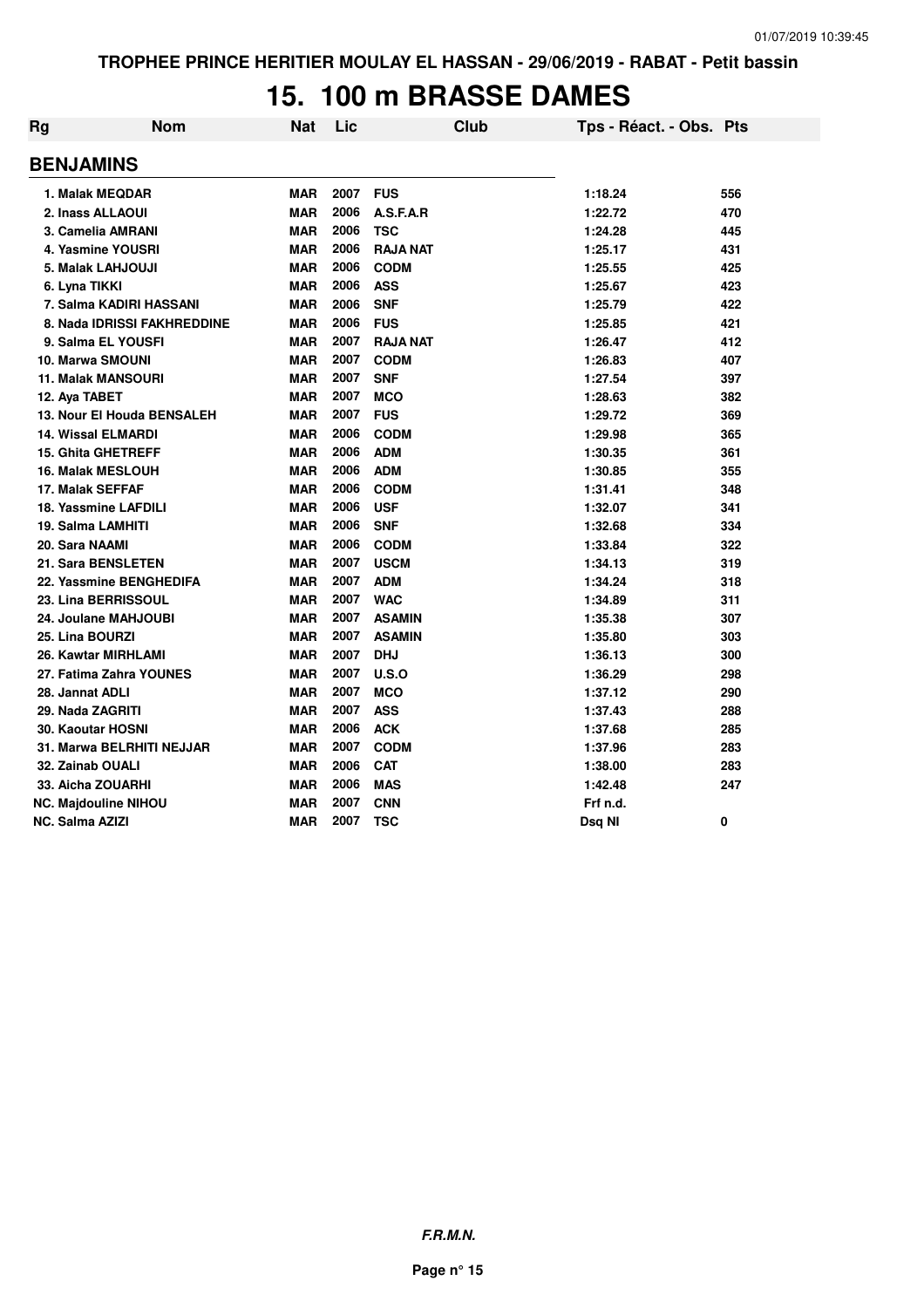# **16. 100 m BRASSE MESSIEURS**

| Rg                        | <b>Nom</b>                     | <b>Nat</b> | Lic  | Club        | Tps - Réact. - Obs. Pts |     |
|---------------------------|--------------------------------|------------|------|-------------|-------------------------|-----|
| <b>BENJAMINS</b>          |                                |            |      |             |                         |     |
| 1. Adam LAMHITI           |                                | <b>MAR</b> | 2006 | <b>SNF</b>  | 1:15.16                 | 470 |
|                           | 2. Amine RACHEK                | <b>MAR</b> | 2006 | <b>CODM</b> | 1:17.81                 | 424 |
|                           | <b>3. Ali BENCHEKROUN</b>      | <b>MAR</b> | 2006 | <b>USF</b>  | 1:18.40                 | 414 |
| 4. Akram NEJJAR           |                                | <b>MAR</b> | 2006 | <b>USCM</b> | 1:20.29                 | 386 |
|                           | <b>5. Jad KHERBOUCHE</b>       | <b>MAR</b> | 2006 | <b>ACK</b>  | 1:23.38                 | 344 |
| 6. Omar HIDAF             |                                | <b>MAR</b> | 2006 | <b>CODM</b> | 1:24.99                 | 325 |
|                           | 7. Hassan ELALAMI              | <b>MAR</b> | 2006 | <b>FUS</b>  | 1:25.58                 | 318 |
|                           | 8. Mouad BENGUIRA              | <b>MAR</b> | 2006 | <b>KACM</b> | 1:25.67                 | 317 |
|                           | 9. Ahmed BENAZZOUZ             | <b>MAR</b> | 2006 | <b>OCS</b>  | 1:26.21                 | 311 |
|                           | 10. Salaheddine KOJMANE        | <b>MAR</b> | 2006 | <b>CODM</b> | 1:26.85                 | 305 |
|                           | 11. Fadi ZOUGGARI              | <b>MAR</b> | 2007 | <b>DHJ</b>  | 1:29.42                 | 279 |
| <b>12. Ziad MAHRACH</b>   |                                | <b>MAR</b> | 2006 | <b>USF</b>  | 1:29.47                 | 279 |
| <b>13. Nabil EL MOUMI</b> |                                | <b>MAR</b> | 2006 | <b>JIHA</b> | 1:31.98                 | 256 |
|                           | 14. Abdellah HANINI            | <b>MAR</b> | 2006 | <b>CODM</b> | 1:37.94                 | 212 |
|                           | 15. Mohamed Ayoub AIT BENTALEB | <b>MAR</b> | 2007 | <b>CKM</b>  | 1:41.19                 | 192 |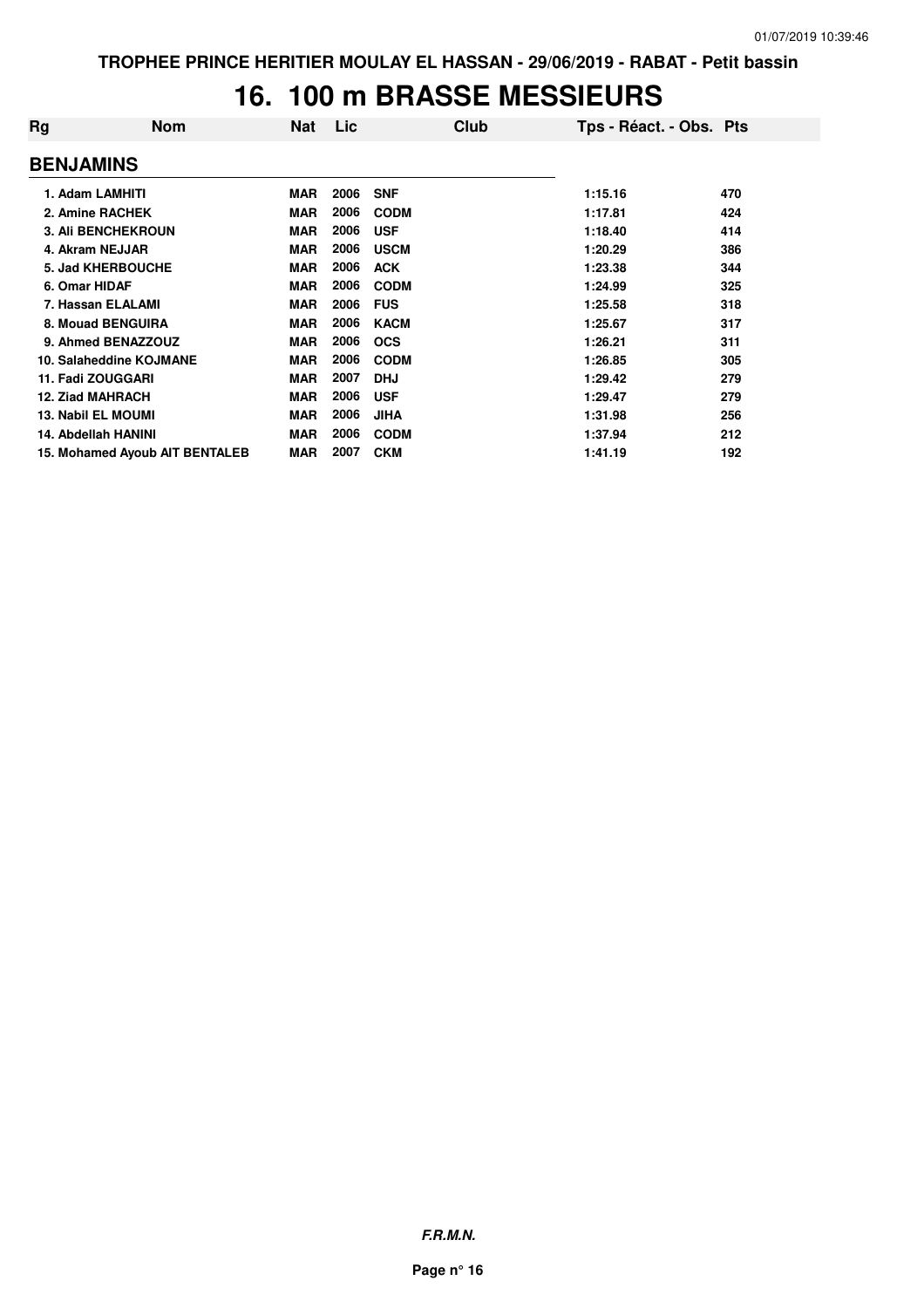### **17. 4 x 100 m NAGE LIBRE DAMES**

| Rg | <b>Nom</b>                      | Nat        | Lic              |                 | <b>Club</b> | Tps - Réact. - Obs. Pts |     |
|----|---------------------------------|------------|------------------|-----------------|-------------|-------------------------|-----|
|    | <b>BENJAMINS</b>                |            |                  |                 |             |                         |     |
|    | 1. Nada RAGTAOUI                | <b>MAR</b> | 2007             | <b>FUS</b>      |             | 4:20.99                 | 528 |
|    | <b>Zineb ATILLAH</b>            | <b>MAR</b> | 2006             | <b>FUS</b>      |             |                         | 528 |
|    | <b>Meryem BAHAJOUB</b>          | <b>MAR</b> | 2006             | <b>FUS</b>      |             |                         | 528 |
|    | Sofia GARNOUSSI                 | <b>MAR</b> | 2006             | <b>FUS</b>      |             |                         | 528 |
|    | 2. Abir MAHSSOUNE               | <b>MAR</b> | 2006             | <b>CODM</b>     |             | 4:33.57                 | 458 |
|    | <b>Wissal ELMARDI</b>           | <b>MAR</b> | 2006             | <b>CODM</b>     |             |                         | 458 |
|    | <b>Malak LAHJOUJI</b>           | <b>MAR</b> | 2006             | <b>CODM</b>     |             |                         | 458 |
|    | <b>Rania BROUSS</b>             | <b>MAR</b> | 2007             | <b>CODM</b>     |             |                         | 458 |
|    | 3. Aya RIFAI                    | <b>MAR</b> | 2007             | <b>ASAMIN</b>   |             | 4:39.25                 | 431 |
|    | <b>Wiam SAOUI</b>               | <b>MAR</b> | 2006             | <b>ASAMIN</b>   |             |                         | 431 |
|    | Joulane MAHJOUBI                | <b>MAR</b> | 2007             | <b>ASAMIN</b>   |             |                         | 431 |
|    | <b>Lina BOURZI</b>              | <b>MAR</b> | 2007             | <b>ASAMIN</b>   |             |                         | 431 |
|    | <b>4. Lina EL OUADIH</b>        | <b>MAR</b> | 2006             | <b>RAJA NAT</b> |             | 4:40.94                 | 423 |
|    | Salma EL YOUSFI                 | <b>MAR</b> | 2007             | <b>RAJA NAT</b> |             |                         | 423 |
|    | <b>Marwa TOUHAMI</b>            | <b>MAR</b> | 2007             | <b>RAJA NAT</b> |             |                         | 423 |
|    | <b>Yasmine YOUSRI</b>           | <b>MAR</b> | 2006             | <b>RAJA NAT</b> |             |                         | 423 |
|    | 5. Malak TIBARI                 | <b>MAR</b> | 2006             | A.S.F.A.R       |             | 4:55.40                 | 364 |
|    | <b>Hajar KAIMECH</b>            | <b>MAR</b> | 2006             | A.S.F.A.R       |             |                         | 364 |
|    | <b>Inass ALLAOUI</b>            | <b>MAR</b> | 2006             | A.S.F.A.R       |             |                         | 364 |
|    | <b>Rim BOUCHIKHI</b>            | <b>MAR</b> | 2007             | A.S.F.A.R       |             |                         | 364 |
|    | 6. Rhita EL BOURAKKADI          | <b>MAR</b> | 2007             | <b>SNF</b>      |             | 4:58.01                 | 354 |
|    | <b>Malak MANSOURI</b>           | <b>MAR</b> | 2007             | <b>SNF</b>      |             |                         | 354 |
|    | Salma LAMHITI                   | <b>MAR</b> | 2006             | <b>SNF</b>      |             |                         | 354 |
|    | Salma KADIRI HASSANI            | <b>MAR</b> | 2006             | <b>SNF</b>      |             |                         | 354 |
|    | 7. Malak MESLOUH                | <b>MAR</b> | 2006             | <b>ADM</b>      |             | 5:07.35                 | 323 |
|    | <b>Ghita GHETREFF</b>           | <b>MAR</b> | 2006             | <b>ADM</b>      |             |                         | 323 |
|    | <b>Yassmine BENGHEDIFA</b>      | <b>MAR</b> | 2007             | <b>ADM</b>      |             |                         | 323 |
|    | <b>Yassmine DRAYEF</b>          | <b>MAR</b> | 2006             | <b>ADM</b>      |             |                         | 323 |
|    | 8. Nisrine MOUKASSI             | <b>MAR</b> | 2006             | <b>TSC</b>      |             | 5:21.80                 | 281 |
|    | Salma AZIZI                     | <b>MAR</b> | 2007             | <b>TSC</b>      |             |                         | 281 |
|    | Douaa TAWSSI                    | <b>MAR</b> | 2006             | <b>TSC</b>      |             |                         | 281 |
|    | <b>Kamilia ATIF</b>             | <b>MAR</b> | 2007             | <b>TSC</b>      |             |                         | 281 |
|    | 9. Hala ELMIR                   | <b>MAR</b> | 2007             | <b>ASS</b>      |             | 5:30.51                 | 260 |
|    | <b>Hanane DIOURI</b>            | <b>MAR</b> | 2007             | <b>ASS</b>      |             |                         | 260 |
|    | <b>Rim ZAARI JABRI</b>          | <b>MAR</b> | 2006             | <b>ASS</b>      |             |                         | 260 |
|    | Nada ZAGRITI                    | <b>MAR</b> | 2007 ASS         |                 |             |                         | 260 |
|    | <b>NC. Zainab IDRISSI</b>       | <b>MAR</b> | <b>2007 CNCS</b> |                 |             | Frf n.d.                |     |
|    | <b>Ines Sawsan MOKHTARI</b>     | MAR        | 2006             | <b>CNCS</b>     |             |                         |     |
|    | Nada MOSSADDIK                  | MAR        | 2006             | <b>CNCS</b>     |             |                         |     |
|    | <b>Rihab ZARGANI</b>            | MAR        | 2006             | <b>CNCS</b>     |             |                         |     |
|    | <b>NC. Sundus ALHAMAD</b>       | <b>MAR</b> | 2007             | <b>KAC</b>      |             | Frf n.d.                |     |
|    | <b>Yasmine BAKKAR</b>           | MAR        | 2006             | <b>KAC</b>      |             |                         |     |
|    | <b>Nihale DEBDOUBI</b>          | MAR        | 2007             | <b>KAC</b>      |             |                         |     |
|    | <b>Nour El Houda MOUKHLESSE</b> | <b>MAR</b> | 2007             | <b>KAC</b>      |             |                         |     |
|    | <b>NC. Dina Walae ALILOU</b>    | MAR        | 2006             | <b>CNN</b>      |             | Frf n.d.                |     |
|    | <b>Asmae BENSAID</b>            | <b>MAR</b> | 2006             | <b>CNN</b>      |             |                         |     |
|    | <b>Sarah BOUHEMAID</b>          | MAR        | 2007             | <b>CNN</b>      |             |                         |     |
|    | <b>Israe EDDAOUE</b>            | MAR        | 2006             | <b>CNN</b>      |             |                         |     |
|    | <b>NC. Sara BENSLETEN</b>       | MAR        | 2007             | <b>USCM</b>     |             | Frf n.d.                |     |
|    | Douaa EL YAAGOUBI               | MAR        | 2007             | <b>USCM</b>     |             |                         |     |
|    | <b>Rhita MYESSER</b>            | MAR        | 2007             | <b>USCM</b>     |             |                         |     |
|    | <b>Rawane SADIQUI</b>           | <b>MAR</b> | 2007             | <b>USCM</b>     |             |                         |     |
|    |                                 |            |                  |                 |             |                         |     |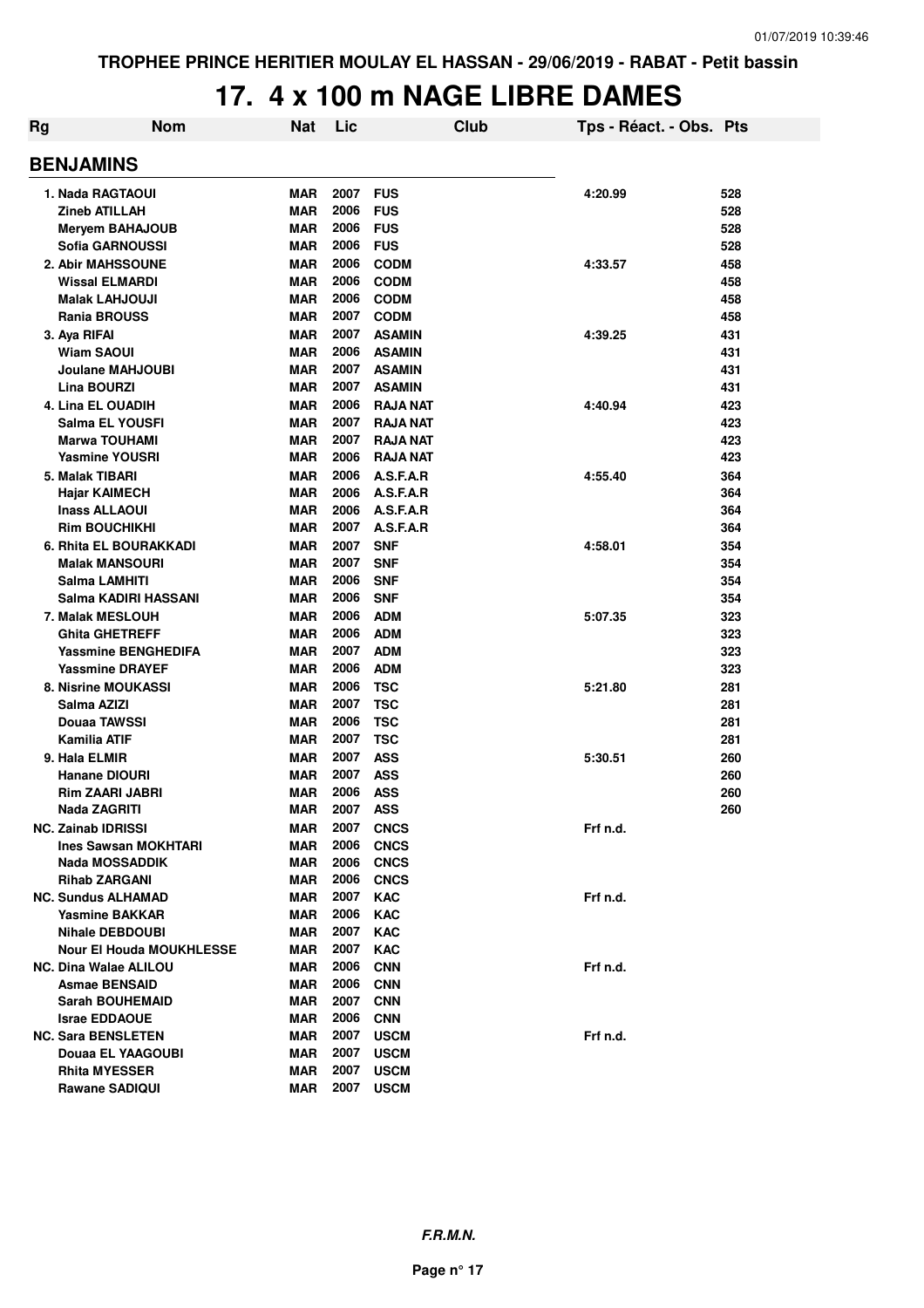### **18. 4 x 100 m NAGE LIBRE MESSIEURS**

| Rg | <b>Nom</b>                                        | <b>Nat</b>        | Lic          | Club                     | Tps - Réact. - Obs. Pts |            |
|----|---------------------------------------------------|-------------------|--------------|--------------------------|-------------------------|------------|
|    | <b>BENJAMINS</b>                                  |                   |              |                          |                         |            |
|    | <b>1. Omar BENMOUSSA</b>                          | <b>MAR</b>        | 2006         | <b>USCM</b>              | 4:07.18                 | 441        |
|    | <b>Akram NEJJAR</b>                               | <b>MAR</b>        | 2006         | <b>USCM</b>              |                         | 441        |
|    | <b>Yassine SEBBATA</b>                            | <b>MAR</b>        | 2006         | <b>USCM</b>              |                         | 441        |
|    | <b>Marwane SEBBATA</b>                            | <b>MAR</b>        | 2006         | <b>USCM</b>              |                         | 441        |
|    | 2. Souhaib EL MOUSSAMI                            | MAR               | 2006         | <b>CODM</b>              | 4:16.35                 | 395        |
|    | <b>Nizar SALMI</b>                                | <b>MAR</b>        | 2006         | <b>CODM</b>              |                         | 395        |
|    | <b>Hamza AINOUSS</b>                              | MAR               | 2006         | <b>CODM</b>              |                         | 395        |
|    | <b>Amine RACHEK</b>                               | <b>MAR</b>        | 2006         | <b>CODM</b>              |                         | 395        |
|    | <b>3. Youssef GABOUNE</b>                         | <b>MAR</b>        | 2007         | <b>FUS</b>               | 4:31.44                 | 333        |
|    | <b>Hassan ELALAMI</b>                             | MAR               | 2006         | <b>FUS</b>               |                         | 333        |
|    | <b>Jade KISSAMI</b>                               | <b>MAR</b>        | 2006         | <b>FUS</b>               |                         | 333        |
|    | <b>Samy BENCHEBBA</b>                             | <b>MAR</b>        | 2006         | <b>FUS</b>               |                         | 333        |
|    | 4. Mohammed Tayeb GHALLAB                         | MAR               | 2006         | <b>SNF</b>               | 4:35.46                 | 319        |
|    | <b>Mohammed MANSOURI</b>                          | MAR               | 2006         | <b>SNF</b>               |                         | 319        |
|    | Rayane ADIANNA                                    | MAR               | 2007         | <b>SNF</b>               |                         | 319        |
|    | Adam LAMHITI                                      | MAR               | 2006         | <b>SNF</b>               |                         | 319        |
|    | 5. Nizar HAOUATI                                  | <b>MAR</b>        | 2007         | <b>USF</b>               | 4:39.87                 | 304        |
|    | <b>Mohammed ELAANNOUNI</b>                        | <b>MAR</b>        | 2007         | <b>USF</b>               |                         | 304        |
|    | <b>Ziad MAHRACH</b>                               | <b>MAR</b>        | 2006         | <b>USF</b>               |                         | 304        |
|    | <b>Ali BENCHEKROUN</b>                            | <b>MAR</b>        | 2006         | <b>USF</b>               |                         | 304        |
|    | 6. Ziad BOURAOUD                                  | <b>MAR</b>        | 2007         | <b>RAJA NAT</b>          | 4:47.37                 | 281        |
|    | <b>Yasser MAHLI</b>                               | MAR               | 2006         | <b>RAJA NAT</b>          |                         | 281        |
|    | <b>Saad SLIM</b>                                  | MAR               | 2006<br>2006 | <b>RAJA NAT</b>          |                         | 281        |
|    | Abdarahman SERHIR                                 | <b>MAR</b>        | 2006         | <b>RAJA NAT</b>          |                         | 281        |
|    | 7. Youssef HABBANE                                | <b>MAR</b>        | 2007         | <b>WAC</b>               | 4:48.30                 | 278        |
|    | <b>Ahmed Rayane NAMLY</b><br><b>Mohamed MALKI</b> | MAR<br><b>MAR</b> | 2007         | <b>WAC</b><br><b>WAC</b> |                         | 278<br>278 |
|    | <b>Ghali Brahim SENTISSI</b>                      | MAR               | 2007         | <b>WAC</b>               |                         | 278        |
|    | 8. Youssef BEKKAOUI                               | <b>MAR</b>        | 2006         | <b>ASS</b>               | 4:48.34                 | 278        |
|    | <b>Ahmed Yassine SEYAR</b>                        | MAR               | 2006         | <b>ASS</b>               |                         | 278        |
|    | <b>Mohamed Ayoub OUADI</b>                        | MAR               | 2007         | <b>ASS</b>               |                         | 278        |
|    | <b>Asaad BOULMAKOUL</b>                           | MAR               | 2006         | <b>ASS</b>               |                         | 278        |
|    | 9. Mohamed Amine MOKRINI                          | <b>MAR</b>        | 2006         | <b>TSC</b>               | 5:27.90                 | 189        |
|    | <b>Mohamed OUBENAMI</b>                           | <b>MAR</b>        | 2006         | <b>TSC</b>               |                         | 189        |
|    | <b>Rayane LARABI</b>                              | <b>MAR</b>        | 2007         | <b>TSC</b>               |                         | 189        |
|    | Diyaa LAFKIHI                                     | <b>MAR</b>        | 2007         | <b>TSC</b>               |                         | 189        |
|    | <b>NC. Issam BOUHMALA</b>                         | MAR               | 2007         | JIHA                     | Frf n.d.                |            |
|    | <b>Nabil EL MOUMI</b>                             | MAR               | 2006         | <b>JIHA</b>              |                         |            |
|    | El Mehdi MOUHACHIM                                | <b>MAR</b>        | 2006         | <b>JIHA</b>              |                         |            |
|    | <b>Mohamed Dya Eddine MOUTAI</b>                  | <b>MAR</b>        | 2007         | <b>JIHA</b>              |                         |            |
|    | <b>NC. Ziad ABOUMALIK</b>                         | <b>MAR</b>        | 2006         | <b>CNN</b>               | Frf n.d.                |            |
|    | <b>Othmane ACHIBANE</b>                           | <b>MAR</b>        | 2007         | <b>CNN</b>               |                         |            |
|    | Rayane AIT ALI                                    | MAR               | 2006         | <b>CNN</b>               |                         |            |
|    | <b>Wassim AIT BELHOUSSEIN</b>                     | MAR               | 2007         | <b>CNN</b>               |                         |            |
|    |                                                   |                   |              |                          |                         |            |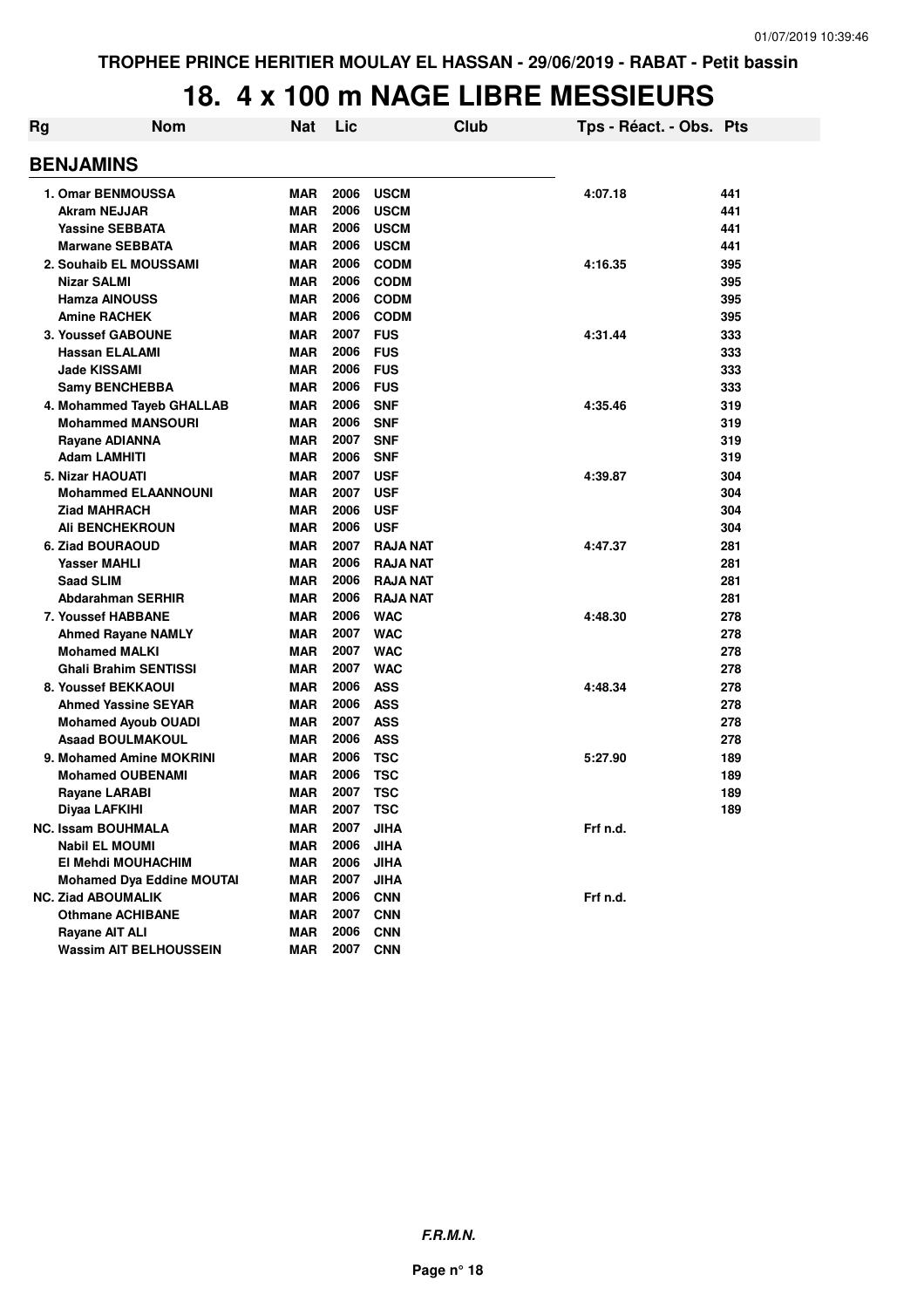### **19. 50 m PAPILLON MESSIEURS**

| Rg                        | <b>Nom</b>             | <b>Nat</b> | Lic  |             | Club | Tps - Réact. - Obs. Pts |     |
|---------------------------|------------------------|------------|------|-------------|------|-------------------------|-----|
| <b>BENJAMINS</b>          |                        |            |      |             |      |                         |     |
|                           | 1. Souhaib EL MOUSSAMI | <b>MAR</b> | 2006 | <b>CODM</b> |      | 31.00                   | 378 |
| 2. Yassine SEBBATA        |                        | <b>MAR</b> | 2006 | <b>USCM</b> |      | 31.05                   | 377 |
| 3. Omar BENMOUSSA         |                        | <b>MAR</b> | 2006 | <b>USCM</b> |      | 31.07                   | 376 |
|                           | 4. Asaad BOULMAKOUL    | <b>MAR</b> | 2006 | ASS         |      | 31.64                   | 356 |
| <b>5. Ali BENCHEKROUN</b> |                        | <b>MAR</b> | 2006 | <b>USF</b>  |      | 31.93                   | 346 |
| 6. Ziyad TIJARI           |                        | <b>MAR</b> | 2006 | <b>CODM</b> |      | 33.81                   | 292 |
| 7. Ahmed BENAZZOUZ        |                        | <b>MAR</b> | 2006 | <b>OCS</b>  |      | 34.14                   | 283 |
| 8. Samy BENCHEBBA         |                        | <b>MAR</b> | 2006 | <b>FUS</b>  |      | 34.16                   | 283 |
| 9. Nizar HAOUATI          |                        | <b>MAR</b> | 2007 | <b>USF</b>  |      | 34.43                   | 276 |
|                           | 10. Mohammed ELOTMANY  | <b>MAR</b> | 2007 | <b>CNN</b>  |      | 36.73                   | 227 |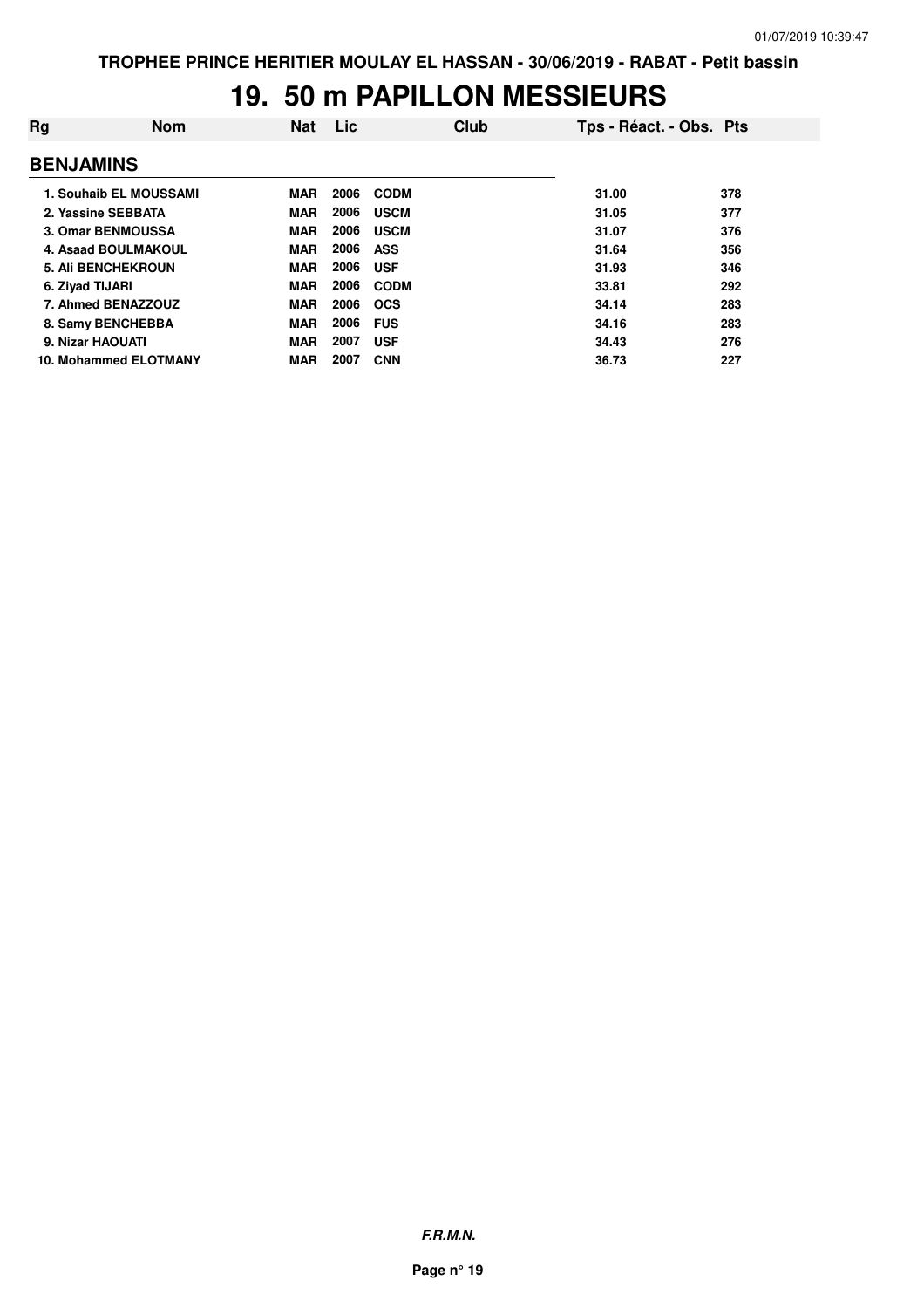#### **20. 50 m PAPILLON DAMES**

| Rg                 | <b>Nom</b>                | <b>Nat</b> | Lic  | Club            | Tps - Réact. - Obs. Pts |     |
|--------------------|---------------------------|------------|------|-----------------|-------------------------|-----|
| <b>BENJAMINS</b>   |                           |            |      |                 |                         |     |
|                    | 1. Camelia AMRANI         | <b>MAR</b> | 2006 | <b>TSC</b>      | 32.12                   | 440 |
|                    | 2. Yasmine YOUSRI         | <b>MAR</b> | 2006 | <b>RAJA NAT</b> | 33.56                   | 385 |
| 3. Zineb ATILLAH   |                           | <b>MAR</b> | 2006 | <b>FUS</b>      | 33.89                   | 374 |
|                    | 4. Meryem BAHAJOUB        | <b>MAR</b> | 2006 | <b>FUS</b>      | 34.03                   | 370 |
|                    | <b>5. Abir MAHSSOUNE</b>  | <b>MAR</b> | 2006 | <b>CODM</b>     | 34.14                   | 366 |
|                    | 6. Yassmine DRAYEF        | <b>MAR</b> | 2006 | <b>ADM</b>      | 34.62                   | 351 |
|                    | 7. Nada RAGTAOUI          | <b>MAR</b> | 2007 | <b>FUS</b>      | 34.84                   | 344 |
|                    | 8. Nour El Houda BENSALEH | <b>MAR</b> | 2007 | <b>FUS</b>      | 34.89                   | 343 |
| 9. Salma RHOUL     |                           | <b>MAR</b> | 2006 | <b>FUS</b>      | 34.91                   | 342 |
| 10. Marwa SMOUNI   |                           | <b>MAR</b> | 2007 | <b>CODM</b>     | 35.38                   | 329 |
| 11. Rim KARIMI     |                           | <b>MAR</b> | 2007 | <b>WAC</b>      | 35.91                   | 314 |
| 12. Zainab IDRISSI |                           | <b>MAR</b> | 2007 | <b>CNCS</b>     | 36.78                   | 293 |
| 13. Aya JABRI      |                           | <b>MAR</b> | 2006 | <b>CODM</b>     | 37.43                   | 278 |
|                    | <b>14. Rim ELAMRAOUI</b>  | <b>MAR</b> | 2006 | <b>FUS</b>      | 38.04                   | 264 |
|                    | <b>15. Sara BENSLETEN</b> | <b>MAR</b> | 2007 | <b>USCM</b>     | 38.58                   | 254 |
|                    | 16. Youssra ELMAZOUNI     | <b>MAR</b> | 2006 | <b>CSN</b>      | 38.86                   | 248 |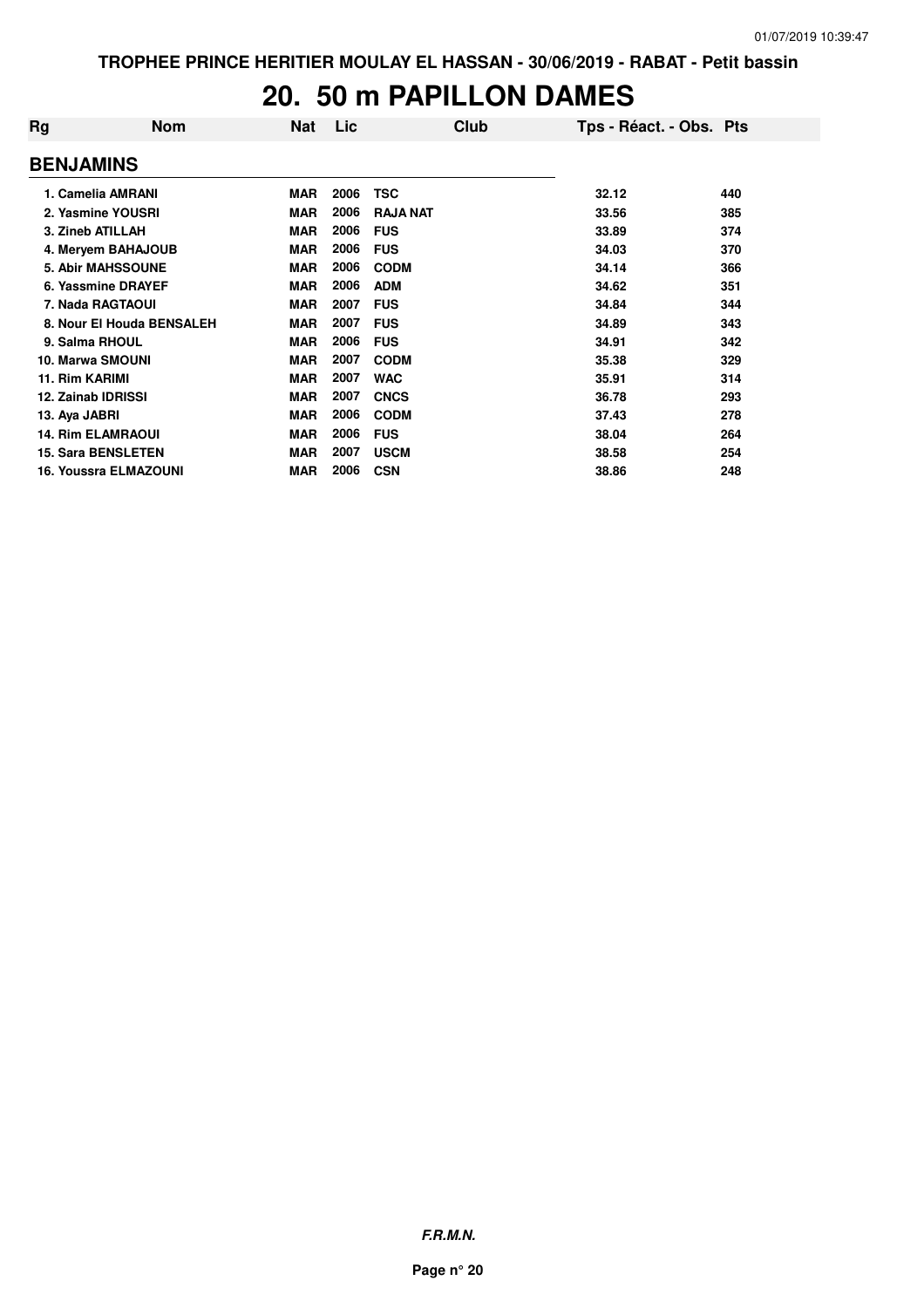#### **21. 50 m BRASSE MESSIEURS**

| Rg                       | <b>Nom</b>                      | Nat        | Lic  | <b>Club</b>  | Tps - Réact. - Obs. Pts |     |
|--------------------------|---------------------------------|------------|------|--------------|-------------------------|-----|
| <b>BENJAMINS</b>         |                                 |            |      |              |                         |     |
|                          | 1. Amine RACHEK                 | <b>MAR</b> | 2006 | <b>CODM</b>  | 35.40                   | 427 |
| 2. Adam LAMHITI          |                                 | <b>MAR</b> | 2006 | <b>SNF</b>   | 35.49                   | 424 |
|                          | <b>3. Ali BENCHEKROUN</b>       | <b>MAR</b> | 2006 | <b>USF</b>   | 36.71                   | 383 |
| 4. Hamza KAMAL           |                                 | <b>MAR</b> | 2006 | <b>USCM</b>  | 36.87                   | 378 |
| 5. Omar HIDAF            |                                 | <b>MAR</b> | 2006 | <b>CODM</b>  | 36.94                   | 376 |
|                          | <b>6. Jad KHERBOUCHE</b>        | <b>MAR</b> | 2006 | <b>ACK</b>   | 37.53                   | 359 |
|                          | 7. Akram NEJJAR                 | <b>MAR</b> | 2006 | <b>USCM</b>  | 37.80                   | 351 |
| 8. Ziyad TIJARI          |                                 | <b>MAR</b> | 2006 | <b>CODM</b>  | 39.04                   | 318 |
|                          | 9. Nasrallah BELHADRI           | <b>MAR</b> | 2006 | <b>UNO</b>   | 39.10                   | 317 |
|                          | <b>10. Saif Eddine CHOUAIBI</b> | <b>MAR</b> | 2006 | <b>ADM</b>   | 39.70                   | 303 |
|                          | 11. Mohamed MALKI               | <b>MAR</b> | 2007 | <b>WAC</b>   | 39.73                   | 302 |
|                          | 12. Hassan ELALAMI              | <b>MAR</b> | 2006 | <b>FUS</b>   | 39.77                   | 301 |
|                          | 13. Mouad BENGUIRA              | <b>MAR</b> | 2006 | <b>KACM</b>  | 39.81                   | 300 |
|                          | <b>14. Youssef HABBANE</b>      | <b>MAR</b> | 2006 | <b>WAC</b>   | 40.01                   | 296 |
|                          | 15. Ahmed BENAZZOUZ             | <b>MAR</b> | 2006 | <b>OCS</b>   | 40.03                   | 295 |
|                          | 16. Salaheddine KOJMANE         | <b>MAR</b> | 2006 | <b>CODM</b>  | 40.16                   | 292 |
|                          | 17. Abdelhakim CHAFFAA          | <b>MAR</b> | 2006 | <b>CSE</b>   | 40.17                   | 292 |
|                          | 18. Ahmed Rayane NAMLY          | <b>MAR</b> | 2007 | <b>WAC</b>   | 40.20                   | 292 |
| 19. Ayoub LAMHITI        |                                 | <b>MAR</b> | 2006 | <b>SNF</b>   | 40.28                   | 290 |
| <b>20. Nizar HAOUATI</b> |                                 | <b>MAR</b> | 2007 | <b>USF</b>   | 40.36                   | 288 |
|                          | 21. Omar BOUGOTAYA              | <b>MAR</b> | 2006 | A.S.F.A.R    | 40.85                   | 278 |
| 22. Achraf AKIL          |                                 | <b>MAR</b> | 2006 | <b>CSEJL</b> | 41.79                   | 260 |
|                          | 23. Mohammed MANSOURI           | <b>MAR</b> | 2006 | <b>SNF</b>   | 42.25                   | 251 |
|                          | 24. Nabil EL MOUMI              | <b>MAR</b> | 2006 | <b>JIHA</b>  | 43.37                   | 232 |
|                          | 25. Abdellah HANINI             | <b>MAR</b> | 2006 | <b>CODM</b>  | 43.64                   | 228 |
| 26. Adib BOUAYAD         |                                 | <b>MAR</b> | 2007 | <b>USCM</b>  | 44.37                   | 217 |
| <b>NC. Omar MOUMINA</b>  |                                 | <b>MAR</b> | 2006 | <b>FUS</b>   | Dsg NI                  | 0   |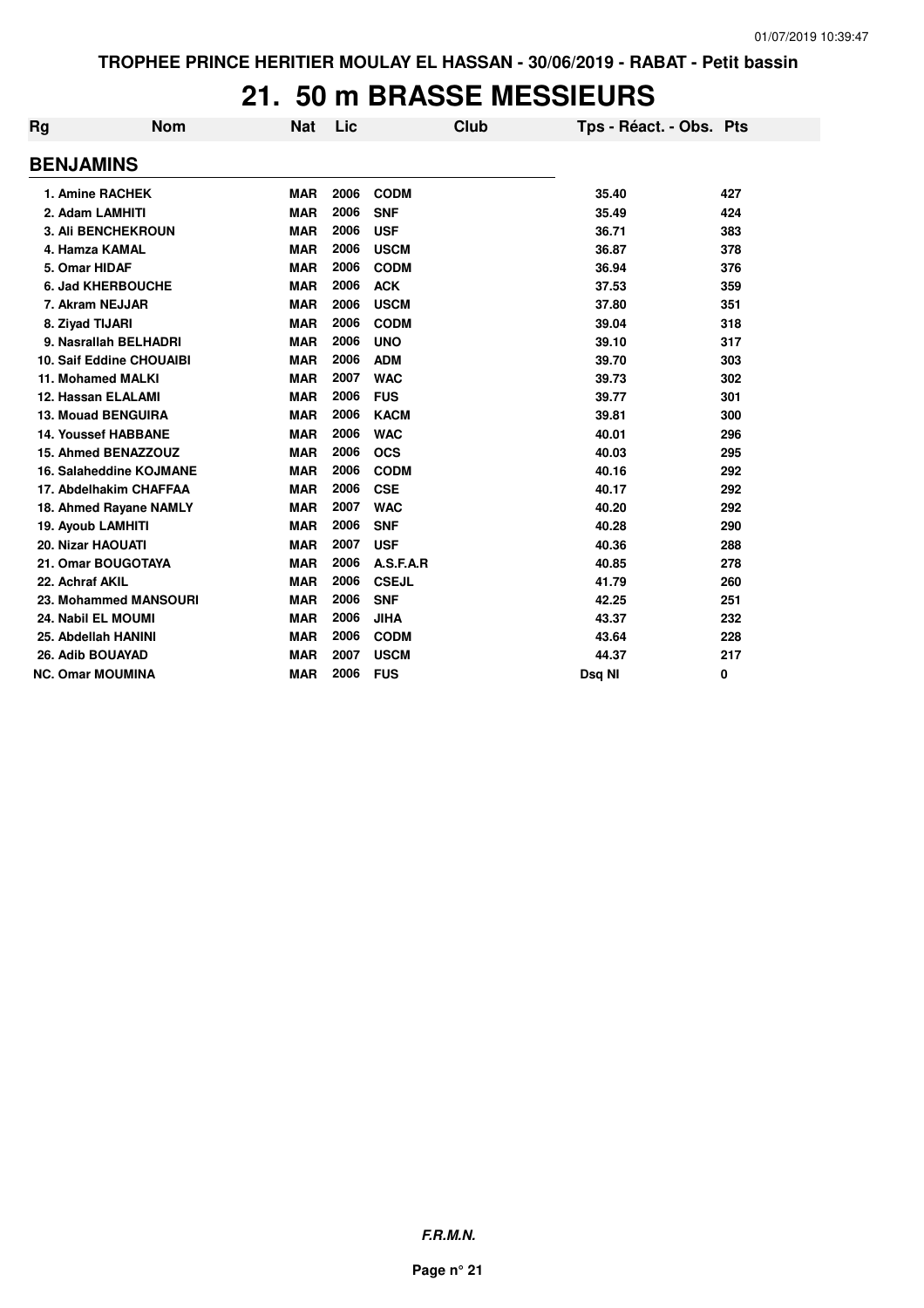### **22. 50 m BRASSE DAMES**

| Rg | <b>Nom</b>                      | <b>Nat</b> | Lic  |                 | <b>Club</b> | Tps - Réact. - Obs. Pts |     |
|----|---------------------------------|------------|------|-----------------|-------------|-------------------------|-----|
|    | <b>BENJAMINS</b>                |            |      |                 |             |                         |     |
|    | 1. Malak MEQDAR                 | <b>MAR</b> | 2007 | <b>FUS</b>      |             | 37.15                   | 518 |
|    | 2. Camelia AMRANI               | <b>MAR</b> | 2006 | <b>TSC</b>      |             | 38.49                   | 466 |
|    | 3. Malak LAHJOUJI               | <b>MAR</b> | 2006 | <b>CODM</b>     |             | 38.63                   | 461 |
|    | <b>4. Malak MANSOURI</b>        | <b>MAR</b> | 2007 | <b>SNF</b>      |             | 38.84                   | 453 |
|    | 5. Israa LAHLAISSI              | <b>MAR</b> | 2006 | <b>TSC</b>      |             | 39.10                   | 444 |
|    | 6. Lyna TIKKI                   | <b>MAR</b> | 2006 | <b>ASS</b>      |             | 39.49                   | 431 |
|    | 7. Inass ALLAOUI                | <b>MAR</b> | 2006 | A.S.F.A.R       |             | 40.00                   | 415 |
|    | 8. Marwa SMOUNI                 | <b>MAR</b> | 2007 | <b>CODM</b>     |             | 40.09                   | 412 |
|    | 9. Nada IDRISSI FAKHREDDINE     | <b>MAR</b> | 2006 | <b>FUS</b>      |             | 40.18                   | 409 |
|    | <b>10. Marwa TOUHAMI</b>        | <b>MAR</b> | 2007 | <b>RAJA NAT</b> |             | 40.25                   | 407 |
|    | <b>11. Abir MAHSSOUNE</b>       | <b>MAR</b> | 2006 | <b>CODM</b>     |             | 40.32                   | 405 |
|    | <b>12. Wissal ELMARDI</b>       | <b>MAR</b> | 2006 | <b>CODM</b>     |             | 40.35                   | 404 |
|    | 12. Aya TABET                   | <b>MAR</b> | 2007 | <b>MCO</b>      |             | 40.35                   | 404 |
|    | 14. Salma AZIZI                 | <b>MAR</b> | 2007 | <b>TSC</b>      |             | 41.38                   | 375 |
|    | <b>15. Malak SEFFAF</b>         | <b>MAR</b> | 2006 | <b>CODM</b>     |             | 41.49                   | 372 |
|    | <b>16. Salma KADIRI HASSANI</b> | <b>MAR</b> | 2006 | <b>SNF</b>      |             | 41.60                   | 369 |
|    | 17. Nour El Houda BENSALEH      | <b>MAR</b> | 2007 | <b>FUS</b>      |             | 42.15                   | 354 |
|    | 18. Salma LAMHITI               | <b>MAR</b> | 2006 | <b>SNF</b>      |             | 42.19                   | 353 |
|    | <b>19. Ghita GHETREFF</b>       | <b>MAR</b> | 2006 | <b>ADM</b>      |             | 42.26                   | 352 |
|    | 20. Malak MESLOUH               | <b>MAR</b> | 2006 | <b>ADM</b>      |             | 42.32                   | 350 |
|    | 21. Sara NAAMI                  | <b>MAR</b> | 2006 | <b>CODM</b>     |             | 42.48                   | 346 |
|    | 22. Yassmine LAFDILI            | <b>MAR</b> | 2006 | <b>USF</b>      |             | 42.97                   | 335 |
|    | 23. Lina EL OUADIH              | <b>MAR</b> | 2006 | <b>RAJA NAT</b> |             | 43.67                   | 319 |
|    | 24. Rihab ZARGANI               | <b>MAR</b> | 2006 | <b>CNCS</b>     |             | 43.72                   | 318 |
|    | 25. Lina BERRISSOUL             | <b>MAR</b> | 2007 | <b>WAC</b>      |             | 43.86                   | 315 |
|    | 26. Zineb BOULMAN               | <b>MAR</b> | 2006 | <b>MAS</b>      |             | 43.92                   | 313 |
|    | 27. Youmna LAISSAOUI            | <b>MAR</b> | 2007 | <b>CODM</b>     |             | 44.07                   | 310 |
|    | 28. Fatima Zahra YOUNES         | <b>MAR</b> | 2007 | U.S.O           |             | 44.27                   | 306 |
|    | 29. Kaoutar HOSNI               | <b>MAR</b> | 2006 | <b>ACK</b>      |             | 44.32                   | 305 |
|    | 30. Nada ZAGRITI                | <b>MAR</b> | 2007 | <b>ASS</b>      |             | 44.86                   | 294 |
|    | 31. Aicha ZOUARHI               | <b>MAR</b> | 2006 | <b>MAS</b>      |             | 45.25                   | 286 |
|    | 32. Marwa BELRHITI NEJJAR       | <b>MAR</b> | 2007 | <b>CODM</b>     |             | 45.70                   | 278 |
|    | 33. Rawane SADIQUI              | <b>MAR</b> | 2007 | <b>USCM</b>     |             | 45.74                   | 277 |
|    | 34. Rim BENARAFA                | <b>MAR</b> | 2007 | <b>FUS</b>      |             | 46.40                   | 266 |
|    | 35. Nihale DEBDOUBI             | <b>MAR</b> | 2007 | <b>KAC</b>      |             | 46.71                   | 260 |
|    | 36. Nour El Houda MOUKHLESSE    | <b>MAR</b> | 2007 | KAC             |             | 47.40                   | 249 |
|    | 37. Jannat ADLI                 | <b>MAR</b> | 2007 | <b>MCO</b>      |             | 47.51                   | 247 |
|    | 38. Hiba LAHLIMI                | MAR        | 2007 | <b>ACK</b>      |             | 47.83                   | 242 |
|    | 39. Hajar KAIMECH               | <b>MAR</b> | 2006 | A.S.F.A.R       |             | 48.19                   | 237 |
|    | 40. Yasmine EL HAJJI            | <b>MAR</b> | 2007 | <b>CNN</b>      |             | 52.45                   | 184 |
|    | NC. Kawtar MIRHLAMI             | <b>MAR</b> | 2007 | <b>DHJ</b>      |             | Frf exc.                |     |
|    | <b>NC. Zainab OUALI</b>         | <b>MAR</b> | 2006 | <b>CAT</b>      |             | Dsq NI                  | 0   |
|    | <b>NC. Sara BENSLETEN</b>       | <b>MAR</b> | 2007 | <b>USCM</b>     |             | Dsq NI                  | 0   |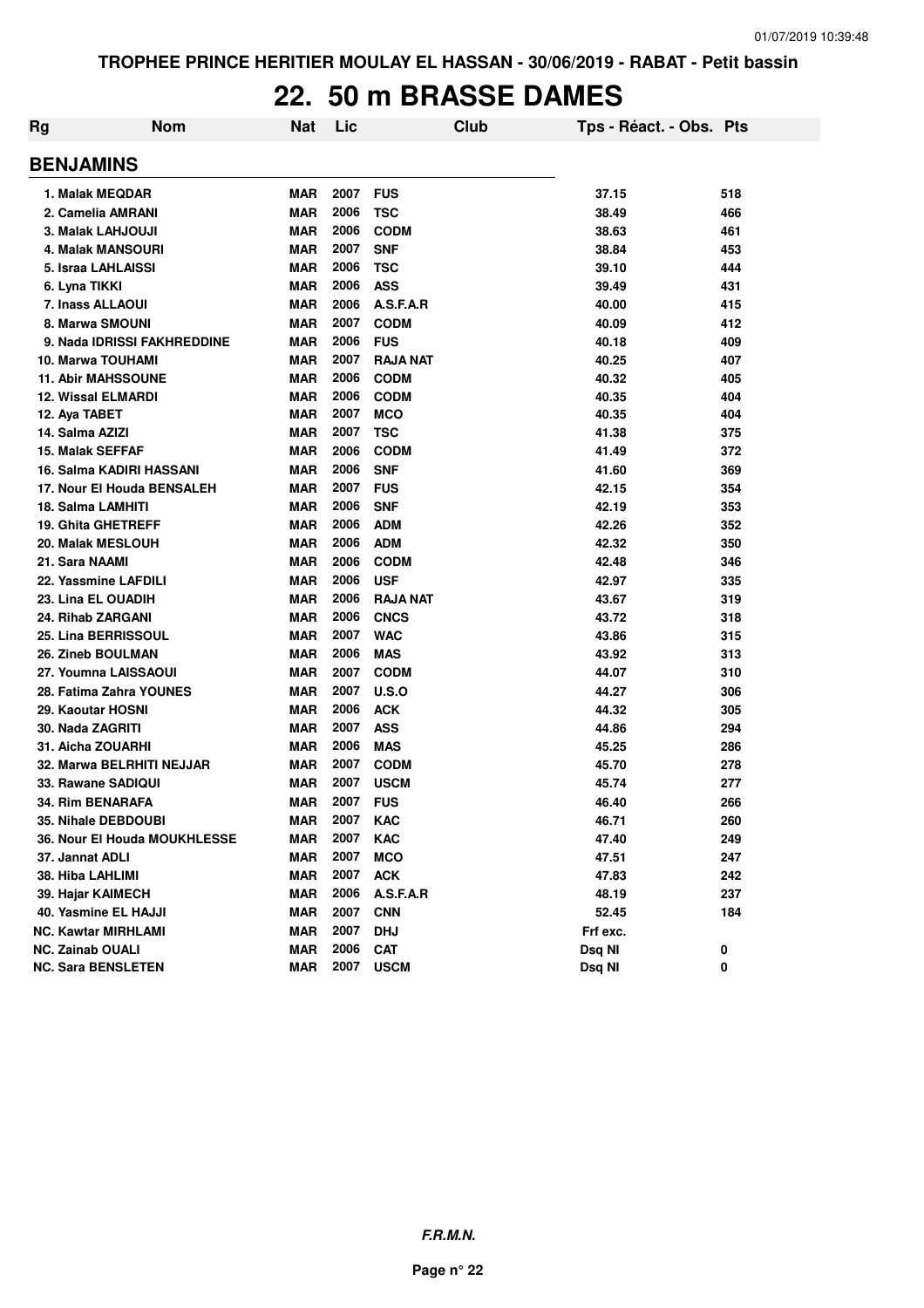## **23. 200 m NAGE LIBRE MESSIEURS**

| Rg                      | <b>Nom</b>                  | Nat        | Lic. | Club            | Tps - Réact. - Obs. Pts |     |
|-------------------------|-----------------------------|------------|------|-----------------|-------------------------|-----|
| <b>BENJAMINS</b>        |                             |            |      |                 |                         |     |
|                         | 1. Marwane SEBBATA          | <b>MAR</b> | 2006 | <b>USCM</b>     | 2:06.25                 | 527 |
|                         | 2. Souhaib EL MOUSSAMI      | <b>MAR</b> | 2006 | <b>CODM</b>     | 2:12.48                 | 456 |
|                         | 3. Omar BENMOUSSA           | <b>MAR</b> | 2006 | <b>USCM</b>     | 2:17.36                 | 409 |
| 4. Hamza TABIT          |                             | <b>MAR</b> | 2006 | <b>ASAMIN</b>   | 2:22.05                 | 370 |
|                         | 5. Abdarahman SERHIR        | <b>MAR</b> | 2006 | <b>RAJA NAT</b> | 2:23.40                 | 359 |
|                         | 6. Samy BENCHEBBA           | <b>MAR</b> | 2006 | <b>FUS</b>      | 2:23.43                 | 359 |
| 7. Nizar SALMI          |                             | <b>MAR</b> | 2006 | <b>CODM</b>     | 2:23.51                 | 359 |
|                         | 8. Hassan ELALAMI           | <b>MAR</b> | 2006 | <b>FUS</b>      | 2:24.18                 | 354 |
| 9. Jade KISSAMI         |                             | <b>MAR</b> | 2006 | <b>FUS</b>      | 2:26.25                 | 339 |
| 10. Omar AMRI           |                             | <b>MAR</b> | 2007 | <b>ASAMIN</b>   | 2:26.30                 | 338 |
|                         | 11. Abdelkabir ENNAJM       | <b>MAR</b> | 2006 | <b>CODM</b>     | 2:26.37                 | 338 |
|                         | 12. Issam BOUHMALA          | <b>MAR</b> | 2007 | <b>JIHA</b>     | 2:28.15                 | 326 |
| <b>13. Ali ELKHALIL</b> |                             | <b>MAR</b> | 2006 | <b>FUS</b>      | 2:32.78                 | 297 |
|                         | <b>14. Youssef BEKKAOUI</b> | <b>MAR</b> | 2006 | <b>ASS</b>      | 2:35.26                 | 283 |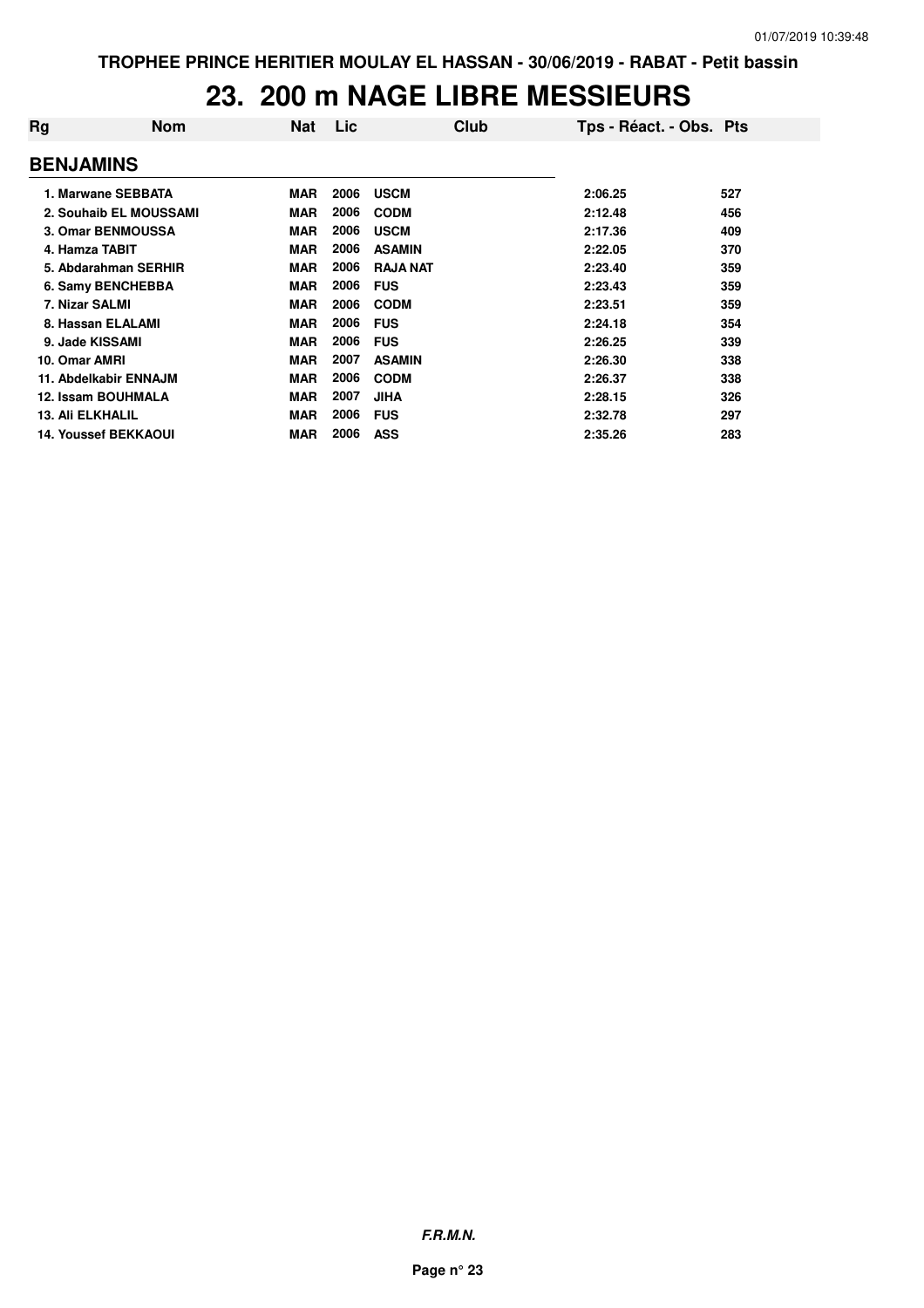#### **24. 200 m NAGE LIBRE DAMES**

| Rg                      | <b>Nom</b>                          | <b>Nat</b> | Lic  | Club            | Tps - Réact. - Obs. Pts |     |
|-------------------------|-------------------------------------|------------|------|-----------------|-------------------------|-----|
| <b>BENJAMINS</b>        |                                     |            |      |                 |                         |     |
|                         | 1. Sofia GARNOUSSI                  | <b>MAR</b> | 2006 | <b>FUS</b>      | 2:15.83                 | 575 |
|                         | 2. Nada RAGTAOUI                    | <b>MAR</b> | 2007 | <b>FUS</b>      | 2:19.63                 | 529 |
|                         | 3. Yasmine YOUSRI                   | <b>MAR</b> | 2006 | <b>RAJA NAT</b> | 2:22.29                 | 500 |
| 4. Lina BOURZI          |                                     | <b>MAR</b> | 2007 | <b>ASAMIN</b>   | 2:23.26                 | 490 |
| 5. Aya RIFAI            |                                     | <b>MAR</b> | 2007 | <b>ASAMIN</b>   | 2:26.39                 | 459 |
| 6. Rania BROUSS         |                                     | <b>MAR</b> | 2007 | <b>CODM</b>     | 2:27.33                 | 450 |
|                         | 7. Joulane MAHJOUBI                 | <b>MAR</b> | 2007 | <b>ASAMIN</b>   | 2:30.02                 | 427 |
| 8. Wiam SAOUI           |                                     | <b>MAR</b> | 2006 | <b>ASAMIN</b>   | 2:30.04                 | 426 |
| 9. Rim KARIMI           |                                     | <b>MAR</b> | 2007 | <b>WAC</b>      | 2:30.42                 | 423 |
| 10. Abla BELMATI        |                                     | <b>MAR</b> | 2006 | <b>FUS</b>      | 2:30.78                 | 420 |
|                         | <b>11. Nada IDRISSI FAKHREDDINE</b> | <b>MAR</b> | 2006 | <b>FUS</b>      | 2:31.12                 | 417 |
|                         | 12. Salma EL YOUSFI                 | <b>MAR</b> | 2007 | <b>RAJA NAT</b> | 2:32.13                 | 409 |
|                         | 13. Sarah LACOMBE                   | <b>MAR</b> | 2007 | <b>JIHA</b>     | 2:33.02                 | 402 |
| 14. Aya JABRI           |                                     | <b>MAR</b> | 2006 | <b>CODM</b>     | 2:35.56                 | 383 |
| <b>15. Malak TIBARI</b> |                                     | <b>MAR</b> | 2006 | A.S.F.A.R       | 2:36.60                 | 375 |
| 16. Salma RHOUL         |                                     | <b>MAR</b> | 2006 | <b>FUS</b>      | 2:37.15                 | 371 |
| 17. Zainab IDRISSI      |                                     | <b>MAR</b> | 2007 | <b>CNCS</b>     | 2:43.16                 | 332 |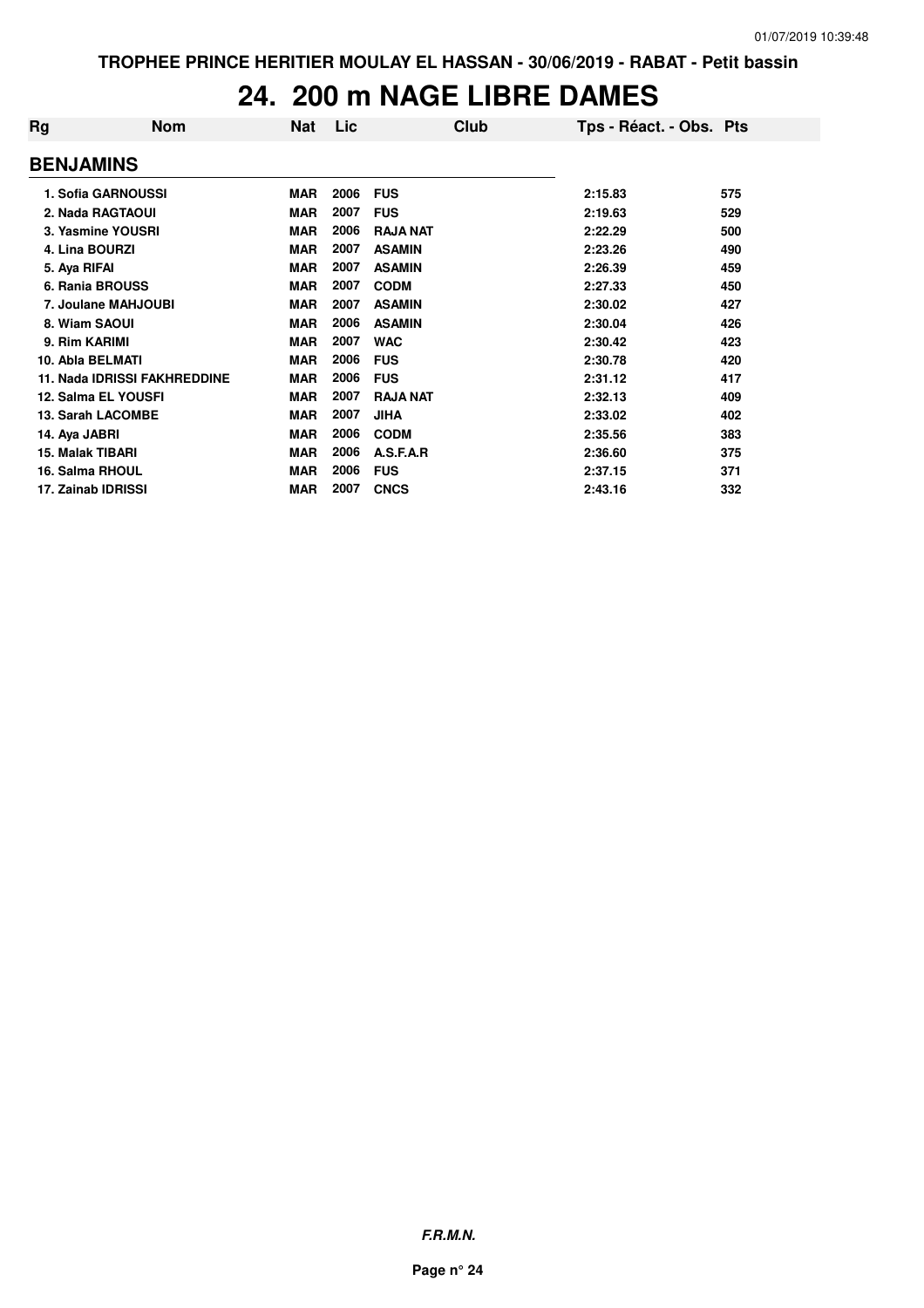#### **25. 4 x 100 m 4 NAGES MESSIEURS**

| Rg | <b>Nom</b>                            | <b>Nat</b> | Lic  | <b>Club</b>     | Tps - Réact. - Obs. Pts |     |
|----|---------------------------------------|------------|------|-----------------|-------------------------|-----|
|    | <b>BENJAMINS</b>                      |            |      |                 |                         |     |
|    | 1. Marwane SEBBATA                    | <b>MAR</b> | 2006 | <b>USCM</b>     | 4:34.19                 | 432 |
|    | <b>Akram NEJJAR</b>                   | <b>MAR</b> | 2006 | <b>USCM</b>     |                         | 432 |
|    | <b>Omar BENMOUSSA</b>                 | <b>MAR</b> | 2006 | <b>USCM</b>     |                         | 432 |
|    | <b>Yassine SEBBATA</b>                | MAR        | 2006 | <b>USCM</b>     |                         | 432 |
|    | 2. Souhaib EL MOUSSAMI                | <b>MAR</b> | 2006 | <b>CODM</b>     | 4:39.71                 | 406 |
|    | <b>Hamza AINOUSS</b>                  | <b>MAR</b> | 2006 | <b>CODM</b>     |                         | 406 |
|    | <b>Amine RACHEK</b>                   | <b>MAR</b> | 2006 | <b>CODM</b>     |                         | 406 |
|    | <b>Nizar SALMI</b>                    | <b>MAR</b> | 2006 | <b>CODM</b>     |                         | 406 |
|    | 3. Mohammed Tayeb GHALLAB             | <b>MAR</b> | 2006 | <b>SNF</b>      | 5:06.50                 | 309 |
|    | Adam LAMHITI                          | <b>MAR</b> | 2006 | <b>SNF</b>      |                         | 309 |
|    | Ayoub LAMHITI                         | <b>MAR</b> | 2006 | <b>SNF</b>      |                         | 309 |
|    | <b>Mohammed MANSOURI</b>              | <b>MAR</b> | 2006 | <b>SNF</b>      |                         | 309 |
|    | 4. Jade KISSAMI                       | <b>MAR</b> | 2006 | <b>FUS</b>      | 5:08.78                 | 302 |
|    | <b>Hassan ELALAMI</b>                 | <b>MAR</b> | 2006 | <b>FUS</b>      |                         | 302 |
|    | <b>Samy BENCHEBBA</b>                 | <b>MAR</b> | 2006 | <b>FUS</b>      |                         | 302 |
|    | <b>Youssef GABOUNE</b>                | <b>MAR</b> | 2007 | <b>FUS</b>      |                         | 302 |
|    | <b>5. Nizar HAOUATI</b>               | <b>MAR</b> | 2007 | <b>USF</b>      | 5:14.57                 | 286 |
|    | Ali BENCHEKROUN                       | <b>MAR</b> | 2006 | <b>USF</b>      |                         | 286 |
|    | <b>Ziad MAHRACH</b>                   | <b>MAR</b> | 2006 | <b>USF</b>      |                         | 286 |
|    | <b>Mohammed ELAANNOUNI</b>            | <b>MAR</b> | 2007 | <b>USF</b>      |                         | 286 |
|    | 6. Youssef BEKKAOUI                   | <b>MAR</b> | 2006 | <b>ASS</b>      | 5:25.63                 | 257 |
|    | <b>Mohamed Naji TOUIMI BENJELLOUN</b> | <b>MAR</b> | 2007 | <b>ASS</b>      |                         | 257 |
|    | <b>Asaad BOULMAKOUL</b>               | <b>MAR</b> | 2006 | <b>ASS</b>      |                         | 257 |
|    | <b>Ahmed Yassine SEYAR</b>            | <b>MAR</b> | 2006 | <b>ASS</b>      |                         | 257 |
|    | 7. Ghali Brahim SENTISSI              | <b>MAR</b> | 2007 | <b>WAC</b>      | 5:27.23                 | 254 |
|    | <b>Ahmed Rayane NAMLY</b>             | <b>MAR</b> | 2007 | <b>WAC</b>      |                         | 254 |
|    | <b>Mohamed MALKI</b>                  | <b>MAR</b> | 2007 | <b>WAC</b>      |                         | 254 |
|    | <b>Youssef HABBANE</b>                | <b>MAR</b> | 2006 | <b>WAC</b>      |                         | 254 |
|    | 8. Saad SLIM                          | <b>MAR</b> | 2006 | <b>RAJA NAT</b> | 5:33.47                 | 240 |
|    | <b>Ziad BOURAOUD</b>                  | <b>MAR</b> | 2007 | <b>RAJA NAT</b> |                         | 240 |
|    | <b>Yasser MAHLI</b>                   | <b>MAR</b> | 2006 | <b>RAJA NAT</b> |                         | 240 |
|    | Abdarahman SERHIR                     | <b>MAR</b> | 2006 | <b>RAJA NAT</b> |                         | 240 |
|    | <b>NC. Issam BOUHMALA</b>             | <b>MAR</b> | 2007 | <b>JIHA</b>     | Frf n.d.                |     |
|    | <b>Nabil EL MOUMI</b>                 | <b>MAR</b> | 2006 | <b>JIHA</b>     |                         |     |
|    | El Mehdi MOUHACHIM                    | <b>MAR</b> | 2006 | <b>JIHA</b>     |                         |     |
|    | Mohamed Dya Eddine MOUTAI             | MAR        | 2007 | JIHA            |                         |     |
|    | <b>NC. Ahmed Amine BELABBES</b>       | MAR        | 2006 | <b>DHJ</b>      | Frf n.d.                |     |
|    | Elmehdi HOUIRICH                      | <b>MAR</b> | 2007 | <b>DHJ</b>      |                         |     |
|    | Rayane M'GHARI                        | <b>MAR</b> | 2007 | <b>DHJ</b>      |                         |     |
|    | Fadi ZOUGGARI                         | MAR        | 2007 | <b>DHJ</b>      |                         |     |
|    | <b>NC. Ziad ABOUMALIK</b>             | <b>MAR</b> | 2006 | <b>CNN</b>      | Frf n.d.                |     |
|    | <b>Othmane ACHIBANE</b>               | <b>MAR</b> | 2007 | <b>CNN</b>      |                         |     |
|    | <b>Rayane AIT ALI</b>                 | <b>MAR</b> | 2006 | <b>CNN</b>      |                         |     |
|    | <b>Wassim AIT BELHOUSSEIN</b>         | MAR        | 2007 | <b>CNN</b>      |                         |     |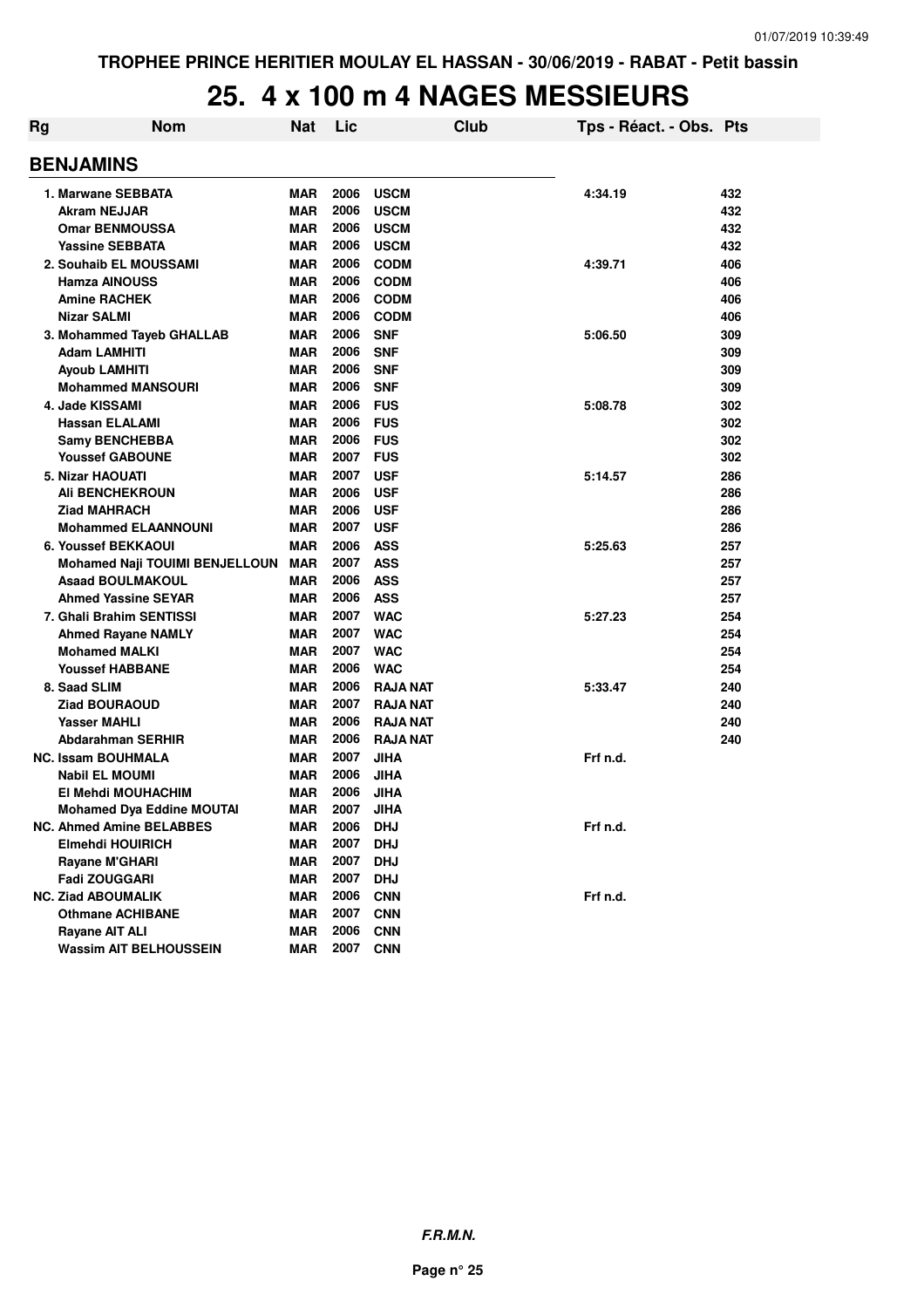# **26. 4 x 100 m 4 NAGES DAMES**

| Rg | <b>Nom</b>                                 | <b>Nat</b>        | Lic          |                          | <b>Club</b> | Tps - Réact. - Obs. Pts |            |
|----|--------------------------------------------|-------------------|--------------|--------------------------|-------------|-------------------------|------------|
|    | <b>BENJAMINS</b>                           |                   |              |                          |             |                         |            |
|    | 1. Sofia GARNOUSSI                         | <b>MAR</b>        | 2006         | <b>FUS</b>               |             | 4:48.17                 | 522        |
|    | <b>Malak MEQDAR</b>                        | MAR               | 2007         | <b>FUS</b>               |             |                         | 522        |
|    | <b>Zineb ATILLAH</b>                       | MAR               | 2006         | <b>FUS</b>               |             |                         | 522        |
|    | <b>Meryem BAHAJOUB</b>                     | MAR               | 2006         | <b>FUS</b>               |             |                         | 522        |
|    | 2. Wissal ELMARDI                          | <b>MAR</b>        | 2006         | <b>CODM</b>              |             | 5:12.44                 | 409        |
|    | <b>Abir MAHSSOUNE</b>                      | MAR               | 2006         | <b>CODM</b>              |             |                         | 409        |
|    | <b>Malak LAHJOUJI</b>                      | <b>MAR</b>        | 2006         | <b>CODM</b>              |             |                         | 409        |
|    | <b>Rania BROUSS</b>                        | MAR               | 2007         | <b>CODM</b>              |             |                         | 409        |
|    | 3. Marwa TOUHAMI                           | <b>MAR</b>        | 2007         | <b>RAJA NAT</b>          |             | 5:16.38                 | 394        |
|    | Salma EL YOUSFI                            | <b>MAR</b>        | 2007         | <b>RAJA NAT</b>          |             |                         | 394        |
|    | <b>Yasmine YOUSRI</b>                      | MAR               | 2006         | <b>RAJA NAT</b>          |             |                         | 394        |
|    | <b>Lina EL OUADIH</b>                      | MAR               | 2006         | <b>RAJA NAT</b>          |             |                         | 394        |
|    | 4. Hajar LAHLAISSI                         | <b>MAR</b>        | 2007         | <b>TSC</b>               |             | 5:19.50                 | 383        |
|    | Salma AZIZI                                | <b>MAR</b>        | 2007         | <b>TSC</b>               |             |                         | 383        |
|    | <b>Camelia AMRANI</b>                      | <b>MAR</b>        | 2006         | <b>TSC</b>               |             |                         | 383        |
|    | <b>Israa LAHLAISSI</b>                     | <b>MAR</b>        | 2006         | <b>TSC</b>               |             |                         | 383        |
|    | 5. Asmae KRIBII                            | <b>MAR</b>        | 2006         | <b>MCO</b>               |             | 5:26.17                 | 360        |
|    | Aya TABET                                  | <b>MAR</b>        | 2007         | <b>MCO</b>               |             |                         | 360        |
|    | <b>Jannat ADLI</b>                         | <b>MAR</b>        | 2007         | <b>MCO</b>               |             |                         | 360        |
|    | <b>Meryem ABOUTNI</b>                      | MAR               | 2007         | <b>MCO</b>               |             |                         | 360        |
|    | 6. Aya RIFAI                               | <b>MAR</b>        | 2007         | <b>ASAMIN</b>            |             | 5:29.49                 | 349        |
|    | Joulane MAHJOUBI                           | MAR               | 2007         | <b>ASAMIN</b>            |             |                         | 349        |
|    | Wiam SAOUI                                 | <b>MAR</b>        | 2006         | <b>ASAMIN</b>            |             |                         | 349        |
|    | Lina BOURZI                                | <b>MAR</b>        | 2007         | <b>ASAMIN</b>            |             |                         | 349        |
|    | 7. Malak MESLOUH                           | <b>MAR</b>        | 2006         | <b>ADM</b>               |             | 5:34.41                 | 334        |
|    | <b>Ghita GHETREFF</b>                      | MAR               | 2006<br>2007 | <b>ADM</b>               |             |                         | 334        |
|    | <b>Yassmine BENGHEDIFA</b>                 | <b>MAR</b>        | 2006         | <b>ADM</b><br><b>ADM</b> |             |                         | 334        |
|    | <b>Yassmine DRAYEF</b>                     | MAR               | 2007         | <b>SNF</b>               |             |                         | 334        |
|    | 8. Khadija GHAMEL<br><b>Malak MANSOURI</b> | MAR<br><b>MAR</b> | 2007         | <b>SNF</b>               |             | 5:35.36                 | 331<br>331 |
|    | <b>Rhita EL BOURAKKADI</b>                 | MAR               | 2007         | <b>SNF</b>               |             |                         | 331        |
|    | Salma KADIRI HASSANI                       | MAR               | 2006         | <b>SNF</b>               |             |                         | 331        |
|    | 9. Hanane DIOURI                           | MAR               | 2007         | <b>ASS</b>               |             | 6:10.84                 | 245        |
|    | <b>Nada ZAGRITI</b>                        | <b>MAR</b>        | 2007         | <b>ASS</b>               |             |                         | 245        |
|    | <b>Hala ELMIR</b>                          | MAR               | 2007         | <b>ASS</b>               |             |                         | 245        |
|    | Rim ZAARI JABRI                            | <b>MAR</b>        | 2006         | <b>ASS</b>               |             |                         | 245        |
|    | NC. Zainab IDRISSI                         | MAR               | 2007         | <b>CNCS</b>              |             | Frf n.d.                |            |
|    | <b>Ines Sawsan MOKHTARI</b>                | <b>MAR</b>        | 2006         | <b>CNCS</b>              |             |                         |            |
|    | Nada MOSSADDIK                             | MAR               | 2006         | <b>CNCS</b>              |             |                         |            |
|    | <b>Rihab ZARGANI</b>                       | MAR               | 2006         | <b>CNCS</b>              |             |                         |            |
|    | <b>NC. Dina Walae ALILOU</b>               | MAR               | 2006         | <b>CNN</b>               |             | Frf n.d.                |            |
|    | <b>Asmae BENSAID</b>                       | MAR               | 2006         | <b>CNN</b>               |             |                         |            |
|    | <b>Sarah BOUHEMAID</b>                     | MAR               | 2007         | <b>CNN</b>               |             |                         |            |
|    | <b>Israe EDDAOUE</b>                       | MAR               | 2006         | <b>CNN</b>               |             |                         |            |
|    | <b>NC. Sara BENSLETEN</b>                  | MAR               | 2007         | <b>USCM</b>              |             | Frf n.d.                |            |
|    | Douaa EL YAAGOUBI                          | MAR               | 2007         | <b>USCM</b>              |             |                         |            |
|    | <b>Rhita MYESSER</b>                       | MAR               | 2007         | <b>USCM</b>              |             |                         |            |
|    | <b>Rawane SADIQUI</b>                      | MAR               | 2007         | <b>USCM</b>              |             |                         |            |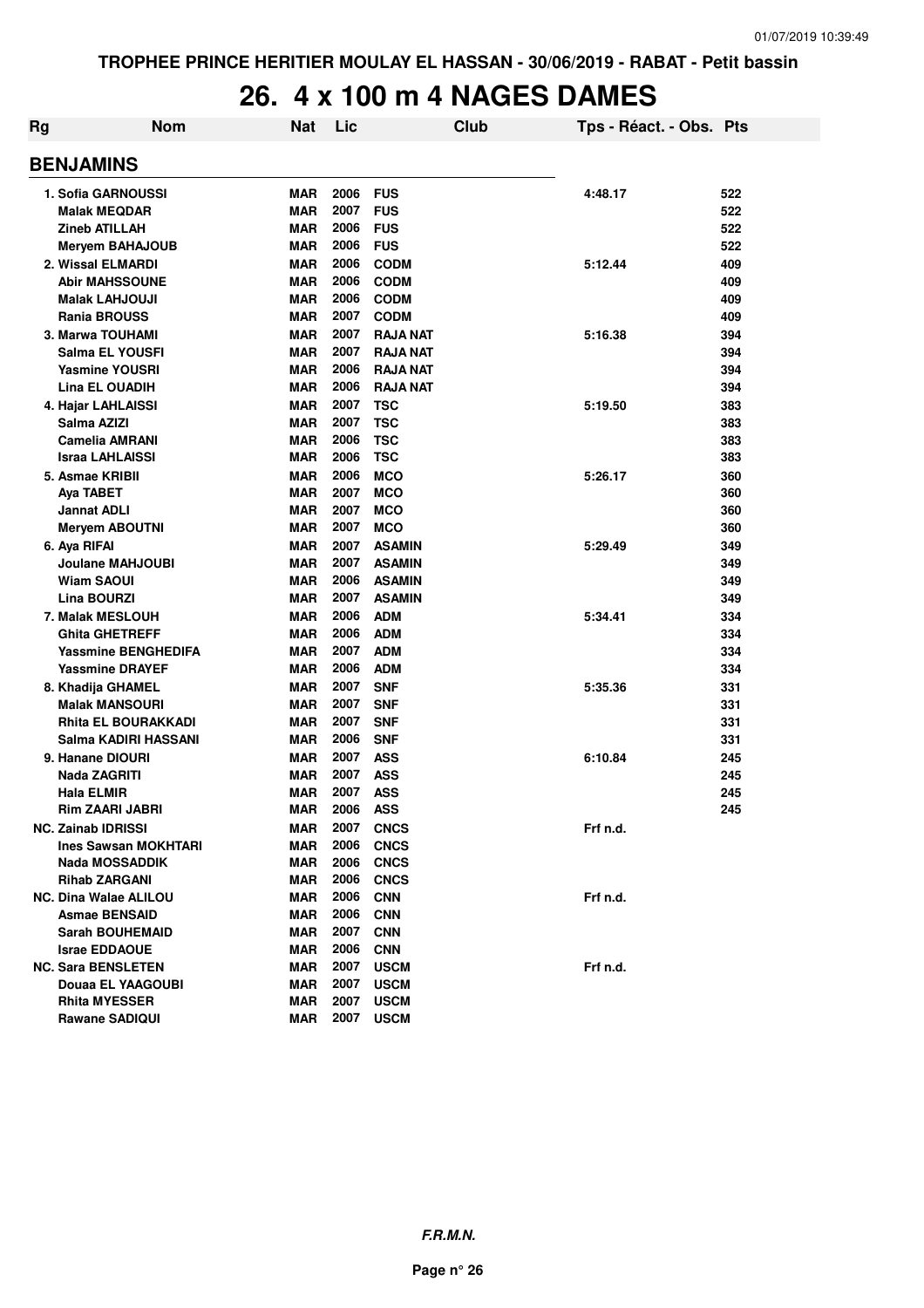## **27. 100 m NAGE LIBRE MESSIEURS**

| Rg                       | <b>Nom</b>                 | Nat        | Lic  | Club            | Tps - Réact. - Obs. Pts |     |
|--------------------------|----------------------------|------------|------|-----------------|-------------------------|-----|
| <b>BENJAMINS</b>         |                            |            |      |                 |                         |     |
|                          | 1. Yassine SEBBATA         | <b>MAR</b> | 2006 | <b>USCM</b>     | 1:00.48                 | 466 |
|                          | 2. Marwane SEBBATA         | <b>MAR</b> | 2006 | <b>USCM</b>     | 1:00.98                 | 455 |
|                          | 3. Amine RACHEK            | <b>MAR</b> | 2006 | <b>CODM</b>     | 1:02.60                 | 420 |
|                          | <b>4. Ali BENCHEKROUN</b>  | <b>MAR</b> | 2006 | <b>USF</b>      | 1:05.28                 | 371 |
|                          | 5. Saif Eddine CHOUAIBI    | <b>MAR</b> | 2006 | <b>ADM</b>      | 1:05.57                 | 366 |
|                          | 6. Asaad BOULMAKOUL        | <b>MAR</b> | 2006 | <b>ASS</b>      | 1:05.87                 | 361 |
|                          | 7. Hamza AINOUSS           | <b>MAR</b> | 2006 | <b>CODM</b>     | 1:06.18                 | 356 |
|                          | 8. Yassine MIFTAH          | <b>MAR</b> | 2006 | <b>CNN</b>      | 1:06.37                 | 353 |
|                          | 9. Abdelkabir ENNAJM       | <b>MAR</b> | 2006 | <b>CODM</b>     | 1:06.53                 | 350 |
|                          | 10. Abdarahman SERHIR      | <b>MAR</b> | 2006 | <b>RAJA NAT</b> | 1:06.57                 | 349 |
|                          | 11. Ahmed BENAZZOUZ        | <b>MAR</b> | 2006 | <b>OCS</b>      | 1:06.96                 | 343 |
| 12. Jade KISSAMI         |                            | <b>MAR</b> | 2006 | <b>FUS</b>      | 1:07.20                 | 340 |
|                          | 13. Abdelhakim CHAFFAA     | <b>MAR</b> | 2006 | <b>CSE</b>      | 1:07.74                 | 332 |
| 14. Hamza TABIT          |                            | <b>MAR</b> | 2006 | <b>ASAMIN</b>   | 1:08.02                 | 328 |
| 15. Omar AMRI            |                            | <b>MAR</b> | 2007 | <b>ASAMIN</b>   | 1:08.47                 | 321 |
| <b>16. Nizar HAOUATI</b> |                            | <b>MAR</b> | 2007 | <b>USF</b>      | 1:08.59                 | 319 |
|                          | 17. Abdelouahab BENHIDA    | <b>MAR</b> | 2007 | <b>ASAMIN</b>   | 1:08.75                 | 317 |
|                          | <b>18. Ilias BEN HAMOU</b> | <b>MAR</b> | 2007 | <b>CSE</b>      | 1:09.28                 | 310 |
| 19. Saad SLIM            |                            | <b>MAR</b> | 2006 | <b>RAJA NAT</b> | 1:10.08                 | 299 |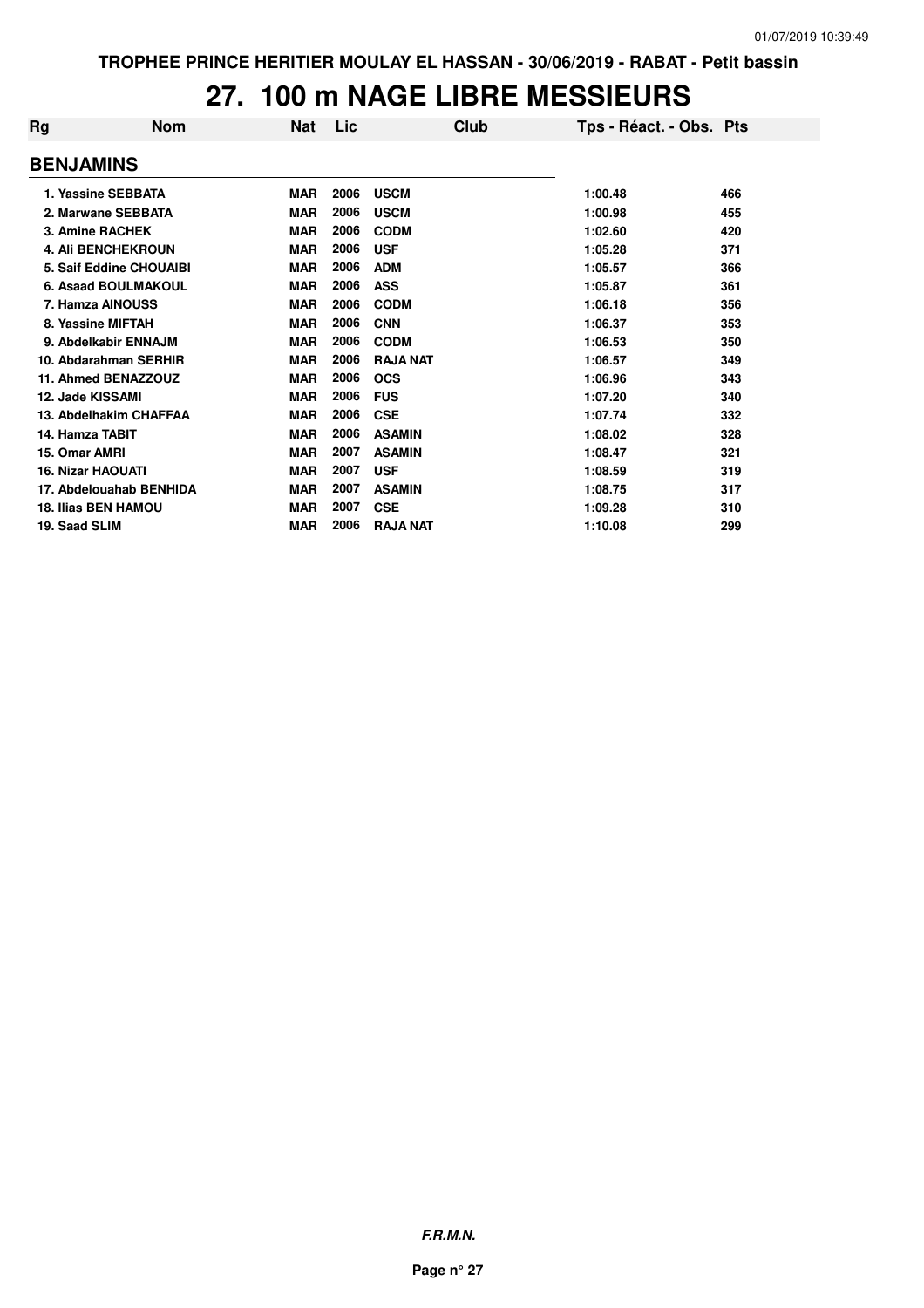#### **28. 100 m NAGE LIBRE DAMES**

| Rg                    | <b>Nom</b>                | Nat        | Lic  | Club            | Tps - Réact. - Obs. Pts |     |
|-----------------------|---------------------------|------------|------|-----------------|-------------------------|-----|
| <b>BENJAMINS</b>      |                           |            |      |                 |                         |     |
|                       | 1. Sofia GARNOUSSI        | <b>MAR</b> | 2006 | <b>FUS</b>      | 1:02.93                 | 566 |
|                       | 2. Zineb ATILLAH          | <b>MAR</b> | 2006 | <b>FUS</b>      | 1:04.11                 | 535 |
|                       | 3. Meryem BAHAJOUB        | <b>MAR</b> | 2006 | <b>FUS</b>      | 1:04.71                 | 521 |
|                       | 4. Yasmine YOUSRI         | <b>MAR</b> | 2006 | <b>RAJA NAT</b> | 1:05.15                 | 510 |
|                       | 5. Inass ALLAOUI          | <b>MAR</b> | 2006 | A.S.F.A.R       | 1:05.61                 | 499 |
|                       | 6. Nour El Houda BENSALEH | <b>MAR</b> | 2007 | <b>FUS</b>      | 1:06.61                 | 477 |
|                       | <b>7. Wissal ELMARDI</b>  | <b>MAR</b> | 2006 | <b>CODM</b>     | 1:07.83                 | 452 |
|                       | 7. Malak LAHJOUJI         | <b>MAR</b> | 2006 | <b>CODM</b>     | 1:07.83                 | 452 |
|                       | 9. Rania BROUSS           | <b>MAR</b> | 2007 | <b>CODM</b>     | 1:07.84                 | 452 |
| 10. Lina BOURZI       |                           | <b>MAR</b> | 2007 | <b>ASAMIN</b>   | 1:08.04                 | 448 |
|                       | 11. Yassmine DRAYEF       | <b>MAR</b> | 2006 | <b>ADM</b>      | 1:09.37                 | 423 |
|                       | 12. Marwa BELRHITI NEJJAR | <b>MAR</b> | 2007 | <b>CODM</b>     | 1:09.63                 | 418 |
|                       | <b>13. Marwa TOUHAMI</b>  | <b>MAR</b> | 2007 | <b>RAJA NAT</b> | 1:09.72                 | 416 |
| <b>14. Wiam SAOUI</b> |                           | <b>MAR</b> | 2006 | <b>ASAMIN</b>   | 1:11.23                 | 390 |
|                       | <b>15. Malak MESLOUH</b>  | <b>MAR</b> | 2006 | <b>ADM</b>      | 1:11.38                 | 388 |
|                       | 16. Zainab IDRISSI        | <b>MAR</b> | 2007 | <b>CNCS</b>     | 1:12.88                 | 364 |
|                       | 17. Rawane SADIQUI        | <b>MAR</b> | 2007 | <b>USCM</b>     | 1:14.63                 | 339 |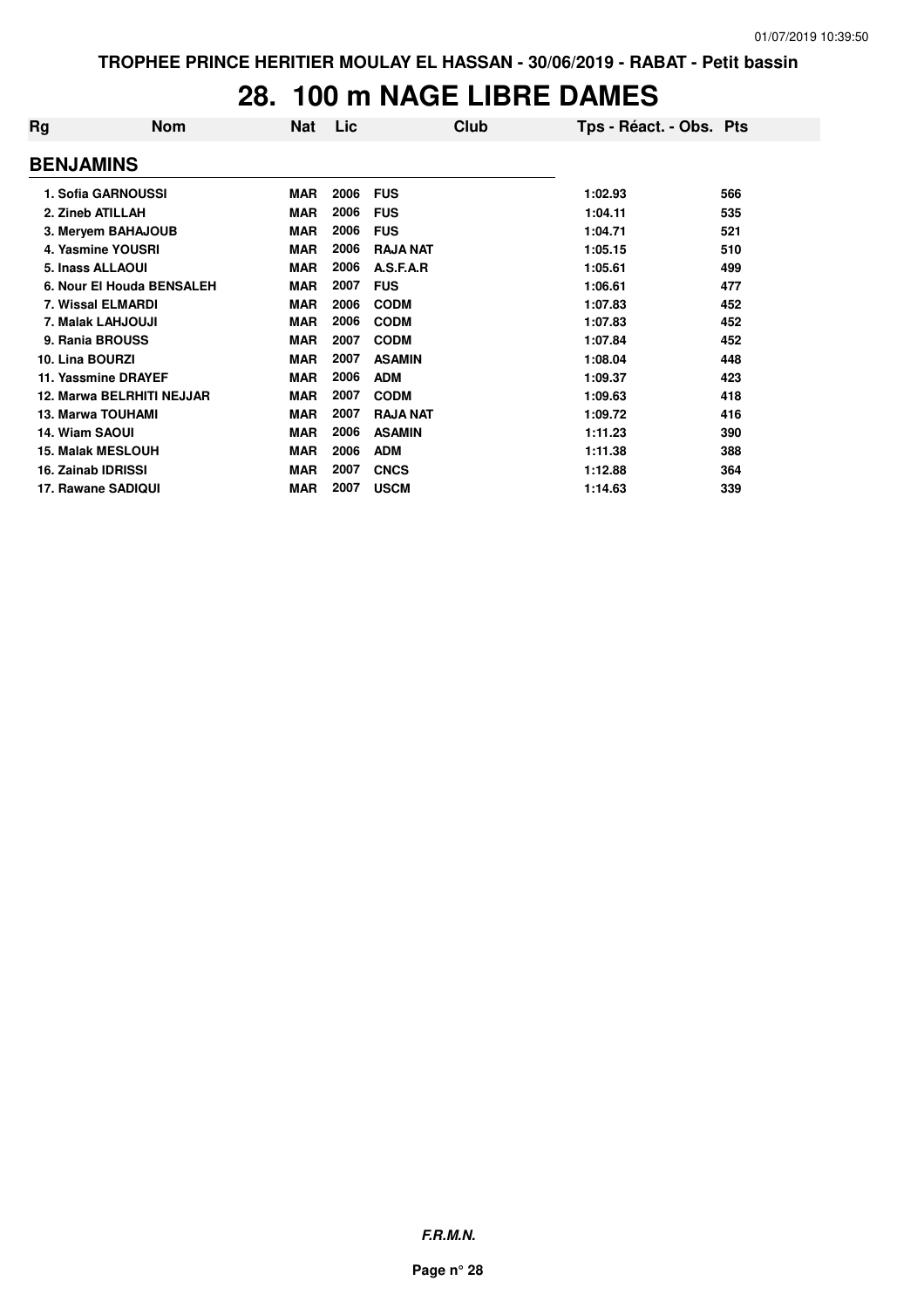### **29. 200 m BRASSE MESSIEURS**

| Rg                        | <b>Nom</b> | <b>Nat</b> | Lic  | Club        | Tps - Réact. - Obs. Pts |     |
|---------------------------|------------|------------|------|-------------|-------------------------|-----|
| <b>BENJAMINS</b>          |            |            |      |             |                         |     |
| 1. Adam LAMHITI           |            | <b>MAR</b> | 2006 | <b>SNF</b>  | 2:43.09                 | 472 |
| 2. Amine RACHEK           |            | <b>MAR</b> | 2006 | <b>CODM</b> | 2:51.05                 | 409 |
| 3. Akram NEJJAR           |            | <b>MAR</b> | 2006 | <b>USCM</b> | 2:51.31                 | 407 |
| <b>4. Ali BENCHEKROUN</b> |            | MAR        | 2006 | <b>USF</b>  | 2:55.18                 | 381 |
| 5. Omar HIDAF             |            | <b>MAR</b> | 2006 | <b>CODM</b> | 2:56.05                 | 375 |
| 6. Jad KHERBOUCHE         |            | <b>MAR</b> | 2006 | <b>ACK</b>  | 2:56.63                 | 371 |
| 7. Salaheddine KOJMANE    |            | <b>MAR</b> | 2006 | <b>CODM</b> | 3:05.42                 | 321 |
| 8. Mohamed MALKI          |            | <b>MAR</b> | 2007 | <b>WAC</b>  | 3:07.32                 | 311 |
| 9. Sami EL ANOUAR         |            | <b>MAR</b> | 2007 | <b>USCM</b> | 3:08.71                 | 304 |
| <b>10. Mouad BENGUIRA</b> |            | <b>MAR</b> | 2006 | <b>KACM</b> | 3:08.76                 | 304 |
| 11. Nasrallah BELHADRI    |            | <b>MAR</b> | 2006 | <b>UNO</b>  | 3:09.11                 | 302 |
| <b>12. Omar MOUMINA</b>   |            | <b>MAR</b> | 2006 | <b>FUS</b>  | 3:21.74                 | 249 |
| 13. Abdellah HANINI       |            | <b>MAR</b> | 2006 | <b>CODM</b> | 3:24.09                 | 241 |
| 14. Ahmed Rayane NAMLY    |            | MAR        | 2007 | <b>WAC</b>  | 3:26.47                 | 232 |
| <b>NC. Ziyad TIJARI</b>   |            | <b>MAR</b> | 2006 | <b>CODM</b> | Dsq VI                  | 0   |
| <b>NC. Hamza KAMAL</b>    |            | <b>MAR</b> | 2006 | <b>USCM</b> | Dsq NI                  | 0   |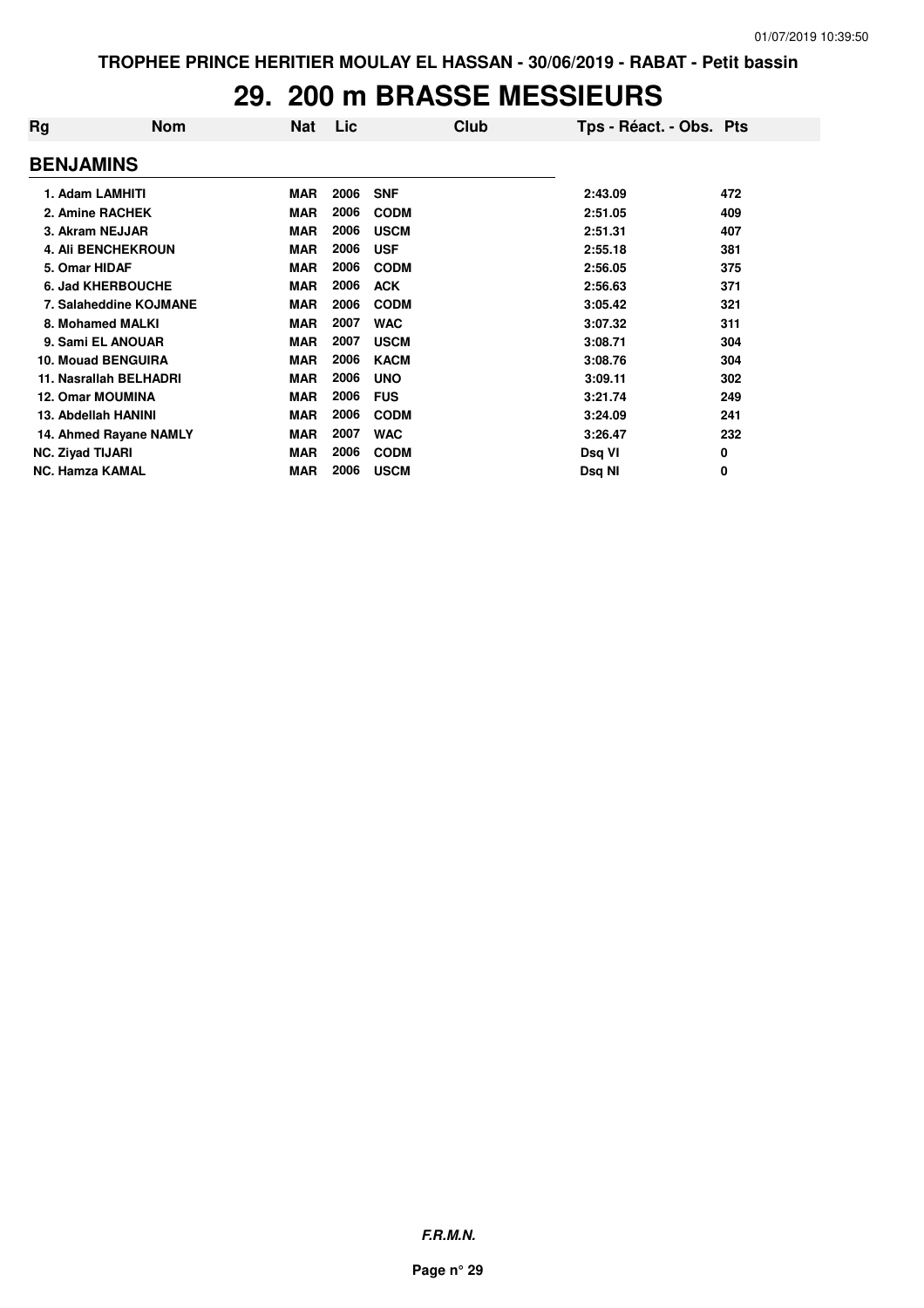# **30. 200 m BRASSE DAMES**

| Rg                      | <b>Nom</b>                         | <b>Nat</b> | Lic  | Club            | Tps - Réact. - Obs. Pts |     |
|-------------------------|------------------------------------|------------|------|-----------------|-------------------------|-----|
| <b>BENJAMINS</b>        |                                    |            |      |                 |                         |     |
|                         | 1. Malak MEQDAR                    | <b>MAR</b> | 2007 | <b>FUS</b>      | 2:46.96                 | 578 |
|                         | 2. Yassmine DRAYEF                 | <b>MAR</b> | 2006 | <b>ADM</b>      | 2:59.13                 | 468 |
|                         | 3. Inass ALLAOUI                   | <b>MAR</b> | 2006 | A.S.F.A.R       | 2:59.26                 | 467 |
|                         | <b>4. Nada IDRISSI FAKHREDDINE</b> | <b>MAR</b> | 2006 | <b>FUS</b>      | 3:00.47                 | 458 |
|                         | <b>5. Malak MANSOURI</b>           | <b>MAR</b> | 2007 | <b>SNF</b>      | 3:01.37                 | 451 |
|                         | 6. Hajar LAHLAISSI                 | <b>MAR</b> | 2007 | <b>TSC</b>      | 3:02.28                 | 444 |
| 7. Aya TABET            |                                    | <b>MAR</b> | 2007 | <b>MCO</b>      | 3:02.43                 | 443 |
|                         | 8. Israa LAHLAISSI                 | <b>MAR</b> | 2006 | <b>TSC</b>      | 3:03.96                 | 432 |
|                         | 9. Salma EL YOUSFI                 | <b>MAR</b> | 2007 | <b>RAJA NAT</b> | 3:04.66                 | 427 |
| 10. Lyna TIKKI          |                                    | <b>MAR</b> | 2006 | <b>ASS</b>      | 3:05.15                 | 424 |
|                         | 11. Salma KADIRI HASSANI           | <b>MAR</b> | 2006 | <b>SNF</b>      | 3:05.80                 | 419 |
|                         | <b>12. Marwa SMOUNI</b>            | <b>MAR</b> | 2007 | <b>CODM</b>     | 3:06.06                 | 417 |
|                         | <b>13. Malak LAHJOUJI</b>          | <b>MAR</b> | 2006 | <b>CODM</b>     | 3:08.91                 | 399 |
| 14. Salma AZIZI         |                                    | <b>MAR</b> | 2007 | <b>TSC</b>      | 3:09.38                 | 396 |
| <b>15. Malak SEFFAF</b> |                                    | <b>MAR</b> | 2006 | <b>CODM</b>     | 3:14.17                 | 367 |
|                         | 16. Yassmine LAFDILI               | <b>MAR</b> | 2006 | <b>USF</b>      | 3:17.35                 | 350 |
|                         | 17. Malak MESLOUH                  | <b>MAR</b> | 2006 | <b>ADM</b>      | 3:17.49                 | 349 |
|                         | <b>18. Ghita GHETREFF</b>          | <b>MAR</b> | 2006 | <b>ADM</b>      | 3:17.58                 | 349 |
|                         | <b>19. Youmna LAISSAOUI</b>        | <b>MAR</b> | 2007 | <b>CODM</b>     | 3:17.64                 | 348 |
|                         | 20. Joulane MAHJOUBI               | <b>MAR</b> | 2007 | <b>ASAMIN</b>   | 3:17.65                 | 348 |
| 21. Nada ZAGRITI        |                                    | <b>MAR</b> | 2007 | <b>ASS</b>      | 3:17.99                 | 346 |
|                         | <b>22. Ghita EL MOUATARIF</b>      | <b>MAR</b> | 2007 | <b>FUS</b>      | 3:18.18                 | 345 |
|                         | 23. Sara BENSLETEN                 | <b>MAR</b> | 2007 | <b>USCM</b>     | 3:18.95                 | 341 |
|                         | <b>24. Rim ELAMRAOUI</b>           | <b>MAR</b> | 2006 | <b>FUS</b>      | 3:19.74                 | 337 |
|                         | 25. Lina BERRISSOUL                | <b>MAR</b> | 2007 | <b>WAC</b>      | 3:20.98                 | 331 |
|                         | 26. Yassmine BENGHEDIFA            | <b>MAR</b> | 2007 | <b>ADM</b>      | 3:21.44                 | 329 |
| 27. Sara NAAMI          |                                    | <b>MAR</b> | 2006 | <b>CODM</b>     | 3:25.26                 | 311 |
| 28. Malak TIBARI        |                                    | <b>MAR</b> | 2006 | A.S.F.A.R       | 3:25.44                 | 310 |
| 29. Jannat ADLI         |                                    | <b>MAR</b> | 2007 | <b>MCO</b>      | 3:25.74                 | 309 |
| 30. Hiba OUAHABI        |                                    | <b>MAR</b> | 2007 | A.S.F.A.R       | 3:25.95                 | 308 |
|                         | NC. Kawtar MIRHLAMI                | <b>MAR</b> | 2007 | <b>DHJ</b>      | Frf exc.                |     |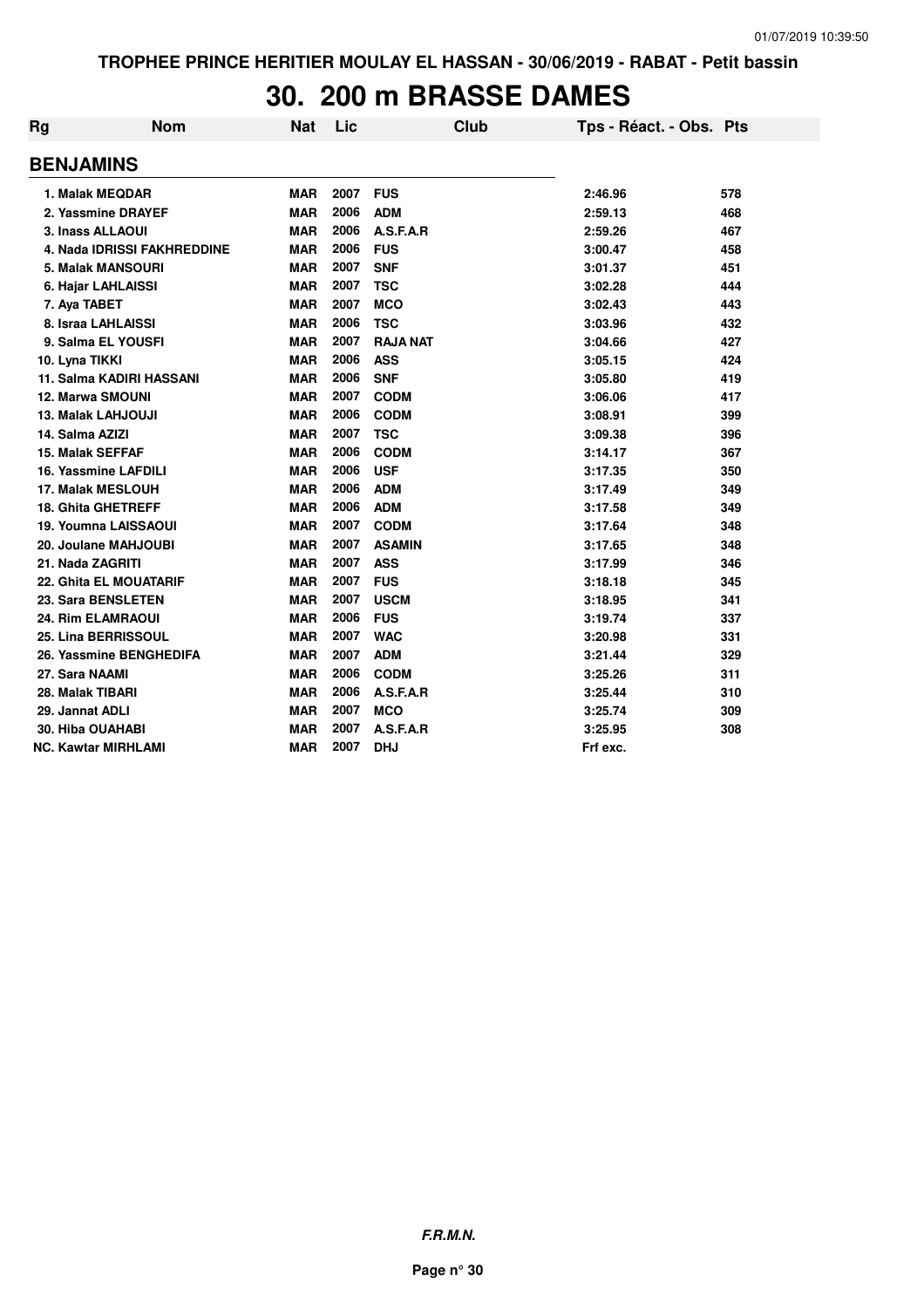# **31. 100 m DOS MESSIEURS**

| Rg                       | <b>Nom</b>                    | <b>Nat</b> | Lic  | Club            | Tps - Réact. - Obs. Pts |     |
|--------------------------|-------------------------------|------------|------|-----------------|-------------------------|-----|
| <b>BENJAMINS</b>         |                               |            |      |                 |                         |     |
|                          | 1. Marwane SEBBATA            | <b>MAR</b> | 2006 | <b>USCM</b>     | 1:05.54                 | 497 |
|                          | 2. Souhaib EL MOUSSAMI        | <b>MAR</b> | 2006 | <b>CODM</b>     | 1:05.61                 | 496 |
|                          | 3. Yassine SEBBATA            | <b>MAR</b> | 2006 | <b>USCM</b>     | 1:07.99                 | 445 |
|                          | 4. Mohammed Tayeb GHALLAB     | <b>MAR</b> | 2006 | <b>SNF</b>      | 1:12.34                 | 370 |
| 5. Nizar SALMI           |                               | <b>MAR</b> | 2006 | <b>CODM</b>     | 1:15.10                 | 330 |
|                          | 6. Asaad BOULMAKOUL           | <b>MAR</b> | 2006 | <b>ASS</b>      | 1:15.66                 | 323 |
| 7. Jade KISSAMI          |                               | <b>MAR</b> | 2006 | <b>FUS</b>      | 1:16.75                 | 309 |
|                          | 8. Omar EL AMRAOUI            | <b>MAR</b> | 2007 | <b>USCM</b>     | 1:16.89                 | 308 |
|                          | 9. El Mehdi MOUHACHIM         | <b>MAR</b> | 2006 | <b>JIHA</b>     | 1:17.89                 | 296 |
| <b>10. Nizar HAOUATI</b> |                               | <b>MAR</b> | 2007 | <b>USF</b>      | 1:18.30                 | 291 |
| 11. Saad SLIM            |                               | <b>MAR</b> | 2006 | <b>RAJA NAT</b> | 1:18.67                 | 287 |
|                          | 12. Houssam BENRBIB           | <b>MAR</b> | 2006 | <b>OCS</b>      | 1:18.68                 | 287 |
| 13. Ilyasse ZAID         |                               | <b>MAR</b> | 2006 | <b>MCO EN</b>   | 1:19.28                 | 281 |
| <b>14. Ali ELKHALIL</b>  |                               | <b>MAR</b> | 2006 | <b>FUS</b>      | 1:21.37                 | 260 |
|                          | <b>15. Abdelkabir ENNAJM</b>  | <b>MAR</b> | 2006 | <b>CODM</b>     | 1:22.07                 | 253 |
|                          | <b>16. Sami EL ANOUAR</b>     | <b>MAR</b> | 2007 | <b>USCM</b>     | 1:22.41                 | 250 |
|                          | 17. Ziad MAHRACH              | <b>MAR</b> | 2006 | <b>USF</b>      | 1:24.69                 | 230 |
|                          | <b>NC. Ahmed Rayane NAMLY</b> | <b>MAR</b> | 2007 | <b>WAC</b>      | <b>\bandon</b>          | 0   |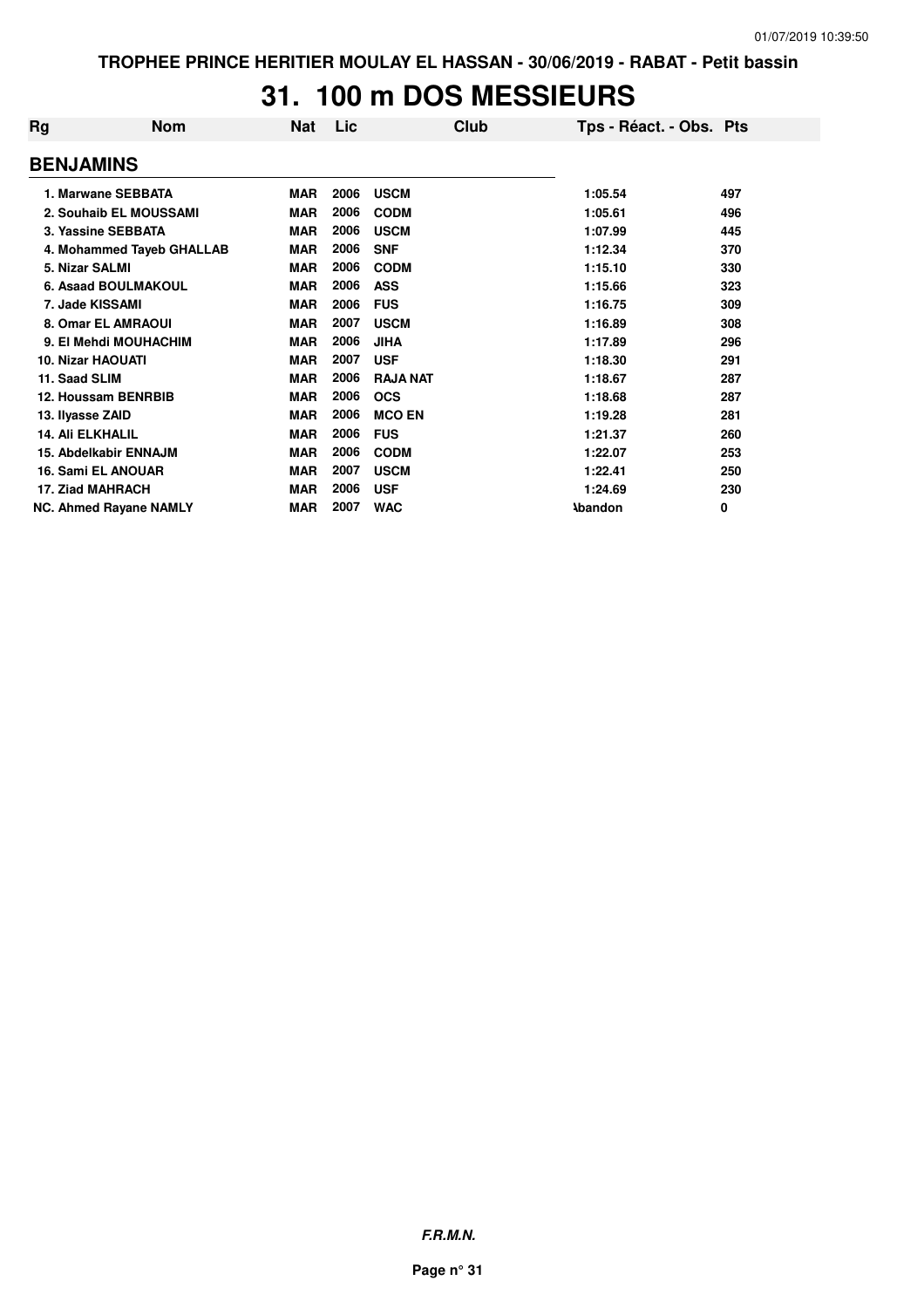# **32. 100 m DOS DAMES**

| Rg                        | <b>Nom</b>                 | <b>Nat</b> | Lic  | Club            | Tps - Réact. - Obs. Pts |     |
|---------------------------|----------------------------|------------|------|-----------------|-------------------------|-----|
| <b>BENJAMINS</b>          |                            |            |      |                 |                         |     |
|                           | 1. Sofia GARNOUSSI         | <b>MAR</b> | 2006 | <b>FUS</b>      | 1:11.47                 | 537 |
|                           | 2. Nada RAGTAOUI           | <b>MAR</b> | 2007 | <b>FUS</b>      | 1:15.73                 | 452 |
|                           | <b>3. Abir MAHSSOUNE</b>   | <b>MAR</b> | 2006 | <b>CODM</b>     | 1:16.07                 | 446 |
|                           | <b>4. Marwa TOUHAMI</b>    | <b>MAR</b> | 2007 | <b>RAJA NAT</b> | 1:16.51                 | 438 |
| 5. Aya RIFAI              |                            | <b>MAR</b> | 2007 | <b>ASAMIN</b>   | 1:16.67                 | 435 |
| 6. Rania BROUSS           |                            | <b>MAR</b> | 2007 | <b>CODM</b>     | 1:18.37                 | 407 |
| 7. Abla BELMATI           |                            | <b>MAR</b> | 2006 | <b>FUS</b>      | 1:19.62                 | 389 |
| 8. Aya TABET              |                            | <b>MAR</b> | 2007 | <b>MCO</b>      | 1:20.77                 | 372 |
|                           | 9. Ghita EL MOUATARIF      | <b>MAR</b> | 2007 | <b>FUS</b>      | 1:22.11                 | 354 |
|                           | 10. Khadija GHAMEL         | <b>MAR</b> | 2007 | <b>SNF</b>      | 1:24.09                 | 330 |
| 11. Malak TIBARI          |                            | <b>MAR</b> | 2006 | A.S.F.A.R       | 1:25.15                 | 318 |
|                           | 12. Meryem ABOUTNI         | <b>MAR</b> | 2007 | <b>MCO</b>      | 1:25.46                 | 314 |
|                           | 13. Yassmine LAFDILI       | <b>MAR</b> | 2006 | <b>USF</b>      | 1:28.57                 | 282 |
|                           | <b>14. Sundus ALHAMAD</b>  | <b>MAR</b> | 2007 | <b>KAC</b>      | 1:29.17                 | 276 |
| <b>15. Rim ELAMRAOUI</b>  |                            | <b>MAR</b> | 2006 | <b>FUS</b>      | 1:29.33                 | 275 |
|                           | 16. Douaa EL YAAGOUBI      | <b>MAR</b> | 2007 | <b>USCM</b>     | 1:31.34                 | 257 |
|                           | <b>17. Sara BENSLETEN</b>  | <b>MAR</b> | 2007 | <b>USCM</b>     | 1:32.85                 | 245 |
|                           | 18. Fatima Zahra YOUNES    | <b>MAR</b> | 2007 | U.S.O           | 1:32.92                 | 244 |
|                           | <b>19. Ouiam CHETOUANE</b> | <b>MAR</b> | 2007 | U.S.O           | 1:33.42                 | 240 |
|                           | <b>NC. Kawtar MIRHLAMI</b> | <b>MAR</b> | 2007 | <b>DHJ</b>      | Frf exc.                |     |
| <b>NC. Wissal ELMARDI</b> |                            | <b>MAR</b> | 2006 | <b>CODM</b>     | Dsq VI                  | 0   |
|                           |                            |            |      |                 |                         |     |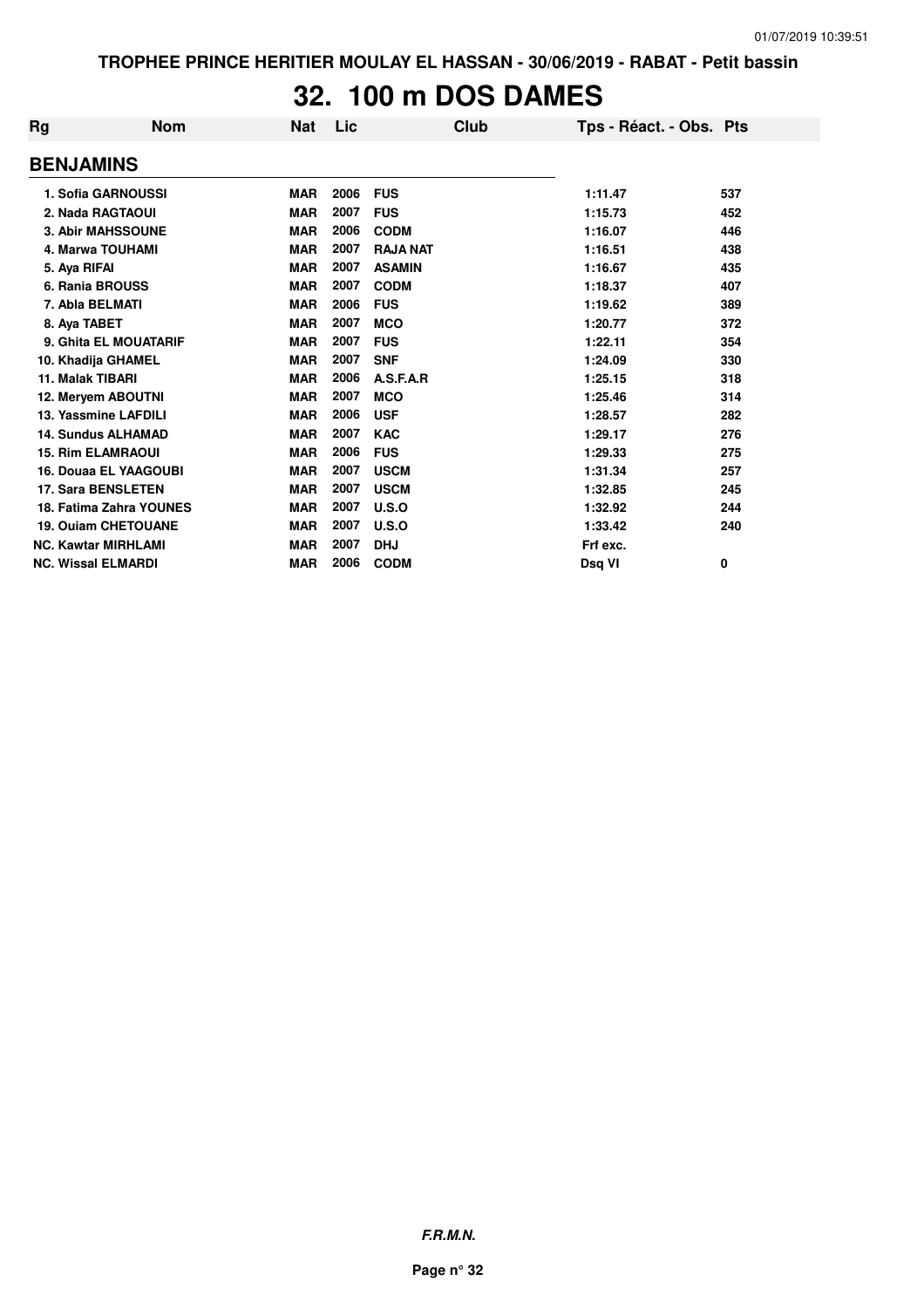# **33. 800 m NAGE LIBRE MESSIEURS**

| Rg               | <b>Nom</b>                  | <b>Nat</b> | Lic  | Club          | Tps - Réact. - Obs. Pts |     |
|------------------|-----------------------------|------------|------|---------------|-------------------------|-----|
| <b>BENJAMINS</b> |                             |            |      |               |                         |     |
| 1. Hamza KAMAL   |                             | <b>MAR</b> | 2006 | <b>USCM</b>   | 9:13.07                 | 546 |
|                  | 2. Omar BENMOUSSA           | <b>MAR</b> | 2006 | <b>USCM</b>   | 9:26.94                 | 507 |
| 3. Akram NEJJAR  |                             | <b>MAR</b> | 2006 | <b>USCM</b>   | 9:33.98                 | 488 |
| 4. Hamza TABIT   |                             | <b>MAR</b> | 2006 | <b>ASAMIN</b> | 9:59.60                 | 428 |
|                  | 5. Hassan ELALAMI           | <b>MAR</b> | 2006 | <b>FUS</b>    | 10:06.15                | 414 |
|                  | 6. Samy BENCHEBBA           | <b>MAR</b> | 2006 | <b>FUS</b>    | 10:09.18                | 408 |
| 7. Mohamed MALKI |                             | MAR        | 2007 | <b>WAC</b>    | 10:19.01                | 389 |
|                  | 8. Youssef GABOUNE          | <b>MAR</b> | 2007 | <b>FUS</b>    | 10:27.15                | 374 |
|                  | 9. Issam BOUHMALA           | <b>MAR</b> | 2007 | <b>JIHA</b>   | 11:11.30                | 305 |
|                  | <b>10. Youssef BEKKAOUI</b> | <b>MAR</b> | 2006 | <b>ASS</b>    | 11:13.26                | 302 |